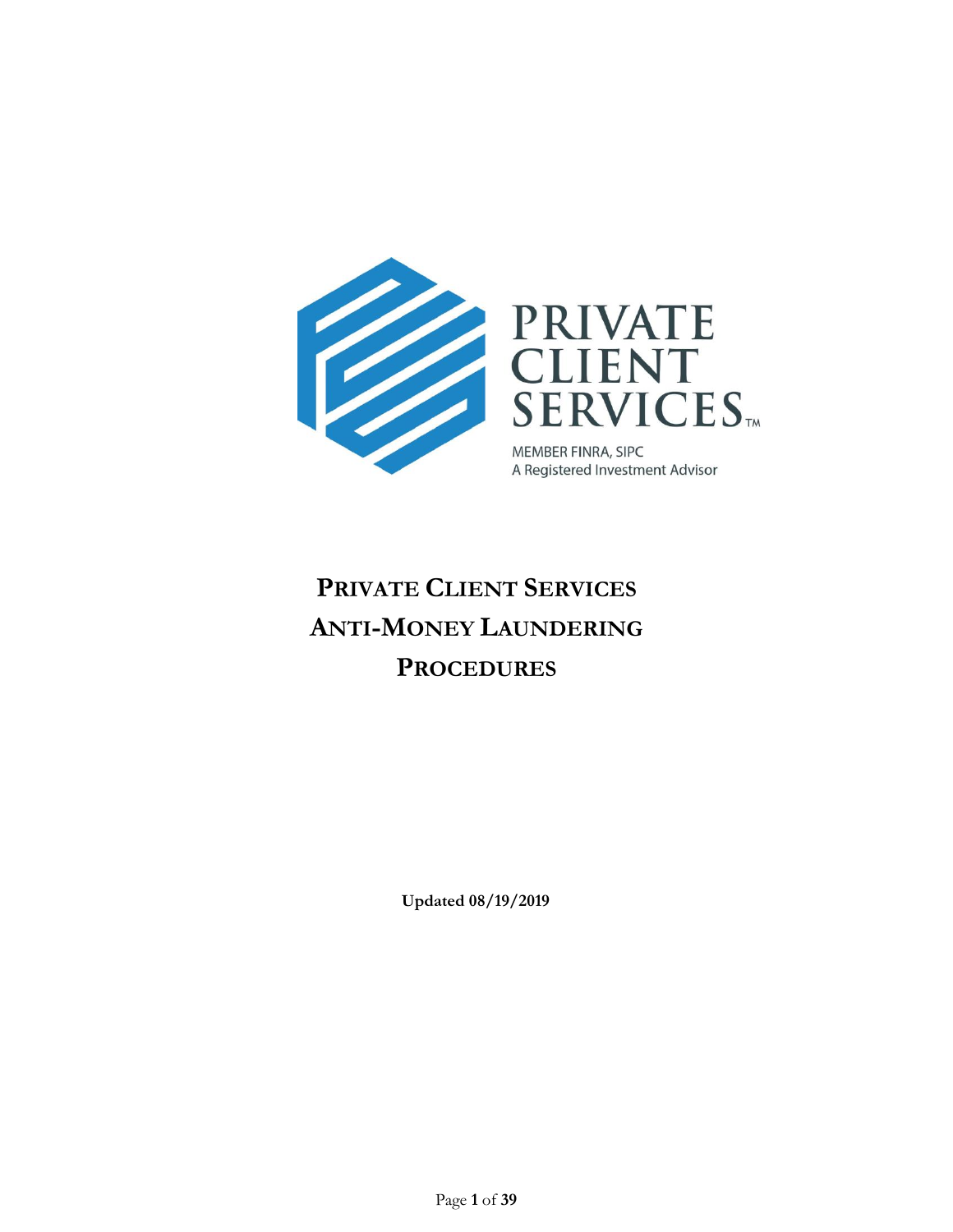# **Table of Contents**

|                | <b>Section Title</b>                                                                    | Page |
|----------------|-----------------------------------------------------------------------------------------|------|
| $\mathbf 1$    | Overview                                                                                | 3    |
| 2              | <b>Additional Areas of Risk</b>                                                         | 4    |
| 3              | <b>Bank Secrecy Regulations - Special Measures</b>                                      | 4    |
| $\overline{4}$ | Checking of OFAC and Other Government Lists                                             | 5    |
| 5              | Clearing Firm Relationship                                                              | 6    |
| 6              | Closing Account after Failure to Verify Customer Identity                               | 6    |
| $\overline{7}$ | <b>Compliance Officer Contact Information</b>                                           | 7    |
| 8              | <b>Compliance Officer Designation and Duties</b>                                        | 7    |
| 9              | Confidential Reporting by Employees of AML Non-Compliance                               | 8    |
| 10             | <b>Credit Extensions</b>                                                                | 9    |
| 11             | Currency and Monetary Instrument Transportation Reports (CMIRs)                         | 9    |
| 12             | <b>Currency Transaction Reports (CTRs)</b>                                              | 10   |
| 13             | <b>Customer Identification Program (CIP)</b>                                            | 11   |
| 14             | <b>Customer Notification</b>                                                            | 14   |
| 15             | Customers Who Refuse to Provide Information                                             | 15   |
| 16             | <b>Denying Accounts</b>                                                                 | 16   |
| 17             | Emergency Telephone Notification to the Government                                      | 17   |
| 18             | Filing a Suspicious Activity Report (SAR)                                               | 17   |
| 19             | Foreign Bank and Financial Accounts Reports (FBARs)                                     | 18   |
| 20             | Foreign Correspondent Accounts and Foreign Shell Banks                                  | 19   |
| 21             | Freezing of Accounts                                                                    | 22   |
| 22             | Giving Information to Federal Law Enforcement Agencies and Other Financial Institutions | 22   |
| 23             | Grand Jury Subpoenas                                                                    | 23   |
| 24             | Handling of Accounts for Which SAR Has Been Filed                                       | 23   |
| 25             | High Risk and Non-Cooperative Jurisdictions                                             | 24   |
| 26             | Lack of Belief that True Identity of Customer Is Known                                  | 24   |
| 27             | Limiting the Terms of an Account                                                        | 25   |
| 28             | Monitoring Accounts for Suspicious Activity                                             | 25   |
| 29             | Monitoring Employee Conduct and Accounts                                                | 26   |
| 30             | Monitoring for New Rules and New Procedures                                             | 27   |
| 31             | <b>National Security Letters (NSLs)</b>                                                 | 27   |
| 32             | Notification of Suspicious Activity Report (SAR) Filings                                | 27   |
| 33             | Private Banking Accounts/Senior Foreign Political Figures                               | 28   |
| 34             | Recordkeeping                                                                           | 30   |
| 35             | <b>Red Flags</b>                                                                        | 31   |
| 36             | Reliance on another Financial Institution                                               | 32   |
| 37             | Senior Management Approval of AML Program                                               | 33   |
| 38             | Sharing Information with Other Financial Institutions                                   | 34   |
| 39             | <b>Suspicious Activity Report (SAR) Filing Deadlines</b>                                | 35   |
| 40             | <b>Testing/Auditing Program</b>                                                         | 36   |
| 41             | The Travel Rule under the Bank Secrecy Act (BSA)                                        | 36   |
| 42             | <b>Training Programs</b>                                                                | 37   |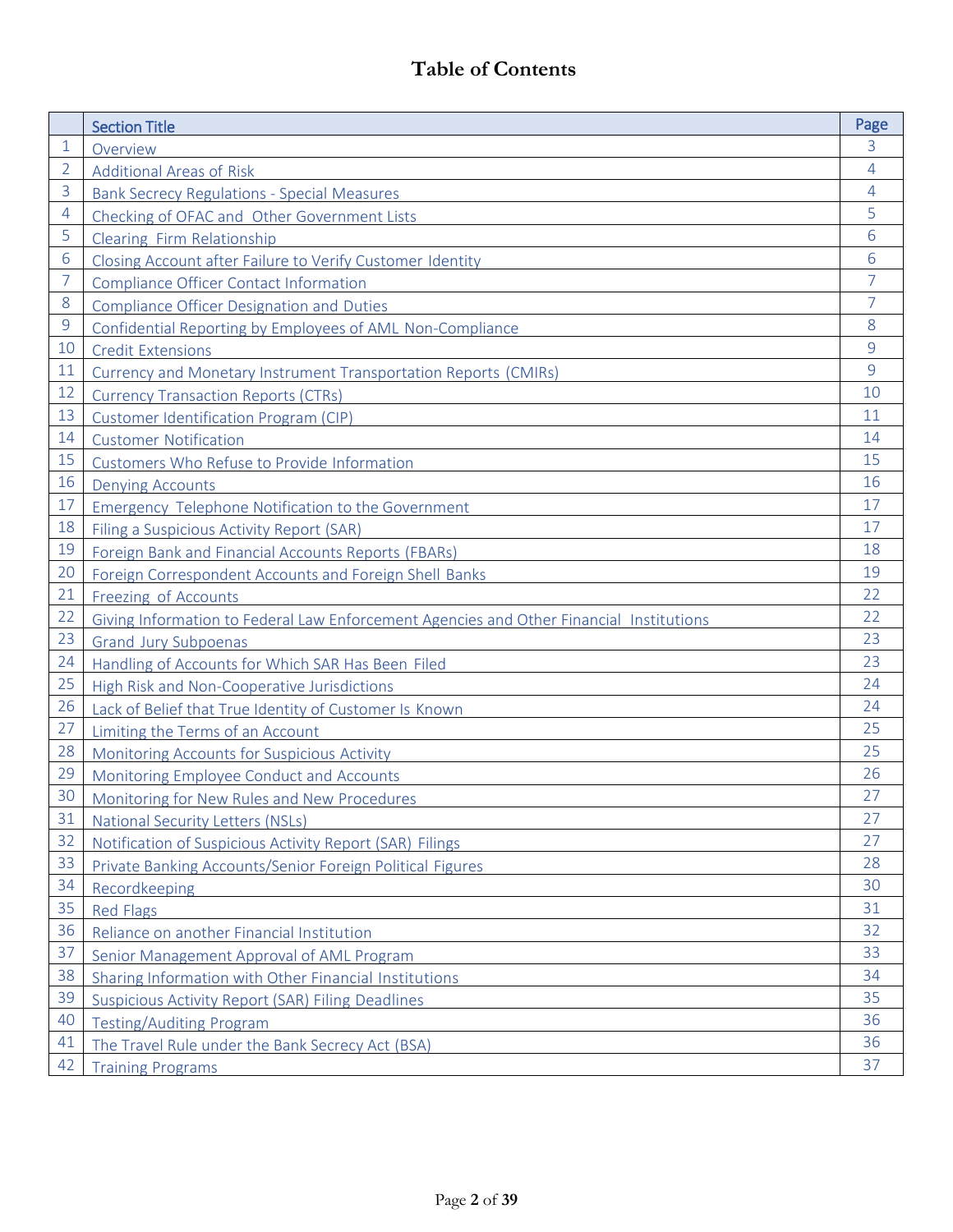# **ANTI-MONEY LAUNDERING (AML) PROGRAM: OVERVIEW**

# **Designated Supervising Principal**

Anti-money laundering efforts are the responsibility of all associated individuals, from Senior Management to sales assistants. Our AML Principal is responsible for ensuring that our AML Program is appropriate for our business, is monitored, reviewed, tested and amended as required, and that we maintain appropriate documentation evidencing such efforts.

### **Supervisory Review Procedures and Documentation**

This broker-dealer is committed to fostering a company-wide dedication to detect and deter any money laundering or other activity that could facilitate money laundering or the funding of terrorist or criminal activities.

Through our anti-money laundering training program, we ensure that all appropriate registered and nonregistered individuals are fully aware of what money laundering is.

Such training discusses, among other things, that money laundering is generally defined as engaging in acts designed to conceal or disguise the true origins of criminally derived proceeds so that the unlawful proceeds appear to have derived from legitimate origins or constitute legitimate assets. Training also discusses the three stages of money laundering: *placement, layering and integration.* Emphasis is placed on the *layering* stage, as this is where we feel we may be at risk. As we do not accept cash or cash equivalents, *placement* is a minimal risk and the *integration* stage would be past the point of deterrence, so while those areas are included in our AML training, l*ayering* is our major area of focus.

In addition, our training discusses the fact that while terrorist financing may not involve the proceeds of criminal conduct, it could be an attempt to conceal the origin or intended use of the funds that could later be used for criminal purposes. This type of activity falls under the USA PATRIOT Act and the ensuing FINRA rules that govern our anti-money laundering policies and procedures.

All registered and appropriate non-registered personnel will receive our policy against money laundering and any activity that facilitates money laundering or the funding of terrorist or criminal activities in clearly stated language. Senior Management vigorously complies with all laws and regulations designed to combat money laundering, including the reporting of (a) currency transactions, (b) utilization of certain monetary instruments and (c) suspicious activities.

It is the responsibility of Senior Management, all supervising principals and all registered representatives, as well as non-registered individuals (i.e., surveillance, etc.), to act as a team in guarding the firm against being utilized in any manner by money launderers, as the consequences of non-compliance (including significant criminal, civil and disciplinary penalties) are severe.

Our anti-money laundering program is not to be viewed as a separate and distinct compliance issue. All existing procedures and review policies incorporated into our AML program should form the basis for an overall money laundering prevention program to ensure that this compliance effort reaches all appropriate areas of our business.

In putting together our anti-money laundering program, our AML Principal and other appropriate individuals have referred to NASD Special Notice to Members 02-21 to ensure that we are utilizing the guidance therein.

# **Regulatory Reference**

NASD Special Notice to Members 02-21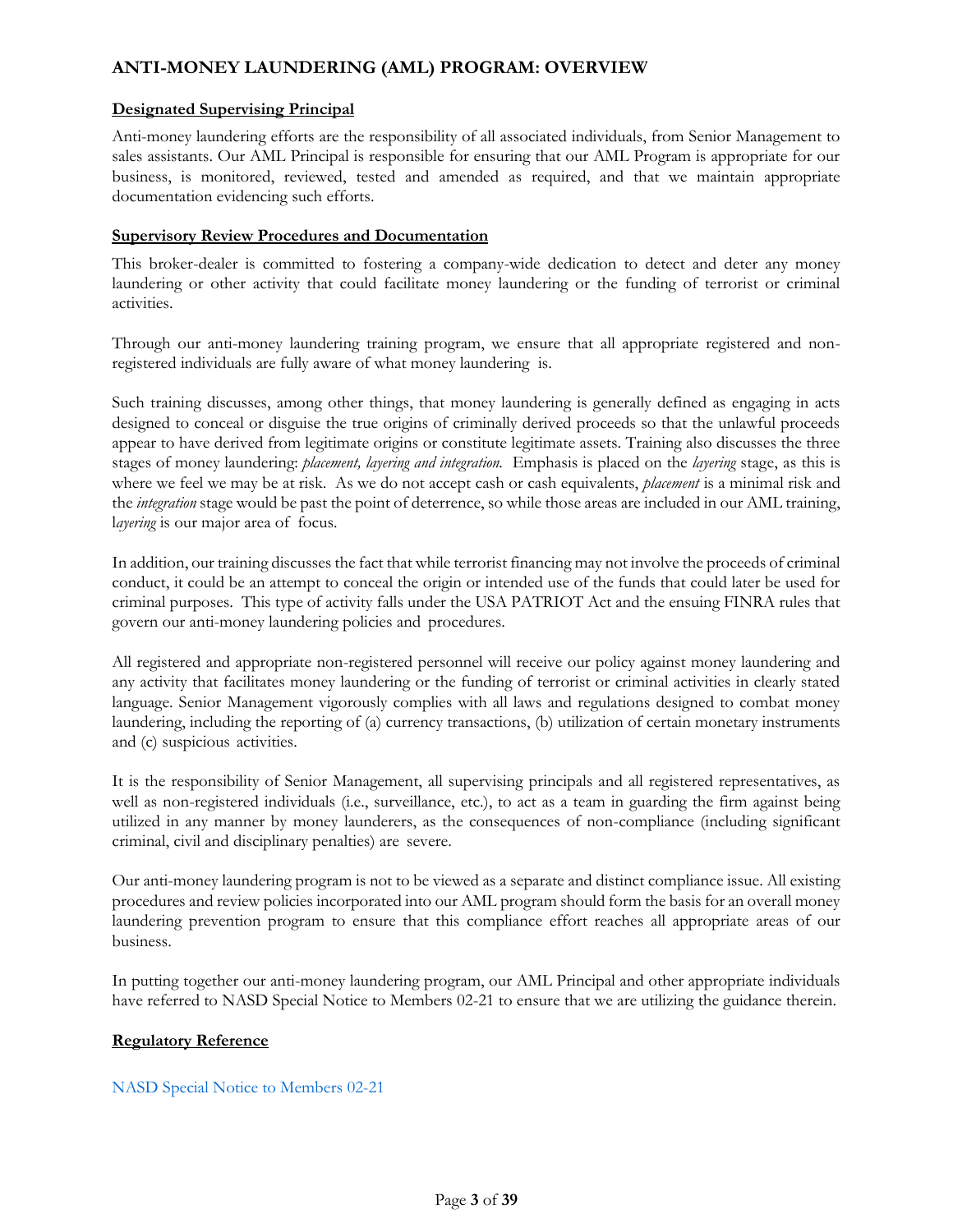# **ANTI-MONEY LAUNDERING (AML) PROGRAM: Additional Areas of Risk**

# **Designated Supervising Principal**

Our AML Principal and other members of Senior Management are responsible for reviewing all areas of our business to identify potential money laundering risks that may not be covered in the AML policies and procedures currently in place. We will conduct such a review at least annually, taking into consideration the nature of our business, our clients, the size and geographical location of our firm and any other indicators deemed appropriate to take into account.

#### **Supervisory Review Procedures and Documentation**

The AML Principal and/or other members of Senior Management will maintain documentation of this review, indicating the individuals involved, dates, findings, etc. If changes to our AML Program are required, the changes will be made and appropriately disseminated. We will maintain documentation of our findings, changes and dissemination lists in the files. Conversely, if a determination is made that the program is sufficient as is, we will document this in our files, evidencing who was involved in making the determination, dates, etc.

# **ANTI-MONEY LAUNDERING (AML) PROGRAM: Bank Secrecy Regulations - Special Measures**

#### **Designated Supervising Principal**

Our AML Principal will review Bank Secrecy Regulations to ensure that we are aware of all special measure requirements when dealing with foreign banks.

#### **Supervisory Review Procedures and Documentation**

When opening a new customer account for a foreign financial institution, our AML Principal will provide a "One-Time Notification" when applicable informing the representative of record on the account of the prohibition of doing business with certain Specified Banks under Section 311 of the Patriot Act.

Our AML Principal will ensure that, if a review of our correspondent accounts determines that we have established, maintained, administered or managed accounts for, or on behalf of, restricted foreign financial banks, such accounts will be immediately terminated. We will maintain documentation of such review and ensuing account termination in our files.

If, for any reason, we have or obtain knowledge that another correspondent account established, maintained, administered or managed by that financial institution in the U.S. for a foreign bank is being used by the foreign bank to provide banking services indirectly to any restricted foreign bank, our AML Principal will work with appropriate members of Senior Management to ensure that the correspondent account is no longer used to provide such services, including when necessary, terminating the correspondent account.

Should any correspondent accounts require termination, we will take the following steps:

- The account will be terminated within a reasonable time
- No new positions will be permitted to be established within the account
- No transactions will be allowed to be executed within the account, other than those necessary to close the account, from the time the decision is made to terminate the account to final termination

Should a business decision be made at some later date to reestablish such a terminated account, Senior Management will make a determination based on assurances that the account will not, in any manner, be utilized to provide banking services of any kind to any restricted foreign bank. Our AML Principal will maintain documentation of these discussions and the rationale used to make the final determination.

Nothing in the BSA regulations requires us to maintain any records, to obtain any certification or to report any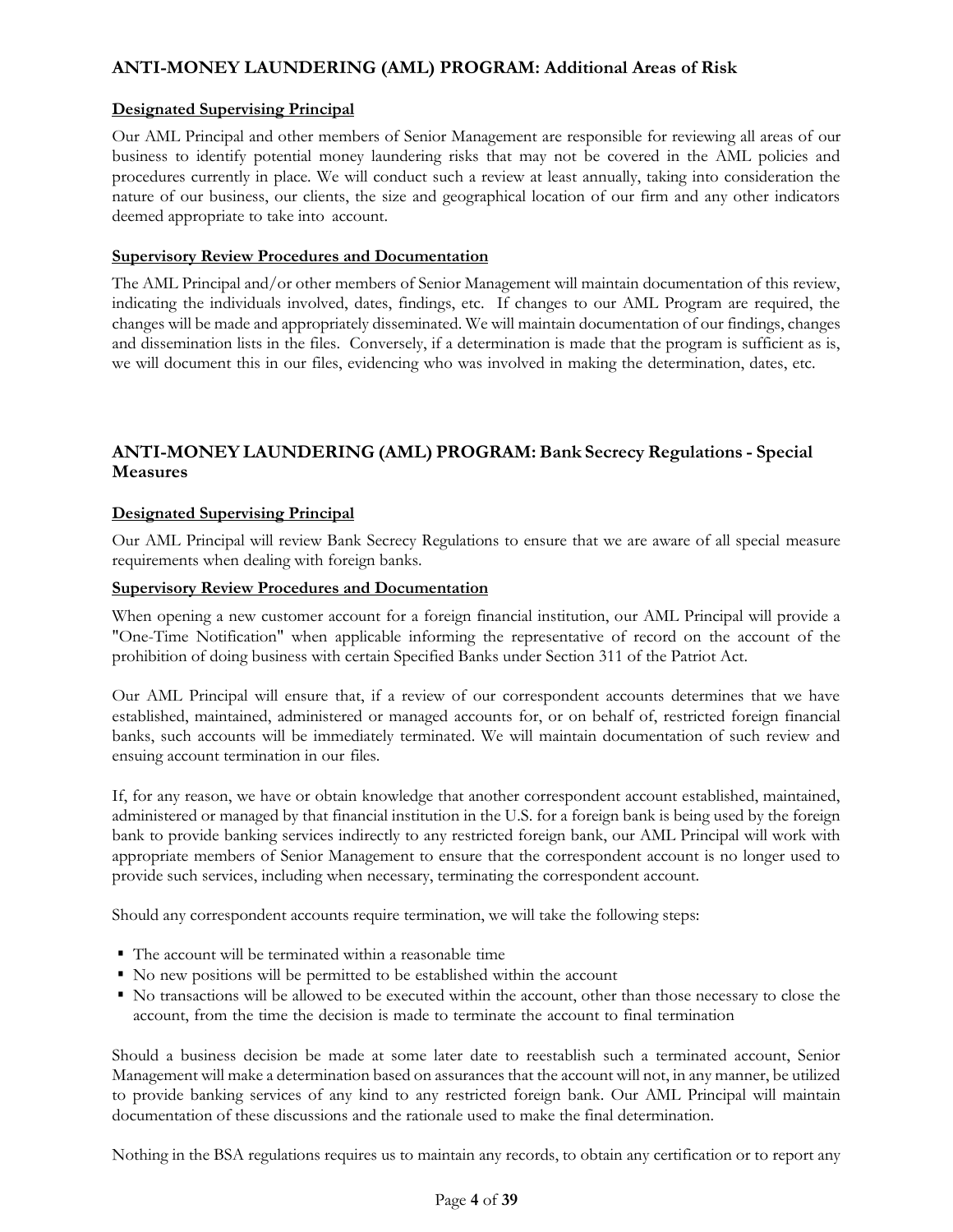# **ANTI-MONEY LAUNDERING (AML) PROGRAM: Checking of OFAC and Other Government Lists**

# **Designated Supervising Principal**

Our AML Principal will ensure that we have appropriate procedures in place to undertake all list checks required by the Office of Foreign Assets Control (OFAC) and those of other government entities.

OurAMLPrincipalis alsoresponsible fordisseminating appropriate proceduresifname checks are done in-house.

# **Supervisory Review Procedures and Documentation**

When opening a domestic or foreign account, and on an ongoing basis, we must ensure that a customer does not appear on a list provided by the government, such as the Treasury's OFAC Specifically Designated Nationals and BlockedPersonsList (SDNList), andensure thatthecustomerisnotfrom,or engaging intransactionswith,people or entities from embargoed countries and regions listed on the OFAC Web site.

The AML Principal will ensure that we maintain documentation evidencing that such a check was conducted, how it was conducted, by whom, the date and any other information relevant to the check in terms of possible matches and further investigations.

Our AML Principal will also ensure that existing accounts are reviewed against these lists when they are updated, and retain documentation of when, how and by whom such reviews were undertaken, along with any findings and follow-up activities.

PCS utilizes Artisan Software (Maestro) to complete all OFAC checks for both new and existing accounts. Updates to the SDN lists are received by both the CCO and COO via email notification and are then downloaded from the OFAC site and uploaded into Maestro. The Maestro system records the date of the initial OFAC screening as well asthe latestscreening date. All accounts are screened versus the uploaded data each time a new list is processed through the system.

In the event that an OFAC check or a check of any other utilized list, leads to a determination that a customer, or someone with or for whom the customer is transacting business, is on the SDN List or is from, or engaging in transactions with, a person or entity located in an embargoed country orregion,the transactionwill be rejected, or wewill block the customer's assets and file a Blocked Assets and/or Rejected Transaction form with OFAC. Our AML Principal will ensure that such forms are filed within 10 days of determining that a customer is on the SDN list or is engaging in transactions that are prohibited by economic sanction and embargoes. All information relating to such findings will be documented in detailed fashion, and retained in our files. In such instances, the AML Principalwill alsoensure thatwenotifyOFACby calling its hotline at 1-800-540-6322.

# **ANTI-MONEY LAUNDERING (AML) PROGRAM: Clearing Firm Relationship**

# **Designated Supervising Principal**

Our AML Principle will oversee any AML requirements undertaken on our behalf by our clearing firm.

#### **Supervisory Review Procedures and Documentation**

We will update and maintain documentation on any information exchanged (records, data and exception reports as necessary to comply with AML laws, etc.) including the required annual notices for such information sharing. The designated principal will document this review, and retain all documents relating to this firm and our clearing firm.

In the case of any agreement under which our clearing firm monitors customer activity on our behalf, our AML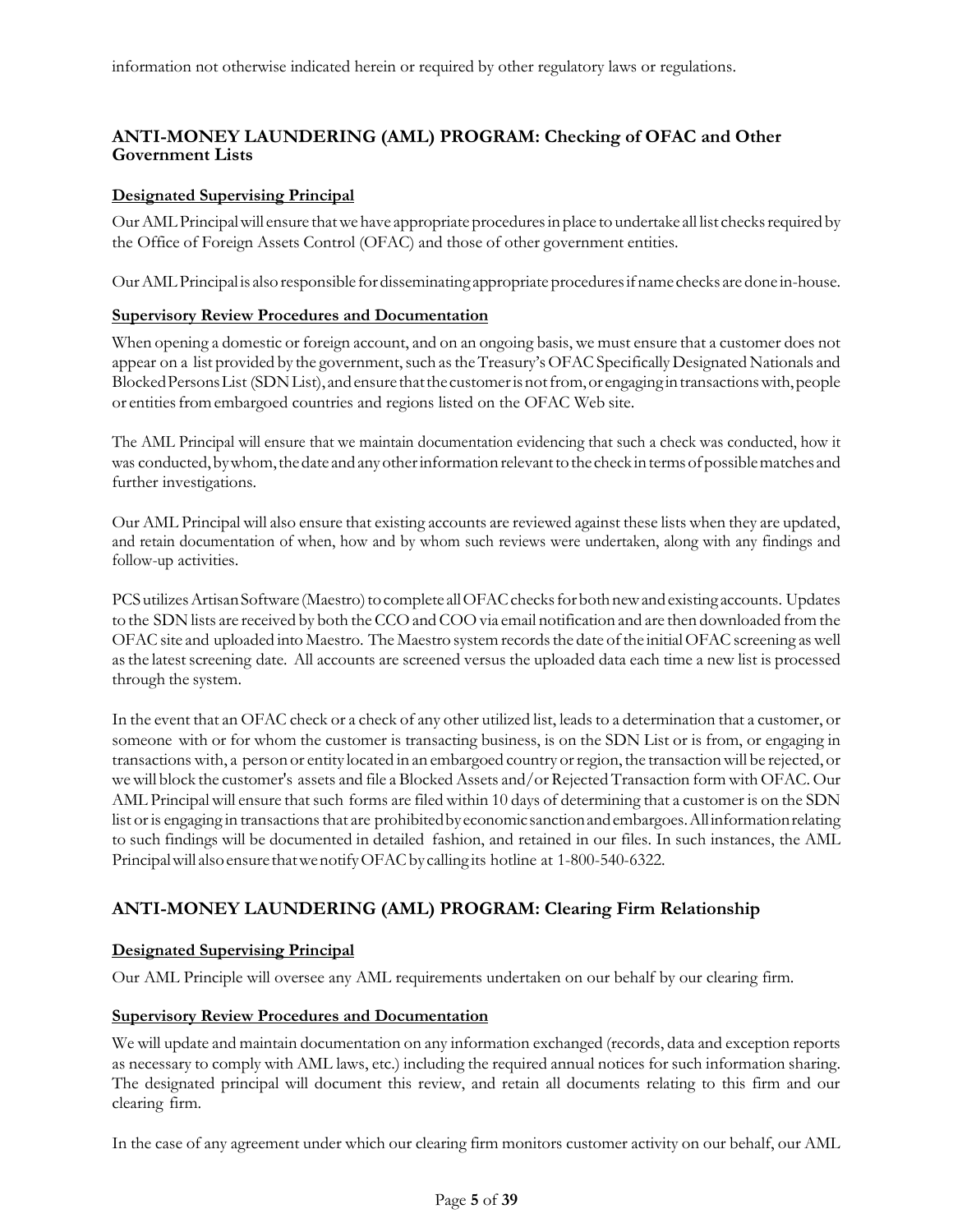files will indicate (with dates and method of transmittal noted) that we have provided our clearing firm with proper customer identification information as required to successfully monitor customer transactions. Our AML Principal will ensure that these responsibilities are clearly set forth in our clearing agreement as required under FINRA Rule 4311 (formerly NASD Rule 3230).

We understand that the agreement will not relieve either this broker-dealer or our clearing firm from our independent obligation to comply with AML regulations.

# **FinCEN Inquiries Received by Our Clearing Firm**

If our AML Principal is notified by our clearing firm of a potential match to a 314(a) target account transaction, the AML Principal will create a file to document the requests and any communications relevant to the request (indicating by initials and dates any required reviews and follow-up actions taken). Positive responses are coordinated with our clearing firm and communicated to the Financial Crime Enforcement Network (FinCEN). We will maintain documentation relating to any such FinCEN communications in the files.

#### **Regulatory Reference**

#### FINRA Rule 4311

# **ANTI-MONEY LAUNDERING (AML) PROGRAM: Closing Account after Failure to Verify Customer Identity**

#### **Designated Supervising Principal**

Our AML Principal ensures that accounts are appropriately handled in instances of our inability to verify a customer's identity.

#### **Supervisory Review Procedures and Documentation**

Any accounts permitted to be opened without the customer's identity fully verified will result in our limiting the terms of the account.

Only an appropriate supervising principal can permit an account to remain open in instances where we have not effectively verified customer identity. We will indicate in notes to the file the name of the individual who determined the account could remain open, the date and any limitations placed on the account. The files will also state the length of time the account may continue to function under the limitations before requiring final customer identity verification.

A list of all such accounts, with the deadline for achieving full customer identification verification, will be maintained by; appropriate supervising principals, our AML Principal and appropriate operations and/or surveillance personnel.

Each of these individuals retains a responsibility to ensure that the account is either fully opened or closed by the deadline, and will maintain documentation in the files about all efforts undertaken and the results and rationale for final decisions made regarding the account.

Our AML Principal has the ultimate responsibility to ensure the constant monitoring of these accounts, to satisfy the requirements to fully open or to close the account, and to maintain appropriate documentation.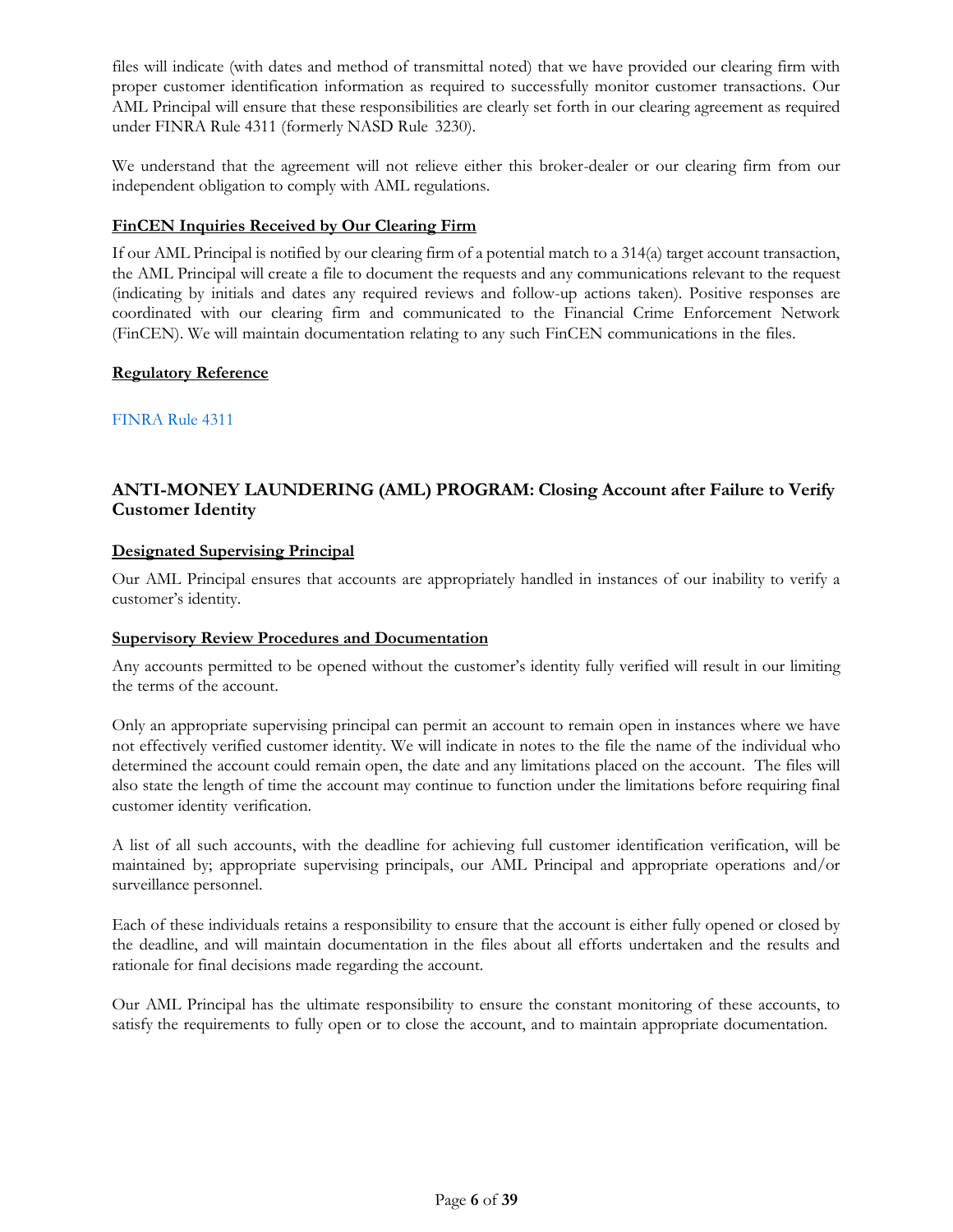# **ANTI-MONEY LAUNDERING (AML) PROGRAM: Compliance Officer Contact Information**

# **Background**

FINRA Rule 3310 requires that each member firm provide to FINRA contact information for the individual, or individuals, responsible for implementing the day-to-day operations and internal controls of the member's anti-money laundering program.

# **Designated Supervising Principal**

Our CCO ensures that current contact information is provided to FINRA as required under Rule 3310.

# **Supervisory Review Procedures and Documentation**

Our CCO must ensure that FINRA is initially provided with the following information as it relates to the individual responsible for such activities, and that the information remains current at all times:

- Name of our AML Principal
- **Title**
- Mailing address
- E-mail address
- Telephone number
- Facsimile (Fax) number

This information is entered into the FINRA Contact System (FCS) in the FINRA website, [\(http://www.finra.org](http://www.finra.org/) and then clicking on Regulatory Systems.)

The information maintained on the FCS must be reviewed at least annually to ensure that the information is current and correct. We will maintain documentation of such reviews, evidenced by initials and dates. If any changes are required to the FCS information, we will maintain documentation indicating the revised filings.

Any change in the individual designated as our AML Principal must be made on the FCS within 30 days of such change. Should FINRA request any contact information, our AML Principal will ensure such information is provided within 15 days of such request.

# **Regulatory Reference**

# FINRA Rule 3310

# **ANTI-MONEY LAUNDERING (AML) PROGRAM: Compliance Officer Designation and Duties**

# **Designated Supervising Principal**

Senior Management, by annually signing and approving our AML Program, also approves the individual given AML Principal responsibilities.

# **Supervisory Review Procedures and Documentation**

We have designated our AML Principal as our Anti-Money Laundering Program Compliance Officer. This individual has full responsibility for the continual development and enforcement of our AML program.

The AML Principal has been named based on his/her experience, knowledge and ongoing continuing education efforts (through reading materials, website resources and general review of all AML rules, training, regulations and requirements). We retain documentation of this individual's qualifications as our AML Principal in the files.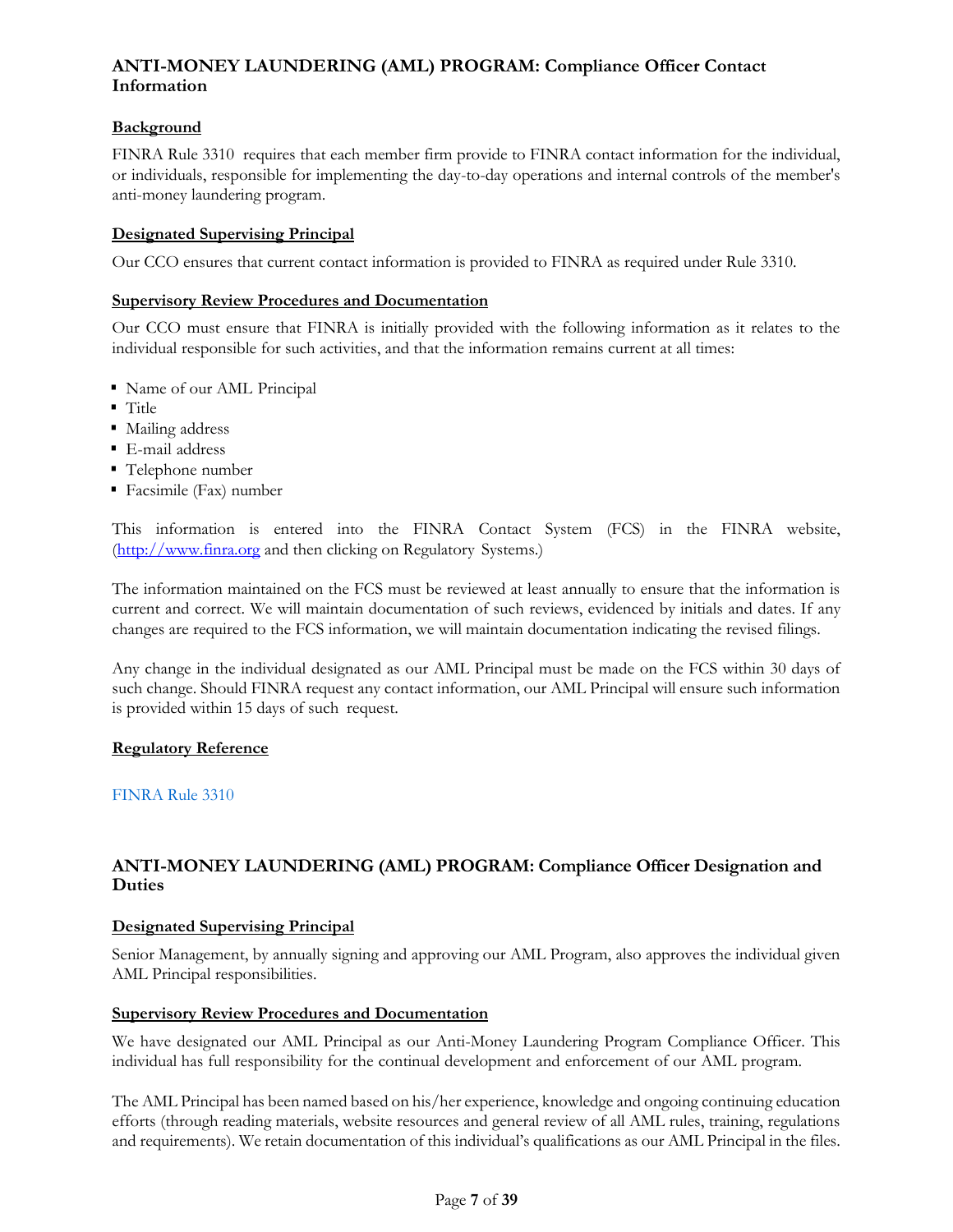Responsibilities given to our AML Principal include

- Monitoring for compliance of all AML areas by all employees
- Structuring an appropriate AML training program for all registered employees
- Determining which non-registered individuals are also required to avail themselves of our AML training program
- Ensuring that AML directives are appropriately disseminated throughout the broker-dealer to all appropriate individuals
- Diligent monitoring of appropriate websites to remain current with all AML program requirements
- **Prompt filing of Currency Transaction Reports (CTRs), should it be determined that cash has been received** despite our strict prohibition against receipt of cash
- Prompt filing of Currency and Monetary Instrument Transportation Reports (CMIRs), should it be determined that cash equivalents or other monetary instruments not approved for receipt, such as cashier's checks, bearer bonds, travelers checks, etc., have been received despite our strict prohibition against the receipt of such items
- Annual filing of Foreign Bank and Financial Reports (FBARs), for foreign accounts held in the name of this broker-dealer
- Internal Suspicious Activity Reports-SF (SAR-SFs) investigations
- Filing of Suspicious Activity Reports-SF (SAR-SFs)
- Ensuring that all Office of Foreign Assets Control (OFAC) checks are completed and documented
- Ensuring that all documented and/or non-documented client identification is appropriately maintained in client files
- Filing information-sharing notices when sharing AML-related information with other financial institutions
- Responding within requisite time frames to all governmental and regulatory agencies for information concerning any accounts we may hold
- Maintaining records concerning the above and any other AML activities, for a minimum five year period after account closing

Our AML Principal will ensure that records relating to all of the above, and any other AML efforts, are maintained to document, by signed and dated notes to the files, the manner and extent of our compliance in each area.

Periodically, our AML Principal may oversee the testing of our AML procedures to determine whether all of our AML procedures and requirements are appropriately undertaken and documented. Our AML Principal will maintain documentation of all review findings, including any remedial steps taken when required.

# **ANTI-MONEY LAUNDERING (AML) PROGRAM: Confidential Reporting by Employees of AML Non-Compliance**

# **Designated Supervising Principal**

Designated Supervisors, Senior Management and our AML Principal will endeavor to ensure that all employees are made aware of the requirement under FINRA Rule 3310 to immediately disclose any detected or perceived AML violations.

# **Supervisory Review Procedures and Documentation**

Our AML training, as well as discussions during our Annual Compliance Meeting and by other manners as deemed appropriate, may include various topics as appropriate, including informing all employees that they are to immediately report any possible violations of the firm's AML compliance program to the AML Principal.

If any perceived or actual violation could implicate the AML Principal, employees are advised that the report should be made to their immediate or other appropriate supervising principal.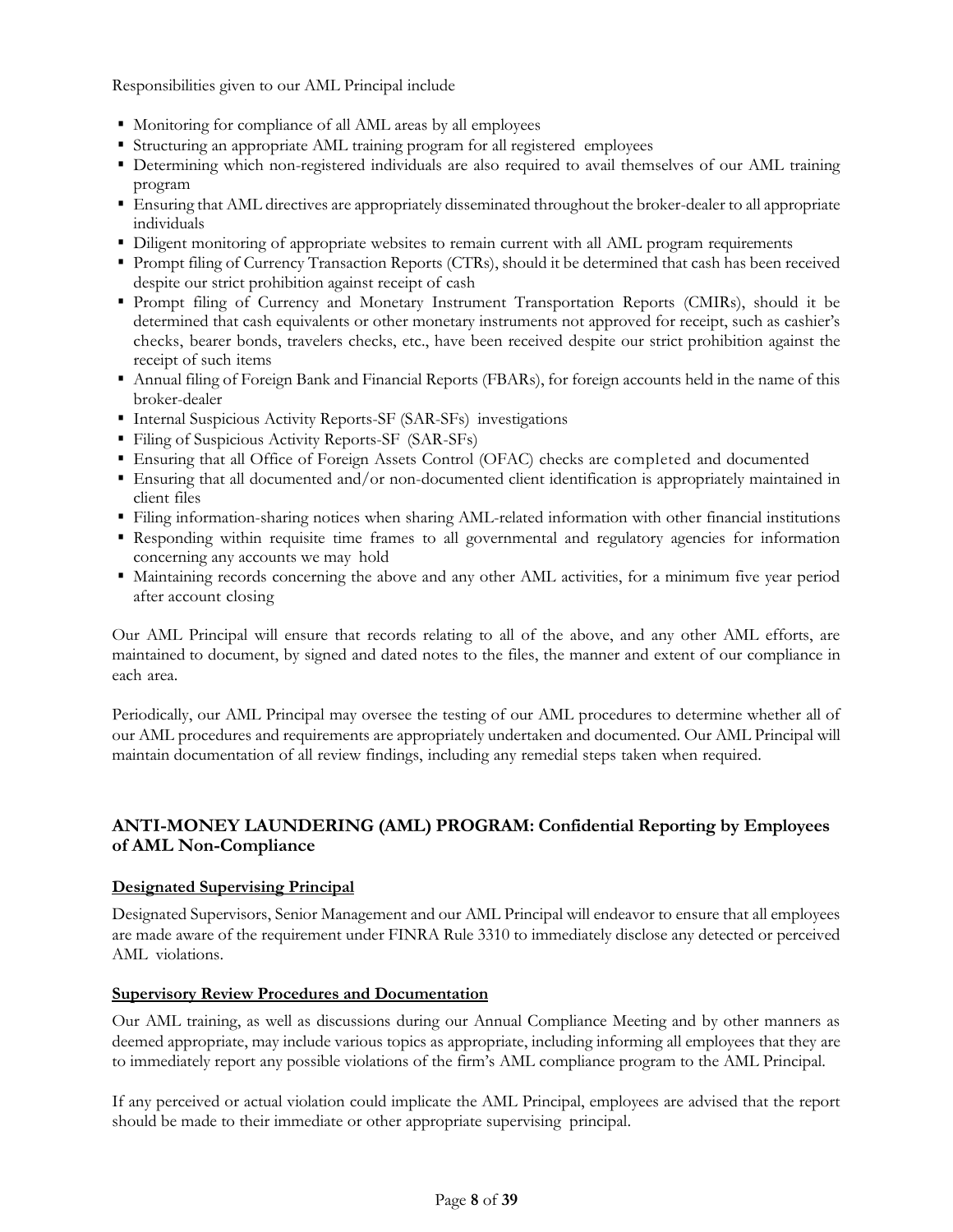It is the policy of Private Client Services that any reports will remain confidential and that the reporting individual will suffer no retaliation or consequences for making the report.

We will maintain documentation regarding this employee training, indicating manner of training, dates, names of individuals conducting the training, and lists of individuals who received the training.

#### **Regulatory Reference**

#### FINRA Rule 3310

# **ANTI-MONEY LAUNDERING (AML) PROGRAM: Credit Extensions**

#### **Background**

Our AML Principal must ensure that, if and when applicable, we maintain appropriate AML records for all extensions of credit.

#### **Supervisory Review Procedures and Documentation**

We do not currently extend credit to any customers outside of the use of margin loans within a brokerage account custodied by Pershing, LLC or TD Ameritrade.

# **ANTI-MONEY LAUNDERING (AML) PROGRAM: Currency and Monetary Instrument Transportation Reports (CMIRs)**

#### **Background**

Currency and Monetary Instrument Transportation Reports (CMIRs) are filed for certain transactions involving monetary instruments that include the following: currency; travelers checks in any form; all negotiable instruments, including personal and business checks, official bank checks, cashier's checks, third-party checks, promissory notes and money orders, that are either in bearer form, endorsed without restriction, made out to a fictitious payee or otherwise in such form that title passes upon delivery; incomplete negotiable instruments that are signed but with the payee's name omitted; and securities or stock in bearer form or otherwise in such form that title passes upon delivery.

#### **Designated Supervising Principal**

Our AML Principal will ensure that all CMIRs are filed when required.

#### **Supervisory Review Procedures and Documentation**

Regardless of whether we permit the receipt of currency, we must have procedures in place either to monitor our prohibition, filing CMIRs only when such prohibition has been violated, or to routinely review for CMIR filing requirements based on receipt of currency. We will maintain documentation of all review activities to ensure detection of currency acceptance, or to determine which had required CMIR filings. We will retain documentation in our files, indicating by initials and dates, which documents were reviewed and what findings resulted.

If it is discovered that currency has been received, our AML Principal is responsible for filing a CMIR with the Commissioner of Customs - that is, whenever the firm transports, mails, ships or receives or causes or attempts to transport, mail, ship or receive monetary instruments of more than \$10,000 at one time, on one calendar day or, if for the purpose of evading the reporting requirements, on one or more days, in or out of the U.S. We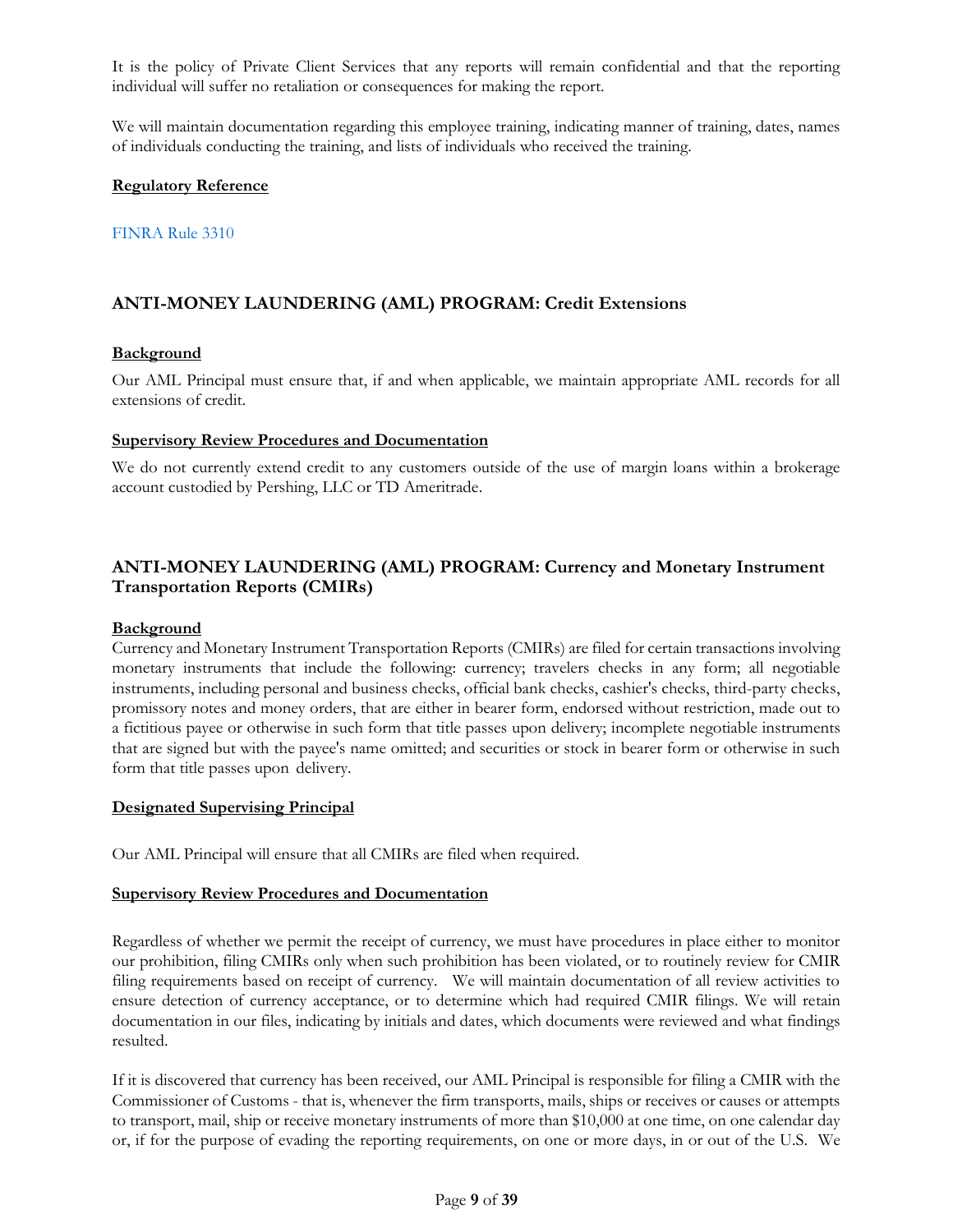will maintain copies of all such filings in our files.

A CMIR is required for all such shipments or receipts of monetary instruments, except for currency or monetary instruments shipped or mailed through the postal service or by common carrier. We will, however, file a CMIR for such receipts of currency and monetary instruments and for shipments and deliveries made by the firm by means other than the postal service or common carrier, even when such shipment or transport is made by the firm to an office of the firm located outside the U.S.

Our AML Principal will ensure that should we need to file a CMIT, we will do so electronically, by first registering with FinCEN by logging ont[o http://bsaefiling.fincen.treas.gov.](http://bsaefiling.fincen.treas.gov/)

Where a CMIR must be filed because an individual violated our prohibition against accepting currency, the individual will face serious sanctions, including the likely possibility of termination. We will maintain documentation of all investigations concerning such violations including the rationale for final sanctions put into effect, in our files.

# **ANTI-MONEY LAUNDERING (AML) PROGRAM: Currency Transaction Reports (CTRs)**

# **Background**

Currency Transaction Reports (CTRs) are filed only for certain transactions involving currency, defined as *"coin and paper money of the United States or of any other country customarily used and accepted as a medium of exchange in the country of issuance."* Currency includes U.S. silver certificates, U.S. notes, Federal Reserve notes and official foreign bank notes that are customarily used and accepted as a medium of exchange in a foreign country.

# **Designated Supervising Principal**

Our AML Principal will ensure that CTRs are filed, when required, due to a violation of our prohibition against accepting currency.

# **Supervisory Review Procedures and Documentation**

This broker-dealer prohibits the receipt of currency and has the following procedures to prevent its receipt.

- We utilize our Annual Compliance Meetings, registered representative training materials, compliance alerts, supervisory oversight, etc., to impress upon all employees our firm's strict prohibition against accepting currency from any client or potential client. All affiliated personnel are advised that disciplinary sanctions, including the possibility of immediate termination, will occur upon the discovery of noncompliance with this prohibition. We will maintain documentation indicating training dates, materials utilized, and lists of the individuals who receive such training, etc., in our files.
- In any instance of cash deposits, our AML Principal will immediately undertake an investigation to determine the nature of such cash. We will maintain notes in the file concerning all such bank deposit review activities, including initialing and dating of all documents reviewed, dated notes of any discussions, etc.
- If we determine that, despite our prohibition, currency has been received our AML Principal will ensure that CTRs are filed with FinCEN for transactions involving currency that exceeds \$10,000. We will treat multiple transactions as a single transaction if they total more than \$10,000 during any one business day. We will retain copies of all CTR filings and information regarding the circumstances requiring such filing, in the files.
- In order to file the appropriate electronic CTR, our AML Principal will ensure we are registered with FinCEN (by logging on to http://bsaefiling.fincen.treas.gov).
- In instances where currency was received despite our prohibition, the circumstances will be investigated and the individual involved will face sanctions, including the possibility of termination.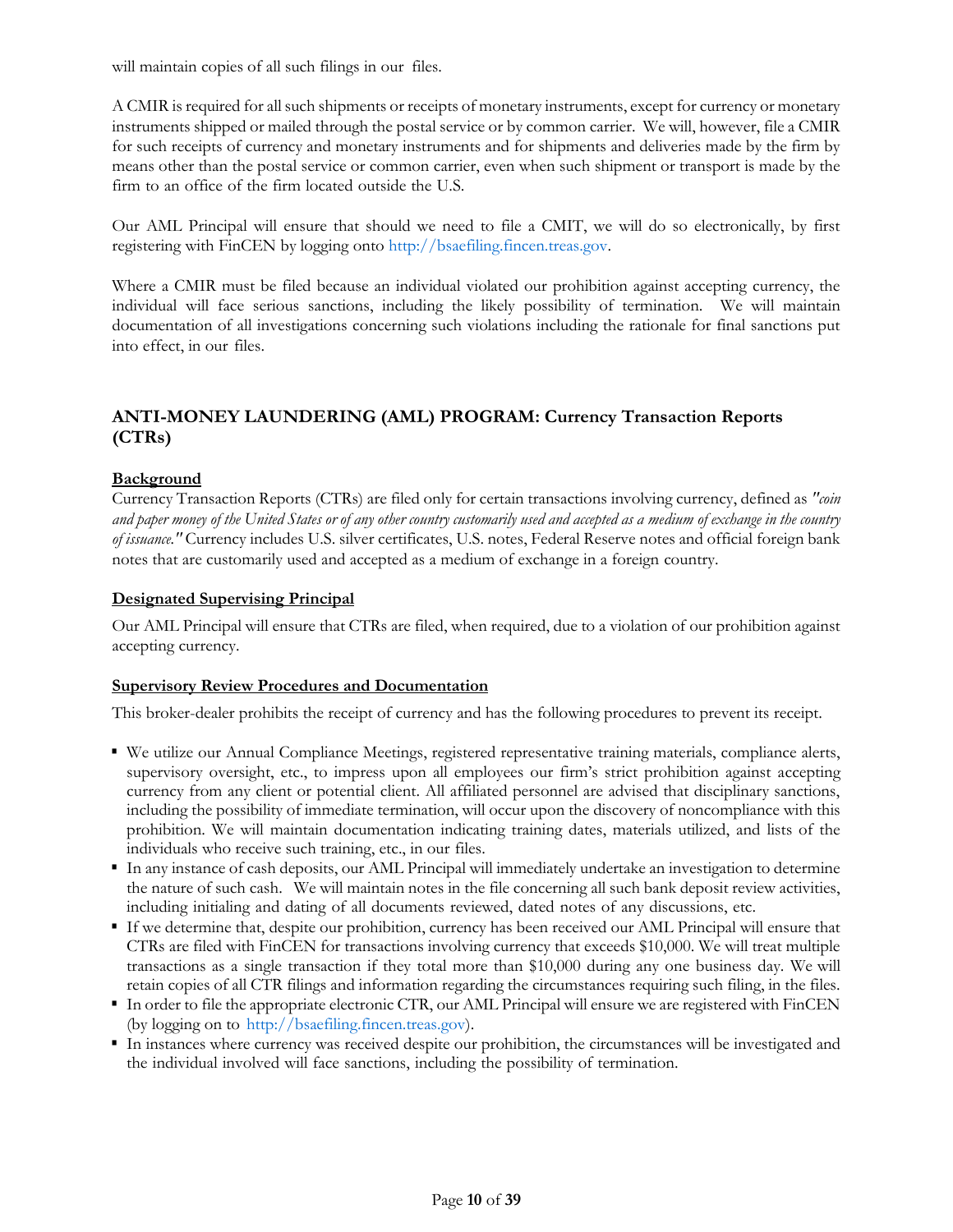# **ANTI-MONEY LAUNDERING (AML) PROGRAM: Customer Identification Program (CIP)**

# **Background**

Under Section 326 of the USA PATRIOT Act, "customer" is defined as the account holder. The person or entity that opens a new account is the customer to which all of the CIP criteria must apply. Excluded from the definition of customer are (a) financial institutions regulated by a federal regulator, (b) banks regulated by a state (including credit unions, private banks and trust companies), (c) federal, state and local government entities and (d) corporations whose shares are publicly traded on U.S. exchanges.

Under Section 326 of the USA PATRIOT Act, "account" is generally defined as a formal or contractual relationship with the broker-dealer to provide financial products and/or services. Excluded from this definition are (a) accounts acquired via acquisition, merger, purchase of assets or assumption of liabilities and (b) accounts opened for the purpose of participating in an employee benefit plan under the Employee Retirement Income Security Act (ERISA).

FinCEN, the bureau of the Department of the Treasury responsible for administering the BSA and its implementing regulations, issued the CDD Rule to clarify and strengthen customer due diligence for covered financial institutions, including broker-dealers.

In its CDD Rule, FinCEN identifies four components of customer due diligence: (1) customer identification and verification; (2) beneficial ownership identification and verification; (3) understanding the nature and purpose of customer relationships; and (4) ongoing monitoring for reporting suspicious transactions and, on a risk basis, maintaining and updating customer information. As the first component is already an AML program requirement, the CDD Rule focuses on the other three components.

Specifically, the CDD Rule focuses particularly on the second component by adding a new requirement that covered financial institutions identify and verify the identity of the beneficial owners of all legal entity customers at the time a new account is opened, subject to certain exclusions and exemptions. The CDD Rule also addresses the third and fourth components, which FinCEN states "are already implicitly required for covered financial institutions to comply with their suspicious activity reporting requirements," by amending the existing AML program rules for covered financial institutions to explicitly require these components to be included in AML programs as a new "fifth pillar."

FinCEN's CDD Rule does not change the requirements of FINRA Rule 3310, and member firms must continue to comply with its requirements. However, FinCEN's CDD Rule amends the minimum statutory requirements for member firms' AML programs by requiring such programs to include risk-based procedures for conducting ongoing customer due diligence. This ongoing customer due diligence element, or "fifth pillar" required for AML programs, includes: (1) understanding the nature and purpose of customer relationships for the purpose of developing a customer risk profile; and (2) conducting ongoing monitoring to identify and report suspicious transactions and, on a risk basis, to maintain and update customer information. As stated in the CDD Rule, these provisions are not new and merely codify existing expectations for firms to adequately identify and report suspicious transactions as required under the BSA and encapsulate practices generally undertaken already by securities firms to know and understand their customers.

# **Designated Supervising Principal**

Our AML Principal ensures that our AML program contains a Customer Identification Program (CIP) sufficient to meet the requirements of the USA PATRIOT Act, attendant FINRA rules and FinCEN's CDD Rule.

Our AML Principal also ensures that all appropriate associated personnel receive sufficient education and training on the requirements under our Customer Identification Program.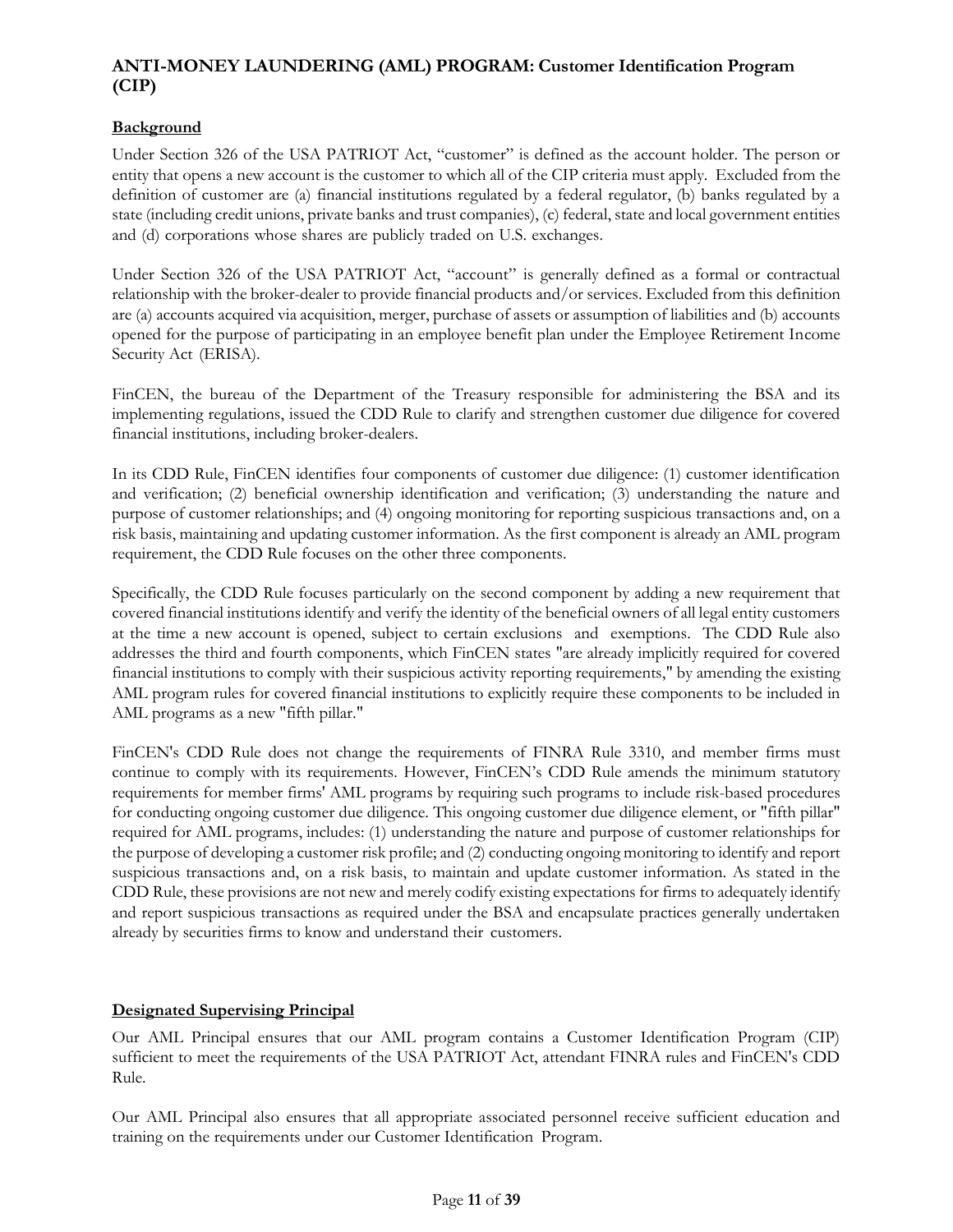On an ongoing basis, designated supervising principals are responsible for ensuring that the individuals under their direct supervision are aware of the requirements and adhere to them.

# **Supervisory Review Procedures and Documentation**

We have established new account opening procedures that require our associated personnel to collect and use information on the account holder or beneficial owner's identity, employment, past history, wealth, net worth, anticipated transaction activity and sources of income, to detect and deter possible money laundering and terrorist financing.

Under the FinCEN CDD Rule, account opening procedures for corporations now require us to look through and document the identity of beneficial owners. There are both ownership and control prongs of the definition of beneficial owner for purposes of the CDD Rule. A beneficial owner is: (1) each individual (if any) who directly or indirectly owns 25 percent of the equity interests of a legal entity customer; and (2) a single individual with significant responsibility to control, manage, or direct a legal entity customer, including an executive officer or senior manager.

PRIOR to opening an account, we must minimally obtain for account or beneficial owners:

- A name
- Date of Birth
- For an individual, a residential or business street address
- For an individual who does not have a residential or business street address, an APO or FPO box number or business street address of a next of kin or other contact individual
- For other than an individual (i.e., corporation, partnership, trust, etc.), a principal place of business, local office or other physical location
- An identification number
- For a US person, a taxpayer identification number (Social Security Number or employer identification number)
- For a non-US person, one or more of the following:
	- o A taxpayer identification number (TIN)
	- o A passport number and country of issuance
	- o An alien identification card number
	- o The number and country of issuance of any other government-issued document evidencing nationality or residence and bearing a photograph or other similar safeguard

In addition, we must have an understanding of the nature and purpose of the customer relationship in order to determine whether a transaction is potentially suspicious in order to fulfill suspicious reporting obligations and to develop a customer risk profile.

We will verify the information within a reasonable time before or after the account is opened. Depending on the nature of the account and requested transactions, we may refuse to complete a transaction before we have verified the information. In some instances when we need more time, we may, pending verification, restrict the types of transactions or dollar amount of transactions. If we find suspicious information that indicates possible money laundering or terrorist financing activity, we will, after internal consultation with the firm's AML Principal, file a Suspicious Activity Report (SAR) in accordance with applicable law and regulation.

Given proof that a natural or non-natural customer has applied for, but has not yet received, a taxpayer identification number, our CIP program allows the account to be opened, as long as an appropriate principal has approved the account in all other aspects.

Our AML Principal and all appropriate supervisors will closely monitor accounts opened without taxpayer identification numbers during the period of time the account is open prior to receipt of such numbers.

Our policy is that all such accounts will be closed within 30 days if the taxpayer identification number is not received. Exceptions to this policy may only be made if approved by our AML Principal, documented by initials and date on the new account form. In addition, a note must be made to the file, signed by our AML Principal,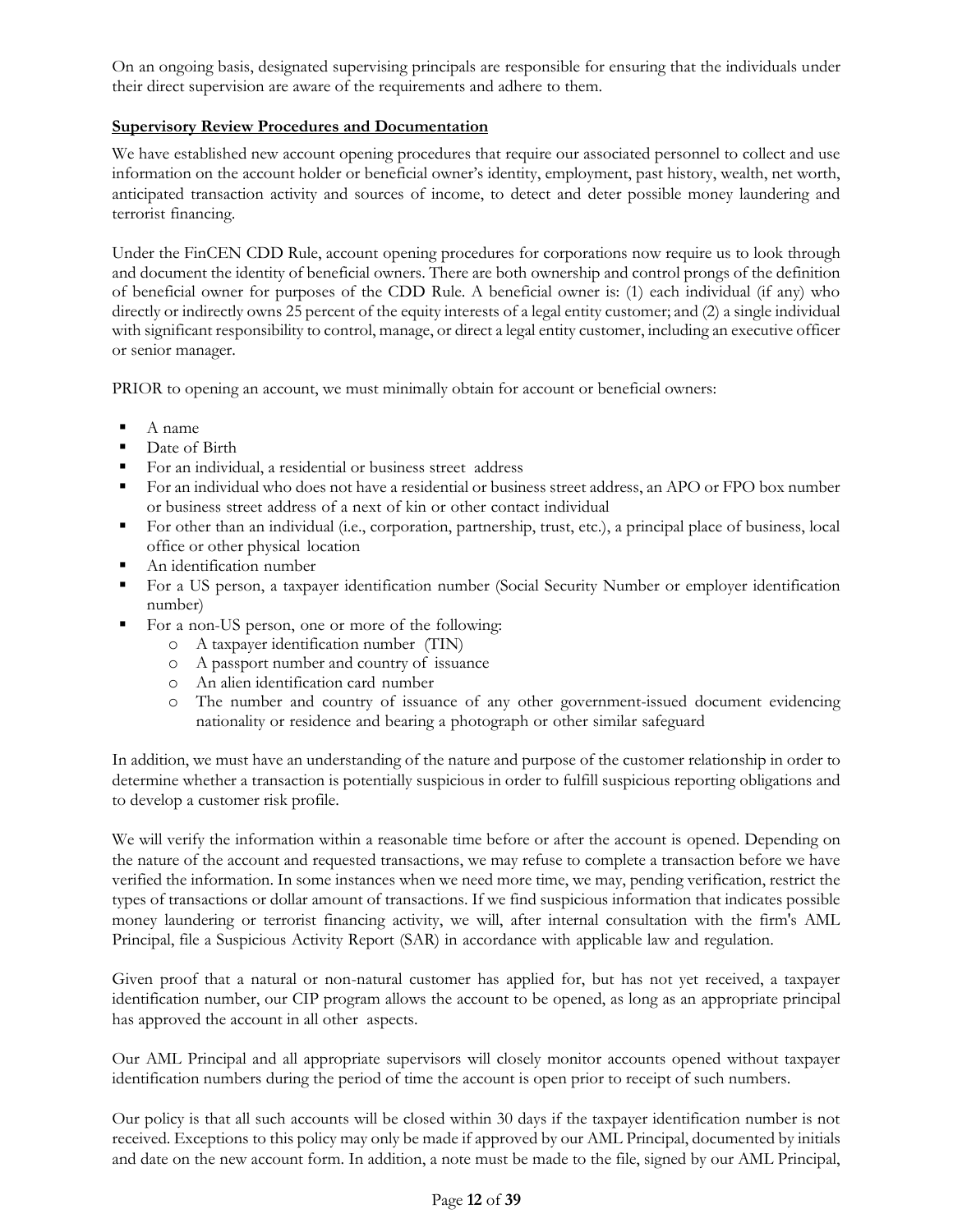indicating why such an extension was granted and the period of time for which the extension is in place. When the extension time limit has expired, we will adhere to the same procedures as in the first instance of allowing such an account to be opened.

Registered personnel are encouraged, through AML training, Annual Compliance Meetings and other compliance-related training, to make every effort to obtain more than one type of documentary verification. The more information we obtain regarding our customers, the greater the likelihood that we would find inconsistencies in instances when a person is attempting to provide false, or less than complete, information.

In addition, and most specifically when it is not possible to examine original documents, every effort should be made to use a variety of identification verification methods.

Where documents are utilized to identify a customer, we are not required to take steps to determine the validity of the document; we may rely on the document itself as verification of identity. In instances where suspicion exists that a document shows, or seems to show, any obvious form of fraud, the reasonable belief that we know the customer's true identity CANNOT be determined to exist.

Another reason why relying solely on documented identification may not be sufficient is the fact that, in cases of outright fraud the perpetrator is likely to have seemingly valid identification documents, either through identity theft or through illegally obtained documents.

Therefore, except in the most obvious low-risk instances, supervising principals at the time of the account opening, or our AML principal at the time of review, may require some non-documented verification to back up the documented verification.

# **Documentary verification** is required as follows: Individual including beneficial owners

- Unexpired government-issued ID evidencing nationality or residency and bearing a photograph or similar safeguard (e.g., driver's license, passport, etc.)
- Other documents as may be required by our policies and procedures that allow us to establish a reasonable belief that we know the true identity of the customer

# Non-Individual (although beneficial owners as defined above still need to be verified)

 Documents showing the existence of the entity, such as certified Articles of Incorporation, governmentissued business license, Partnership Agreement, trust instrument, etc.

**Non-documentary verification** methods may include, but are not necessarily limited to:

- Contacting the customer
- Independently verifying the customer's identity through the comparison of information provided by the customer with information obtained from a consumer reporting agency, public database or other source. Compare information obtained from the customer against databases such as Equifax, Experian, Lexis/Nexis, or other in-house or custom databases.)
- Compare information obtained from customer with information available from a trusted third-party source, such as a credit report
- Checking references with other financial institutions
- Obtaining a financial statement
- An analysis of the logical consistency between information supplied (such as name, street address, zip code, telephone number, date of birth and Social Security Number). For example, does the zip code match the city/state? Is the area code given appropriate for the address? Does date of birth reflect the individual's appearance?

We will always use non-documentary methods of verification in the following situations:

When the customer is unable to present an unexpired government-issued identification document with a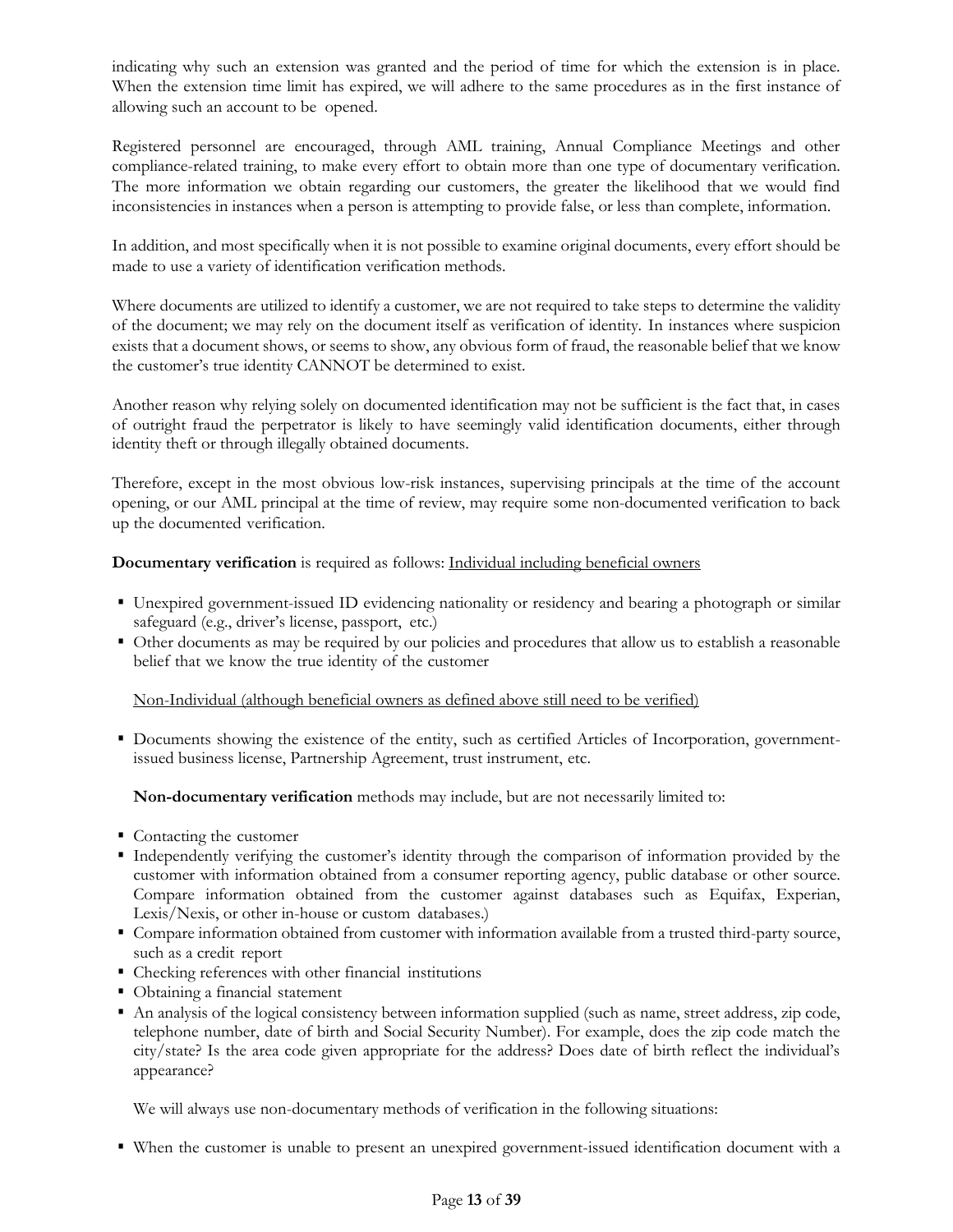photograph or other similar safeguard

- When the firm is unfamiliar with the documents the customer presents for identification verification
- When the customer and firm do not have face-to-face contact
- When other circumstances increase the risk that the firm will be unable to verify the true identity of the customer through documentary means

**Risk-Based Identity Verification Requirements:** Due to our commitment to an effective AML Program, our AML Principal, in conjunction with other Senior Management and compliance personnel, have created a risk- based customer verification program.

While we believe that we will be able to verify the majority of our customers adequately through documentary and non-documentary methods and by adhering to the minimal requirements set forth in the USA PATRIOT Act, occasionally the risk of not knowing the customer sufficiently may be heightened for certain accounts.

For those customers identified as having heightened risk, we require that the identification go beyond the customer.

Type of accounts that fall under a more involved verification process include, but are not necessarily limited to:

- Corporations, trusts, partnerships created in a jurisdiction that have been designated by the U.S. as a primary money laundering haven, or that have been designated as non-cooperative by an international body
- Corporations, trusts, and partnerships conducting substantial business in a jurisdiction that has been designated by the U.S. as a primary money laundering haven or has been designated as non-cooperative by an international body.

For the above, we require that information be obtained about individuals with authority or control over such accounts. (i.e. at minimum, those with 25 percent ownership)

**Additional Inquiries:** In creating this AML CIP, we acknowledge our obligations under suitability and fairdealing requirements to collect customer identification information. Depending on the nature of the account, supervising principals, under the guidance of our AML Principal, will take the following additional steps to the extent reasonable and practicable, when we open an account:

- Inquire about the source of the customer's assets and income to determine whether the inflow and outflow of money and securities is consistent with the customer's financial status.
- Gain an understanding of what the customer's likely trading patterns will be to detect any deviations from the patterns at a later date.

Individuals responsible for final approval of new accounts will receive sufficient training to be able to identify additional accounts that may also require more than the minimal customer identification verification requirements.

# **Regulatory Reference**

Section 326 of the USA PATRIOT Act

# **ANTI-MONEY LAUNDERING (AML) PROGRAM: Customer Notification**

# **Designated Supervising Principal**

Our AML Principal ensures that all customer notification as required under FINRA Rule 3310 is appropriately delivered.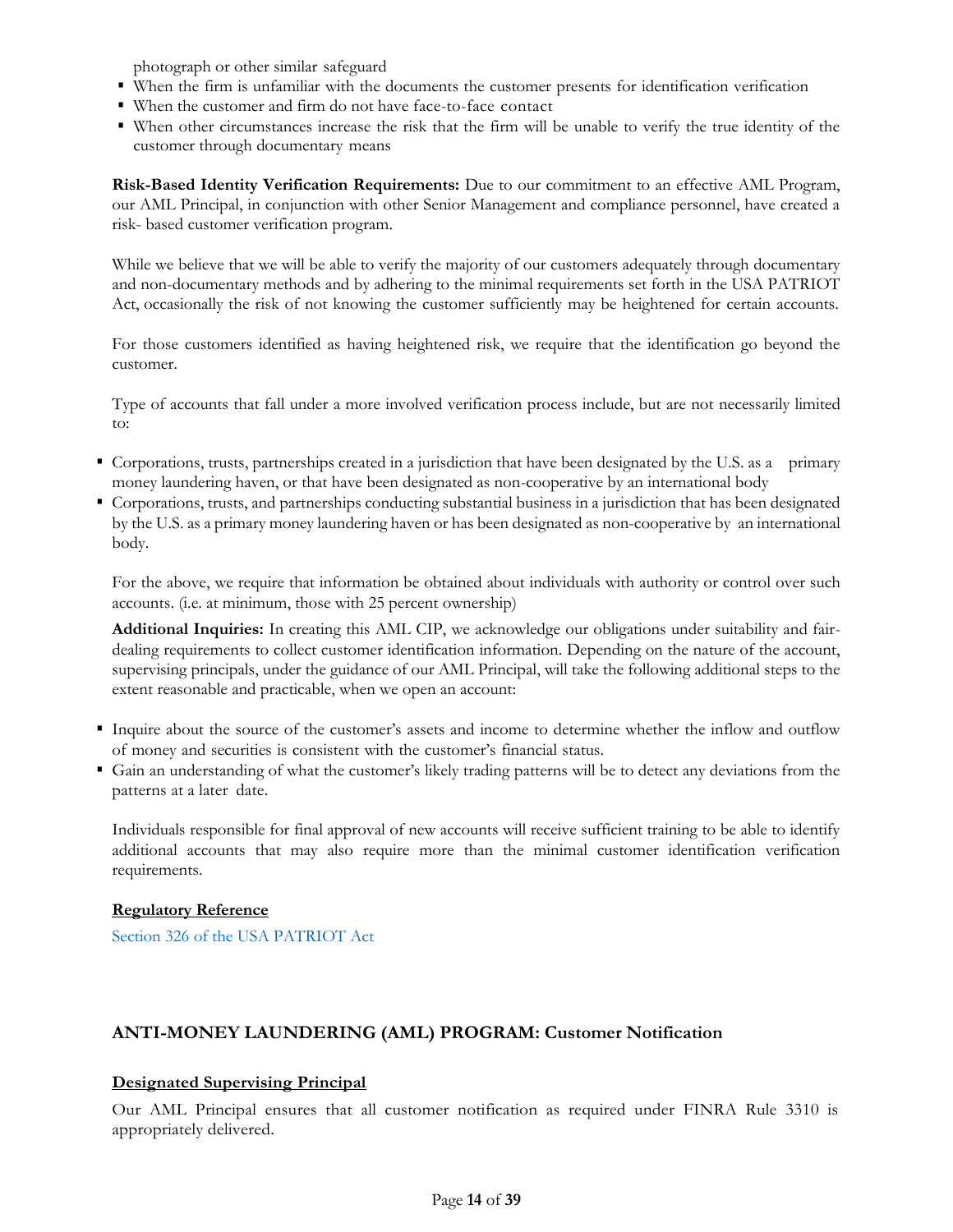# **Supervisory Review Procedures and Documentation**

Prior to opening an account, notice must be given to the customer indicating that we are requesting information to verify their identity. Depending on how we open accounts, we may give such notice :

- On our web site
- With account applications
- Any other means of written

All registered representatives and supervisory personnel will be advised how we are making this notification, the specific language to be utilized and how to access copies of the notice (with evidence of such training maintained in the files).

On not less than an annual basis, our AML Principal will review the manner in which we make customer notification, test to ensure that it is appropriately made and determine if new procedures need to be put into place. Documentation as to each such review, including any findings and remedial actions taken, if necessary, will be maintained in the files.

To help the government fight the funding of terrorism and money laundering activities, federal law requires financial institutions to obtain, verify, and record information that identifies each person who opens an account.

This Notice answers some questions about this broker/dealer's Customer Identification Program.

At the time of account opening, we are required to collect information such as the following from each customer:

- Name
- Date of birth
- Address
- An identification number
- U.S. Citizen: taxpayer identification number (social security number or employer identification card)
- Non-U.S. Citizen: taxpayer identification number, passport number, and country of issuance, alien identification number or government issued identification showing nationality, residence and a photograph of you.

A corporation, partnership, trust or other legal entity may need to provide other information such as its principal place of business, local office, employee identification number, certified articles of incorporation, government-issued business license, a partnership agreement or a trust agreement.

U.S. Department of the Treasury, Securities and Exchange Commission, FINRA and New York Stock Exchange rules require a customer to provide most of this information. These rules also may require additional information, such as net worth, annual income, occupation, employment information, investment experience and objectives, and risk tolerance.

# **Regulatory Reference**

FINRA Rule 3310

# **ANTI-MONEY LAUNDERING (AML) PROGRAM: Customers Who Refuse to Provide Information**

# **Designated Supervising Principal**

Our AML Principal ensures that all registered personnel appropriately handle account openings when faced with customers who refuse to provide the required information. In addition, each individual's immediate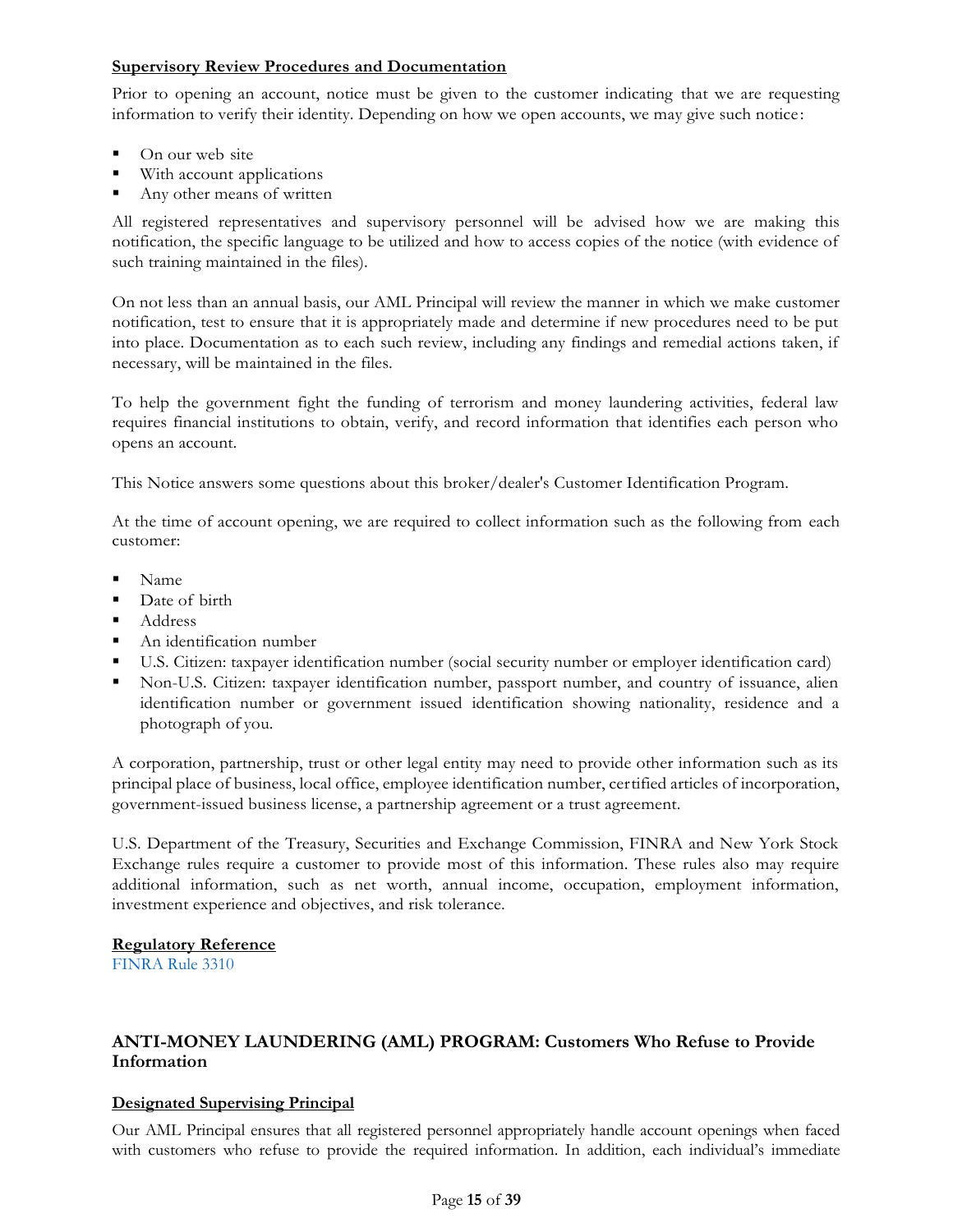supervising principal is responsible for ongoing oversight to ensure these situations are handled according to the rules and regulations as well as with our internal policies and procedures.

### **Supervisory Review Procedures and Documentation**

If a potential or existing customer either refuses to provide the required information, or appears to have intentionally provided misleading information, our policy is to NOT open the account. All such instances must be reported to our AML Principal who may, within the 30-day opening period and after considering the risks involved, make a decision to close any existing accounts with which the individual or entity is involved.

In addition, our AML Principal will determine whether to file a Suspicious Activity Report (SAR) with documented evidence with FinCEN.

Investigations will involve our AML Principal, the registered representative's direct supervising principal and the registered representative. If necessary, additional Senior Management members may be included and a determination may be made to also bring in legal counsel.

Our AML Principal will maintain documentation of all such matters, noting how the final decision was reached, initialing and dating all documents reviewed.

# **ANTI-MONEY LAUNDERING (AML) PROGRAM: Denying Accounts**

#### **Designated Supervising Principal**

Our AML Principal will ensure that all registered personnel appropriately handle account openings when faced with a potential money laundering concern that may require us to deny opening the account. In addition, each individual's immediate supervising principal is responsible for ongoing oversight to ensure these situations are handled according to the rules and regulations as well as with our internal policies and procedures.

#### **Supervisory Review Procedures and Documentation**

We will deny opening accounts in certain suspect jurisdictions for which we cannot obtain sufficient information, both for the account holder and/or for appropriate associated individuals that we determine carry too much risk.

We will deny requests to open accounts for those who appear overly reluctant to supply us with requisite information simply due to the lack of sufficient information and lack of cooperation.

We will deny requests to open accounts for which it appears that we know the customer, but questions about the specific source of wealth were not easily addressed.

We will deny requests to open accounts that, for whatever reason, we are not comfortable opening and for which we have been unable to obtain sufficient information to eliminate that discomfort.

We will maintain documentation about all denied accounts, indicating why the account was denied and whether a determination was made to either file a Suspicious Activity Report (SAR) or to alert authorities, and documentation regarding any other action taken regarding these accounts. Documentation will be initialed and dated, indicating the review of specific documents.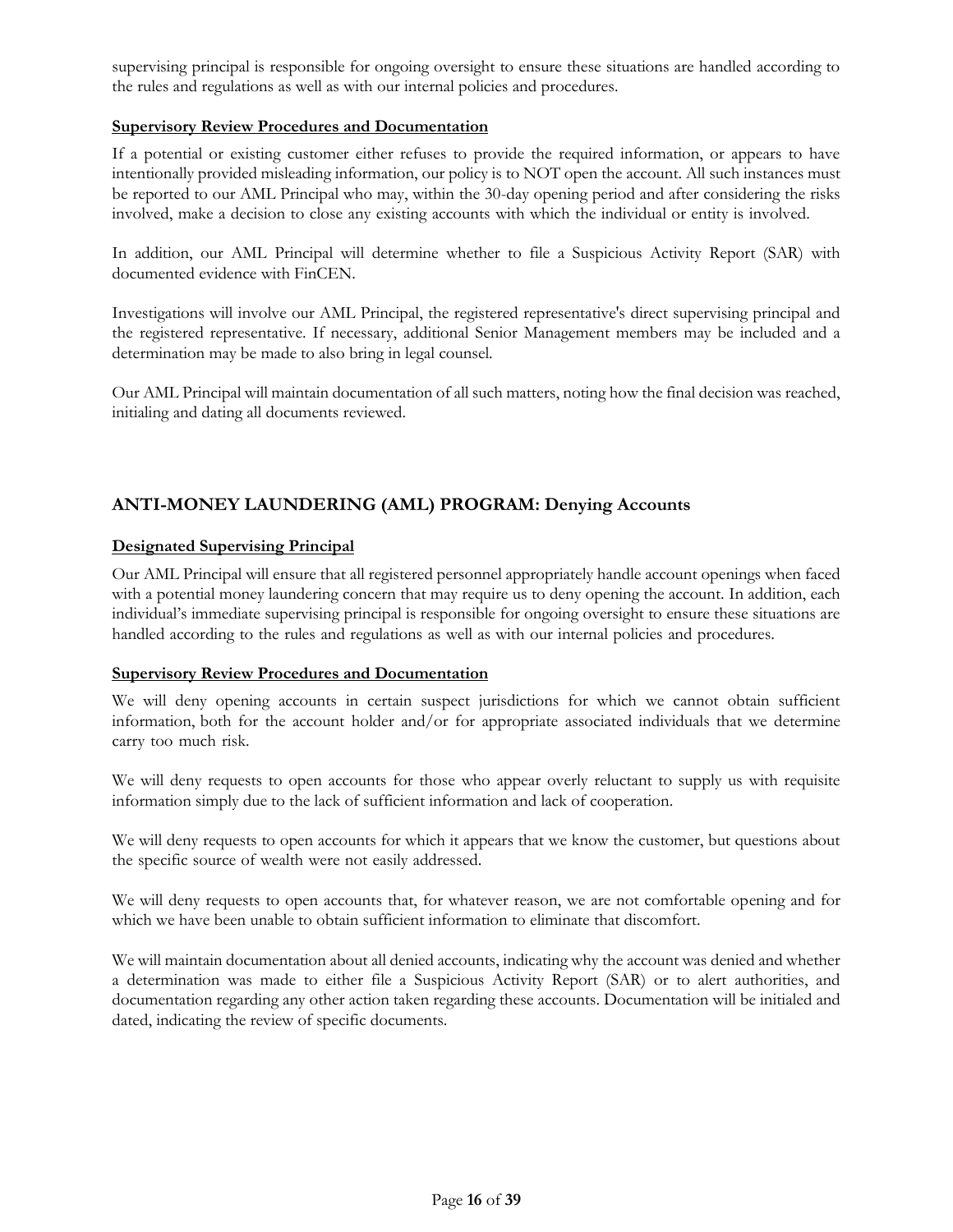# **ANTI-MONEY LAUNDERING (AML) PROGRAM: Emergency Telephone Notification to the Government**

# **Designated Supervising Principal**

Our AML Principal has the responsibility for ensuring that, when necessary or deemed appropriate, emergency telephone notification regarding possible money laundering activity is made to the appropriate governmental agency.

# **Supervisory Review Procedures and Documentation**

During the conduct of due diligence efforts prior to opening an account, or based on specific activities in an already-opened account, our AML Principal is responsible for making a determination whether federal law enforcement should be contacted by telephone. Such contact is mandatory should any of the following occur:

- A legal or beneficial account holder or person with whom the account holder is engaged in a transaction is listed on, or located in, a country or region listed on the OFAC list
- An account is held by an entity that is owned or controlled by a person or entity on the OFAC list
- A customer attempts to use bribery, coercion or similar means to open an account or carry out a suspicious activity
- A customer appears to be trying to move illicit cash out of the government's reach
- There is reason to believe a customer is about to use the funds to further an act of terrorism

Our AML Principal will make all such calls, first contacting the OFAC Hotline at 1-800-540-6322.

Other contact numbers retained by our AML Principal and disseminated to all Senior Management include

- Financial Institutions Hotline (1-866-556-3974)
- **Local U.S. Attorney's Office**
- **Local FBI Office**
- Local SEC Office

Suspicious Activity Reports (SAR) may still be required even if information is provided over the Financial Institutions Hotline. The Hotline is intended to provide law enforcement and other authorized recipients of SAR-SF information the essence of the suspicious activity in an expedited manner. Forwarding information via the hotline is voluntary and does not affect our responsibility to file a SAR in accordance with applicable regulations.

We will maintain appropriate documentation in the files concerning all such telephone notifications, indicating the findings that led to the call, documents reviewed (evidenced by initials and dates), the results of any such calls and all follow-up activities, as warranted.

# **ANTI-MONEYLAUNDERING (AML)PROGRAM:Filing a SuspiciousActivityReport (SAR)**

# **Designated Supervising Principal**

Our AML Principal oversees all investigations undertaken to determine whether a SAR is required, as well as any actual SAR filings.

# **Supervisory Review Procedures and Documentation**

SAR-SF filings are required under the Bank Secrecy Act (BSA) for any account activity (including deposits and transfers) conducted or attempted through our firm involving \$5,000 or more where we know, suspect or have reason to suspect that:

The transaction involves funds derived from illegal activity or is intended or conducted to hide or disguise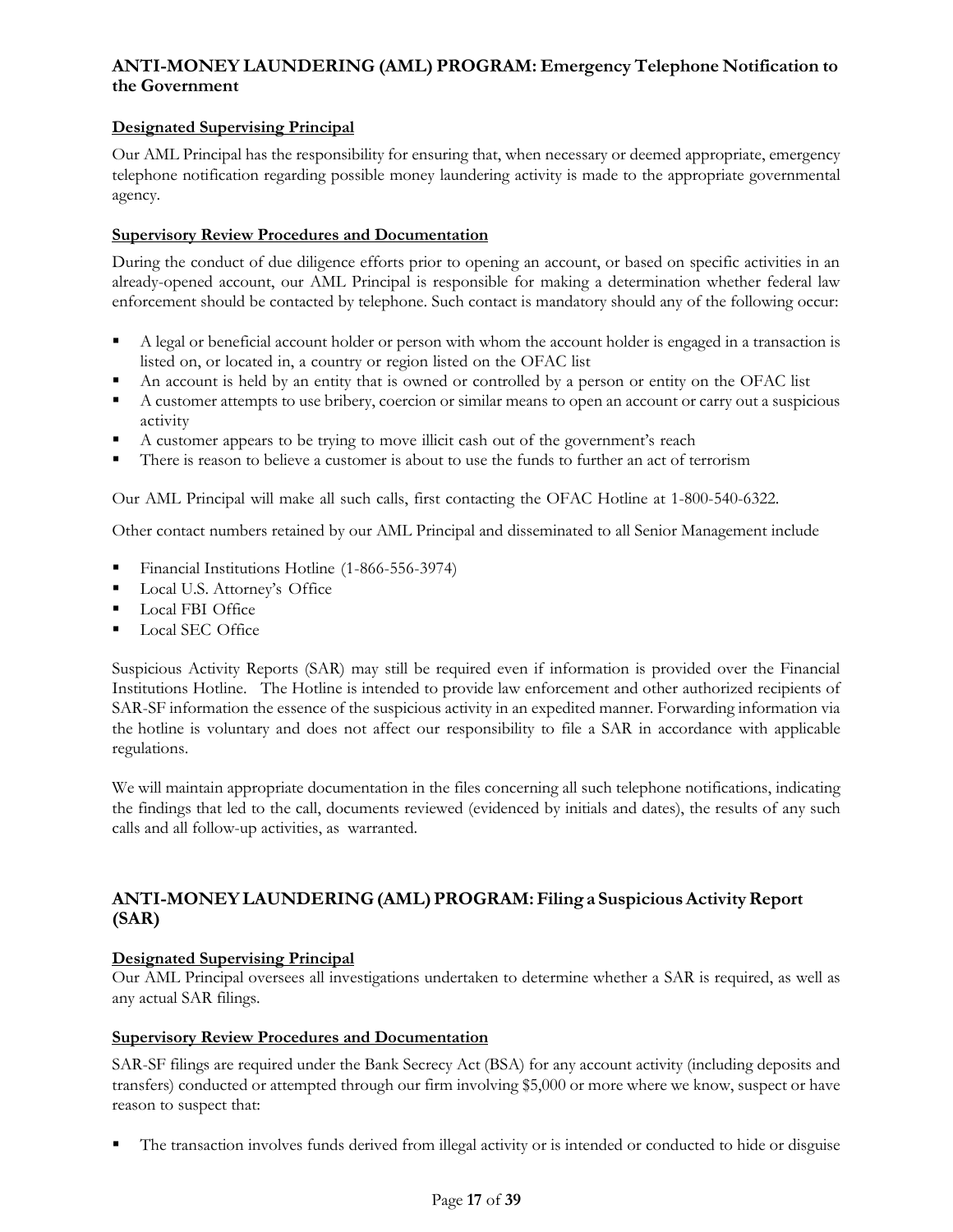funds or assets derived from illegal activity as part of a plan to violate or evade federal law or regulation

- The transaction is designed to evade any requirements of the BSA regulations
- The transaction has no business or apparent lawful purpose, or is not the sort in which the customer would normally be expected to engage, and after examining the background, possible purpose of the transaction and other facts, we know of no reasonable explanation for the transaction
- The transaction involves the use of the firm to facilitate criminal activity

Our AML Principal will ensure that decisions whether to file SAR-SFs are not based solely on whether transactions fall above a set threshold. We will file a SAR-SF and notify law enforcement of all transactions that raise an identifiable suspicion of criminal, terrorist, or corrupt activities.

In high-risk situations, we will notify the appropriate government agency immediately and file an SAR-SF with FinCEN. Securities law violations that are reported to the SEC or to a Self-Regulatory Organization (SRO) may also be reported promptly to the local U.S. Attorney, as deemed appropriate by our AML Principal, other members of Senior Management and/or legal counsel.

We will maintain files concerning any SAR-SF investigation undertaken, indicating the activity that prompted the investigation, the names of individual(s) involved in such investigations, dates, review materials, etc. In addition, our documentation will include the rationale utilized to determine whether to file an SAR-SF, as well as a copy of the filing.

We will not file SAR-SFs to report violations of federal securities laws or SRO rules by our employees or registered representatives that do not involve money laundering or terrorism, but will report them to the SEC or SRO.

Periodically, our AML Principal may report all SAR-SF filings to Senior Management and other appropriate control individuals, reminding such individuals of the strict confidentiality requirements of all SAR-SF filings.

All SAR-SF filings will also be reviewed to ensure that they have been filed within the appropriate timeframe.

Our AML Principal will become familiar with available resources such as FinCEN's website which contains additional information including annual SAR-SF Activity Reviews and SAR-SF Bulletins that discuss tips and trends in suspicious reporting.

SAR-SF instructions are available on FinCEN's website at [http://www.fincen.gov/fin101\\_instructions\\_only.pdf](http://www.fincen.gov/fin101_instructions_only.pdf)

# **ANTI-MONEY LAUNDERING (AML) PROGRAM: Foreign Bank and Financial Accounts Reports (FBARs)**

# **Designated Supervising Principal**

Our AML Principal will ensure that, if applicable, annual FBARs are appropriately filed.

# **Supervisory Review Procedures and Documentation**

Our AML Principal will ensure that we submit a Foreign Bank and Financial Account Form (Form TD F 90- 22.1 or FBAR) for any accounts that this broker-dealer has a financial interest in, or signature authority over, a financial account held anywhere outside the U.S. that entails more than \$10,000, as required under Exchange Act Rule 17a-8 and the Bank Secrecy Act. This FBAR must be filed on an annual basis no later than June 30.

Annually, and in a manner sufficiently timed to meet the June 30 FinCEN filing deadline, our AML Principal will request that Senior Management complete a form requesting information about any foreign accounts in which this firm has a financial interest or signature authority over.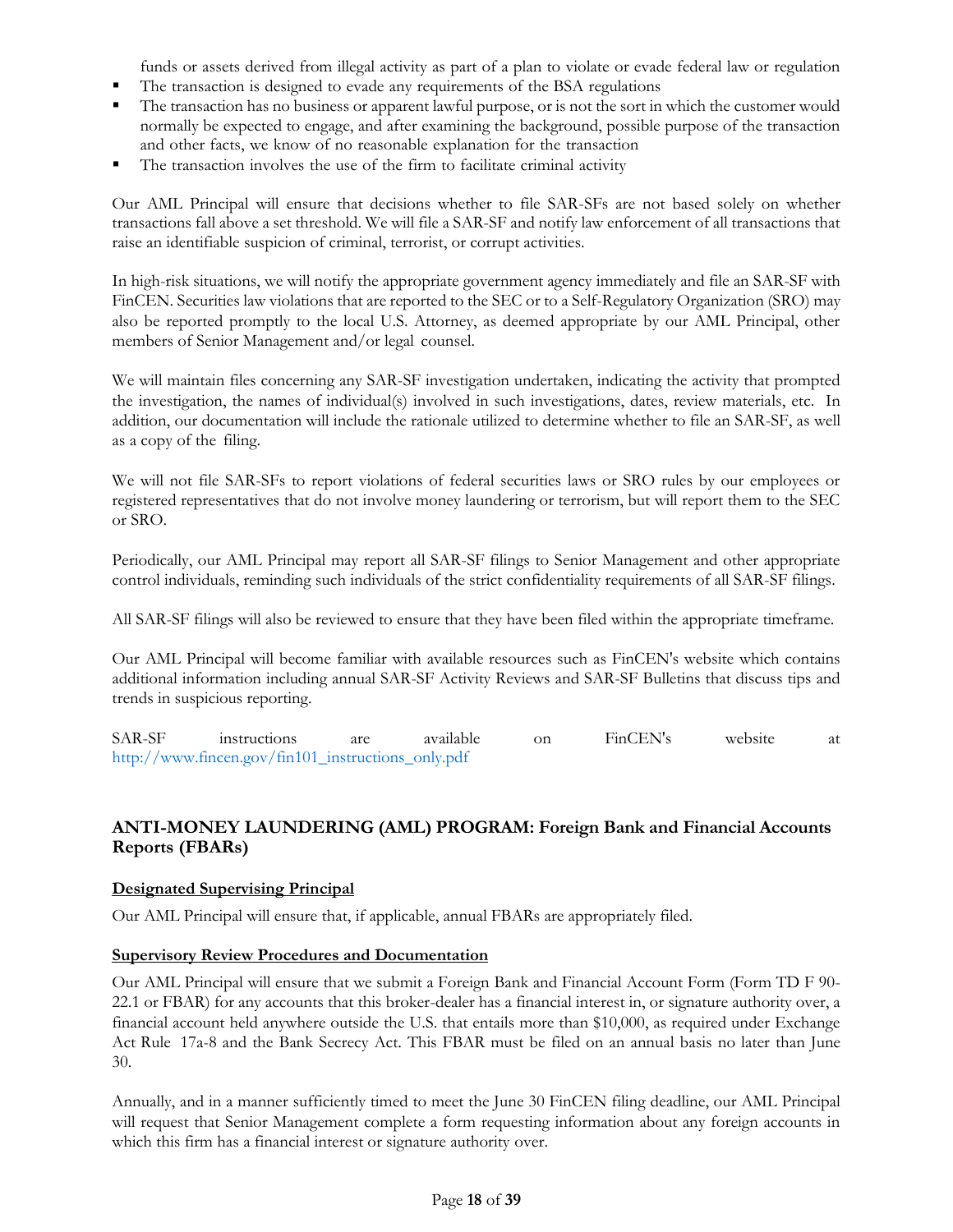We will maintain documentation indicating the request from Senior Management and any follow-up steps taken regarding FBAR filings as part of our AML books and records.

# **Regulatory Reference**

Exchange Act Rule 17a-8

# **ANTI-MONEY LAUNDERING (AML) PROGRAM: Foreign Correspondent Accounts and Foreign Shell Banks**

# **Background**

Broker-dealers are prohibited from maintaining correspondent accounts for unregulated foreign shell banks. "Foreign shell banks" are foreign banks without a physical presence in any country. The prohibition does not include foreign shell banks that are affiliates of a depository institution, credit union or foreign bank that maintains a physical presence in the U.S. or a foreign country and are subject to supervision by a banking authority in the country regulating that affiliated depository institution, credit union or foreign bank.

# **Designated Supervising Principal**

Our AML Principal ensures that all registered personnel appropriately handle foreign bank account openings. In addition, each individual's immediate supervising principal is responsible for ongoing oversight to ensure these situations are handled according to the rules, regulations and our internal policies and procedures.

#### **Supervisory Review Procedures and Documentation**

We will detect correspondent accounts (any account that permits the foreign financial institution to engage in securities or futures transactions, funds transfers or other types of financial transactions) for unregulated foreign shell banks by reviewing all account titles not less than annually, looking for key words such as bank, financial or other typical words utilized by a banking institution.

Upon finding, or suspecting such accounts to be foreign banking institutions, we will investigate to determine whether such account should be closed or whether we have appropriate documentation to indicate that the account is not a foreign shell bank. We will maintain documentation regarding all such investigations, evidencing documents reviewed by initials and dates, along with the results and follow-up actions taken, where necessary.

Any accounts for which we do not have appropriate documentation to prove they are not shell banks will be frozen until such time as we have received back from the client the approved certification form and the name and address of a U.S. resident to receive all Service of Process filings. We will maintain documentation of all such frozen accounts, including the date of the freezing and indications of when the certification form was sent and all required information requested, in our files.

Accounts for which we do not receive an acceptable certification form and U.S. resident's name will be closed within 30 days of the request for information, as will any correspondent account that we determine is not maintained by an unregulated foreign shell bank but is being used to provide services to such a shell bank. We will exercise caution regarding liquidating positions in such accounts and take reasonable steps to ensure that no new positions are established in these accounts during the termination period. We will maintain documentation about all such actions, evidencing all review activities by initials and dates, including all followup steps taken with dates and appropriate correspondence, as part of our AML books and records.

The 30-day timeframe for closing any accounts for which we have not obtained the information required for bank customers may be extended SOLELY by the signed and dated approval of our AML Principal in instances where it is shown that we are in touch with the customer and have been assured that the information is being gathered for us.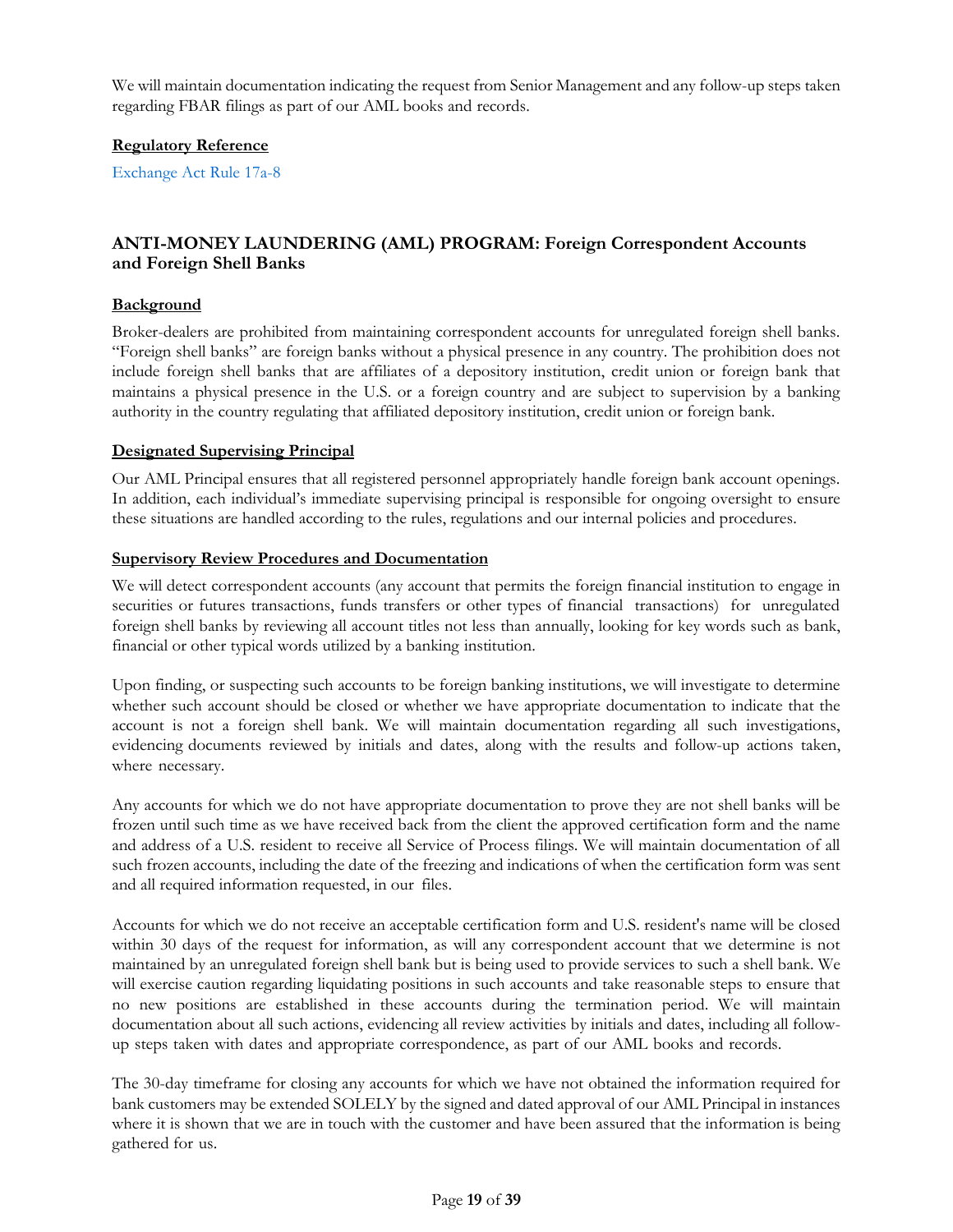Our AML Principal must ensure that we monitor and adhere to all requirements covering bank and correspondent accounts and that all supervising principals and registered employees are aware of the requirements (i.e., through training, Annual Compliance Meetings, etc.). We will maintain documentation regarding all such training, indicating dates, attendees, agendas, handout materials, etc., in our AML files. We will also maintain evidence of our monitoring.

# **Mandatory Enhanced Due Diligence**

Our AML Principal is responsible for determining whether any foreign correspondent account is maintained for a foreign bank that operates under offshore banking licenses or under a banking license issued by certain jurisdictions specified in 31 C.F.R. §103.176 (c).

For such correspondent accounts, we will apply the enhanced due diligence requirements of 31 C.F.R. §103.176 (b), which include enhanced scrutiny, a determination whether the foreign bank maintains its own correspondent accounts for other foreign banks and identification of certain owners of the foreign bank. This enhanced scrutiny will include obtaining and reviewing documentation from the foreign bank about its own AML program and evaluating the effectiveness of this AML program at detecting and preventing money laundering. In our AML files, we will maintain documentation for all accounts under enhanced due diligence, including requests for information, discussions with the individuals servicing the accounts, etc.

If deemed appropriate by the parties involved (e.g., registered representative, supervising principal and/or our AML Principal), the enhanced scrutiny may also include closer monitoring of account activity, obtaining information about sources and beneficial ownership of funds and identifying persons with trading authority. Depending upon what information we receive as a result of these enhanced due diligence steps, we may be required to gather even more information. We will retain documentation in our AML files, including information related to the foregoing information requirements, indicating who was responsible for obtaining the information, what was requested, dates requested, dates received, etc.

If at some point we determine that we cannot adequately perform due diligence, our AML Principal will make a decision whether to

- Not permit the account to be opened
- Suspend the transaction activity
- File a Suspicious Activity Report (SAR) and contact FinCEN for instructions on how to deal with the account

We will maintain documentation about all due diligence steps undertaken and rationale for any final decision as part of our AML books and records.

# **Exception for Federal Reserve Designated Jurisdictions**

We will not automatically apply these enhanced due diligence procedures for foreign banks operating under offshore branch licenses if the bank is located or chartered in a jurisdiction that has been found by the Federal Reserve to be subject to comprehensive supervision or regulation on a consolidated basis by relevant supervisors in that jurisdiction, provided that the jurisdiction is not on the Financial Action Task Force (FATF) list or Treasury's list of jurisdictions requiring special measures. Instead, we will follow the risk-based assessment specified below to determine whether any enhanced scrutiny is appropriate.

# **Enhanced Due Diligence Resulting from Risk-Based Assessments**

Our AML Principal and other appropriate individuals will make a risk-based assessment about whether any foreign correspondent account poses a significant risk of money laundering activity, taking into account the foreign financial institution's lines of business, size, customer base, location, products and services offered, nature of the correspondent account and the type of transactions for which the account will be used, based on our level of comfort about the entity and individuals involved.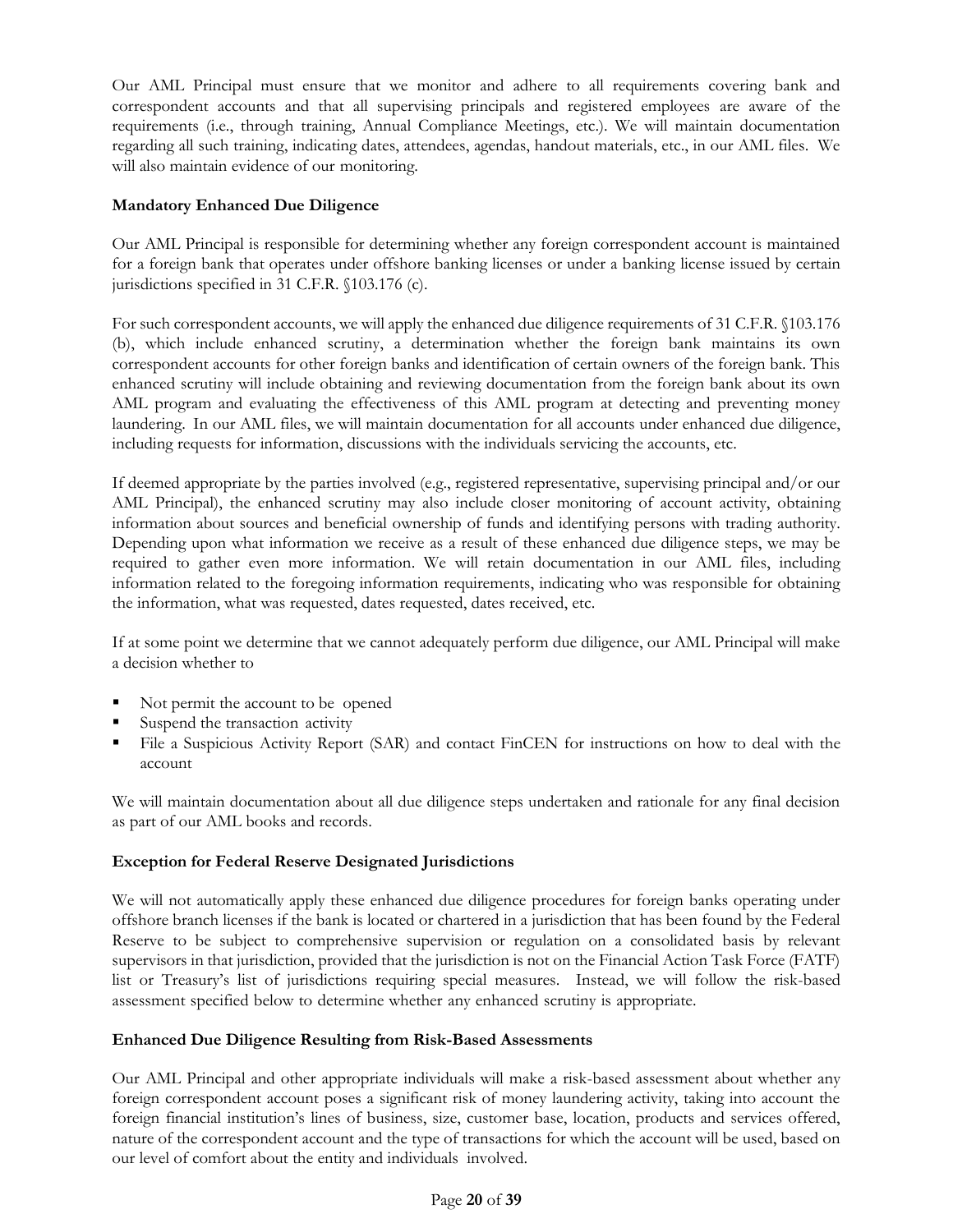We will also consider any guidance issued by the U.S. Treasury, the SEC, any other government agency or FINRA regarding money laundering risks associated with particular foreign financial institutions and types of correspondent accounts, as well as any public information on whether our customers have been the subject of criminal action of any kind or any regulatory action relating to money laundering.

If we determine that an account poses a significant risk of money laundering activity, we will

- Freeze the account
- File a SAR
- Make an emergency call to FinCEN
- Follow FinCEN instructions for further action

By undertaking an annual review and documenting the results of that review in our AML files, our CCO will also ensure that we are taking steps to determine where enhanced due diligence steps are required in deciding whether to accept a foreign correspondent account. Such steps include:

- Determining whether the account is subject to enhanced due diligence requirements under Section 103.176(b) of the USA PATRIOT Act
- Assessing whether the foreign financial institution presents a significant risk for money laundering
- Considering information available from U.S. government agencies and multinational organizations with respect to supervision and regulation, applicable to the foreign financial institution
- Reviewing guidance from federal agencies or regulators regarding money laundering risks associated with particular foreign financial institutions and correspondent accounts for foreign financial institutions
- Reviewing public information to ascertain whether the foreign financial institution has been the subject of criminal action of any nature or regulatory action relating to money laundering

#### **Recordkeeping for Foreign Correspondent Accounts**

Firms must keep records identifying the owners of foreign banks with U.S. correspondent accounts and the name and address of the U.S. agent for service of legal process for those banks. Using Treasury forms to collect the information provides us with a safe harbor.

As indicated previously, our AML Principal is responsible for requiring our foreign bank account holders to complete model certifications issued by the Treasury. We will send the certification forms to our foreign bank account holders for completion, which includes certification that they are not shell banks and provides ownership and agent information.

Our AML Principal is also responsible for overseeing recertification required (a) when we believe for any reason that the information is no longer accurate and (b) at least every three (3) years. We will retain all correspondence regarding such certification efforts.

We will close any account within 10 days of learning from Treasury or the Department of Justice that the bank has failed to comply with a summons or has contested a summons or has not responded to our request for certification and additional information.

During the 10-day period between hearing from Treasury or the Department of Justice and closing the account, under the supervision of our AML Principal we will scrutinize all account activity to ensure that any suspicious activity is appropriately reported and that no new positions are established in these accounts. Our AML Principal is responsible for this period of continuous scrutiny and for retaining records concerning all relevant activities and information.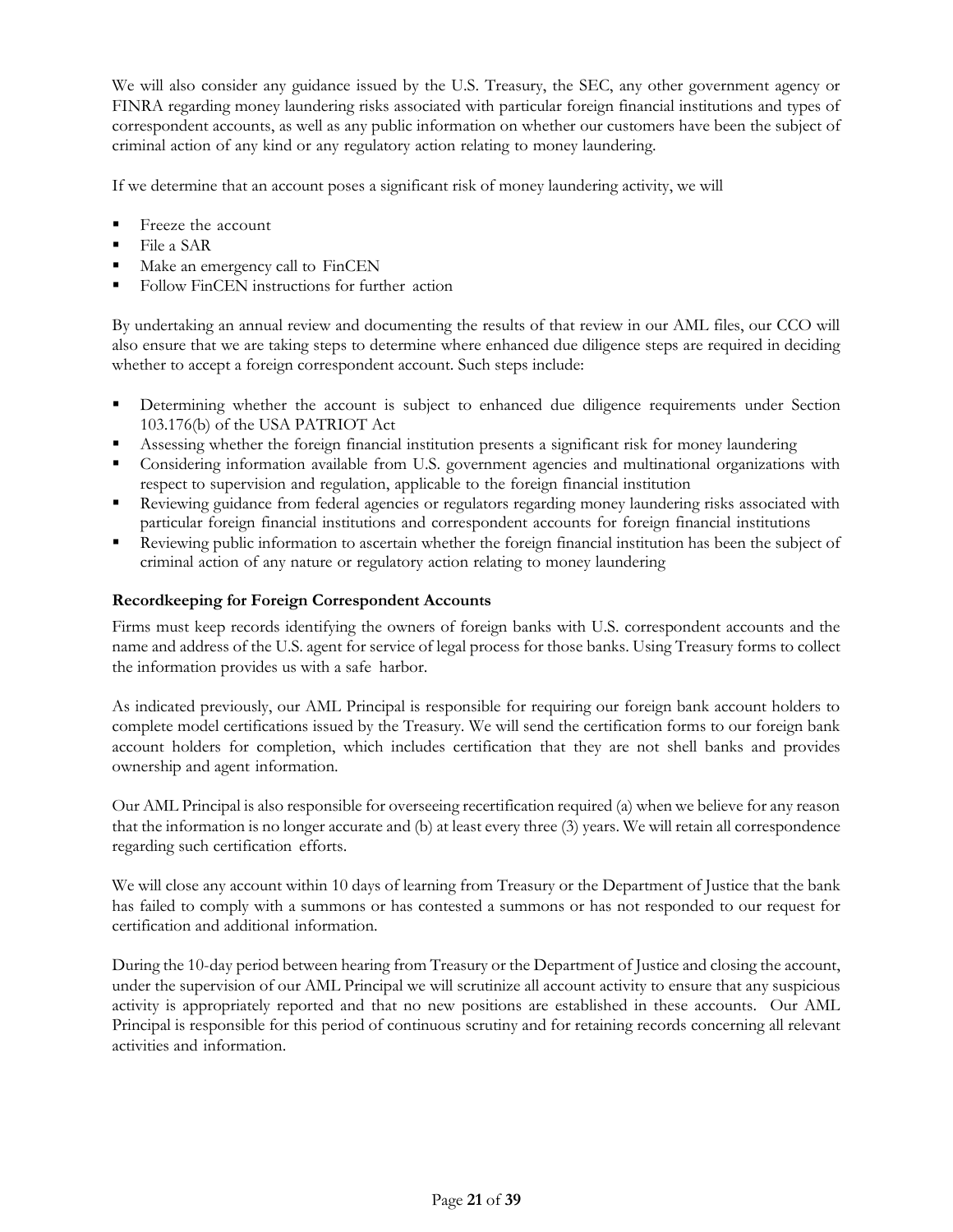# **ANTI-MONEY LAUNDERING (AML) PROGRAM: Freezing of Accounts**

### **Designated Supervising Principal**

Our AML Principal will make the final decision regarding the freezing of any account due to suspected money laundering or other suspicious activity.

### **Supervisory Review Procedures and Documentation**

To avoid prematurely alerting any individual potentially involved in illegal activities, we will not freeze any accounts we suspect may be engaged in money laundering or terrorist activities without first contacting FinCEN and seeking advice on how to proceed.

We will maintain careful notes concerning any such FinCEN conversation undertaken by our AML Principal (or other appropriate principal specifically designated to make such a call), and we will act appropriately as FinCEN directs us. If necessary, we will contact other regulators and law enforcement agencies concerning a decision to freeze an account where terrorist activities may be involved, and document such activities in our AML files.

# **ANTI-MONEY LAUNDERING (AML) PROGRAM: Giving Information to Federal Law Enforcement Agencies and Other Financial Institutions**

#### **Background**

Requests under USA PATRIOT Act Section 319(b) are different from the requests made by the Financial Crimes Enforcement Network (FinCEN) under Section 314(a). Section 319 addresses law enforcement requests for the production of domestic and foreign bank records. All such requests must be responded to within seven (7) calendar days.

#### **Designated Supervising Principal**

Our AML Principal ensures that all requests received from federal law enforcement agencies or other financial institutions are responded to in a timely manner as required under FinCEN/Law Enforcement Requests and USA PATRIOT Act Sections 314 and 319.

#### **Supervisory Review Procedures and Documentation**

Our AML Principal will ensure that FINRA's "FCS" System is always maintained in a current manner to ensure that all FinCEN requests are received by the designated "point of contact" person.

As required under USA PATRIOT Act Section 314, our AML Principal will ensure that we respond to all FinCEN requests for information about accounts or transactions by reporting to FinCEN the identity of the specified individual or organization, the account number, all identifying information provided by the account holder when the account was established and the date and type of transactions.

We will report (via FinCEN's Web-based 314(a) Secure Information Sharing System) to FinCEN as soon as possible but no later than two weeks after receipt of a request, any account matches relating to Section 314 inquiries (and, if so requested, via email to [patriot@fincen.treas.gov, b](mailto:patriot@fincen.treas.gov)y calling the Financial Institutions Hotline (1-866-556-3974) or by any other means that FinCEN specifies.)

For any named suspects (FinCEN list "matches") our AML Principal will ensure that we query our records for data matches, including accounts maintained by the named subject during the preceding 12 months and transactions conducted within the last 6 months.

Our AML Principal will ensure that our search of FinCEN's 314(a) requests is structured appropriately, based on FinCEN instructions and guidance.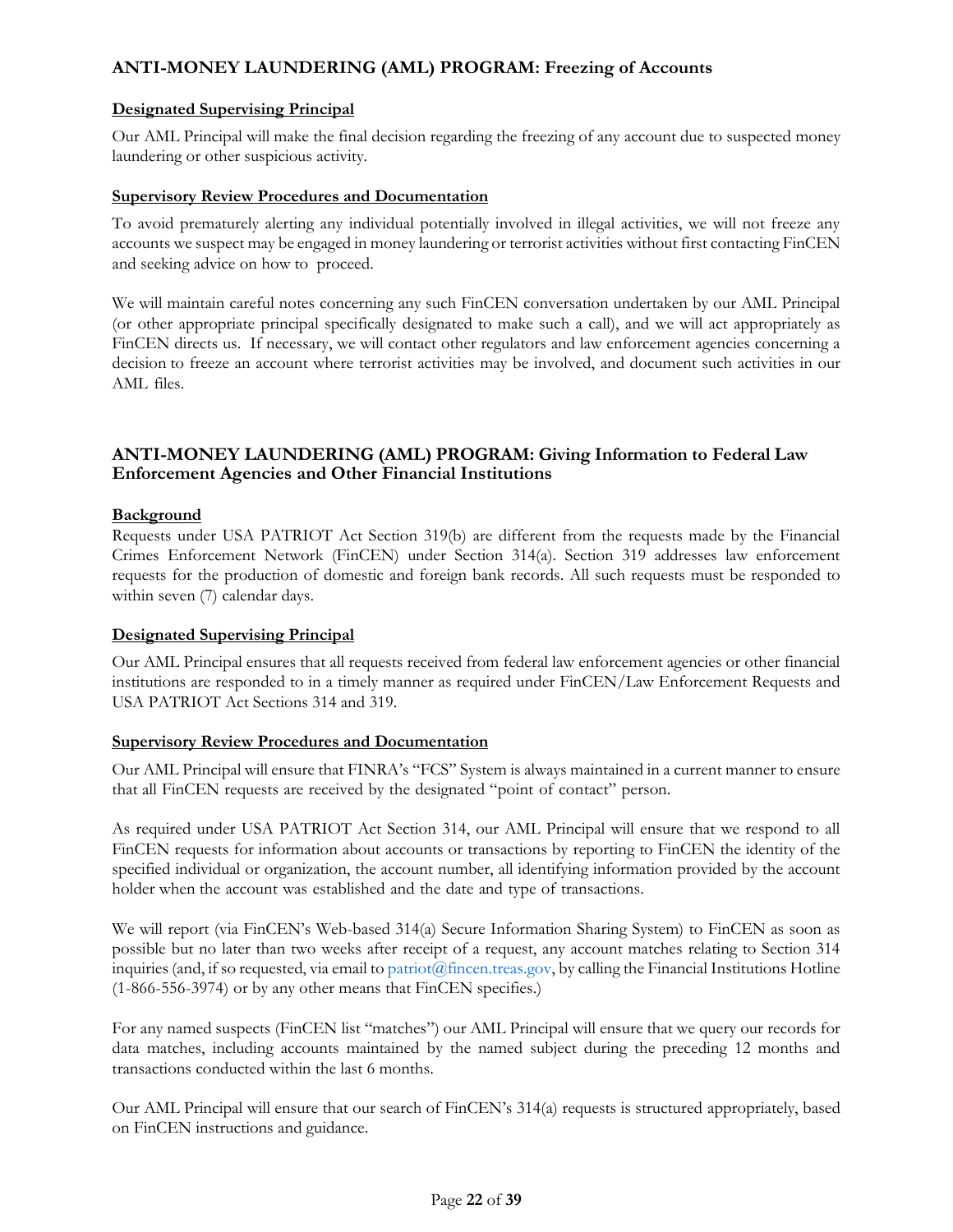For Section 319 requests which address the production of domestic and foreign bank records, we will respond to the requesting law enforcement authority within seven days.

Our AML Principal will document and retain all FinCEN/Law Enforcement communications, ensuring that all responses are made within the appropriate timeframe. Regardless of whether there was anything required to be reported to FinCEN, our AML Principal will ensure that we maintain sufficient documentation regarding all searches either by printing a search self-verification document from FinCEN's 314(a) Secure Information Sharing System confirming that we searched the 314(a) subject information against our records or maintaining a log indicating the date of the request, the number of accounts searched, the name of the individual who undertook the search and an indication whether or not a match or matches was/were found.

# **Regulatory Reference**

USA PATRIOT Act Section 314

# **ANTI-MONEY LAUNDERING (AML) PROGRAM: Grand Jury Subpoenas**

# **Designated Supervising Principal**

Our AML Principal will ensure the proper handling of any subpoena we may receive as part of a grand jury's investigative proceeding.

# **Supervisory Review Procedures and Documentation**

While the receipt of a subpoena does not automatically require us to file a SAR, our AML Principal will undertake a risk assessment review of the customer(s) involved to determine if activities are determined to be suspicious. Should such a finding be made, a SAR will be filed.

All subpoenas and any subsequent SAR filings will be dealt with by as few individuals as possible, each of whom will be fully aware of the fact that they cannot directly or indirectly disclose to the person(s) subject to the subpoena the existence of the subpoena, its contents, or the information used for our response. All individuals involved are advised that failure to adhere to this strict confidentiality requirement may result in termination, as well as federal criminal charges.

Our AML Principal will also ensure that any SAR filed as a result of an investigation undertaken due to the receipt of a subpoena may not contain any reference to the receipt or existence of a subpoena, but contains only detailed information about the facts and circumstances of our internal investigation and the suspicious activity uncovered.

# **ANTI-MONEY LAUNDERING (AML) PROGRAM: Handling of Accounts for Which SAR Has Been Filed**

# **Designated Supervising Principal**

Our AML Principal will ensure that we appropriately handle all accounts for which a SAR has been filed as required under the Bank Secrecy Act.

# **Supervisory Review Procedures and Documentation**

Senior Management, with input from the Compliance Department, our AML Principal and if appropriate, with registered personnel handling the account, will determine how to handle transactions or account activity in an account that has had a SAR-SF filed. All such accounts must be:

- Permanently closed, or
- Temporarily frozen, or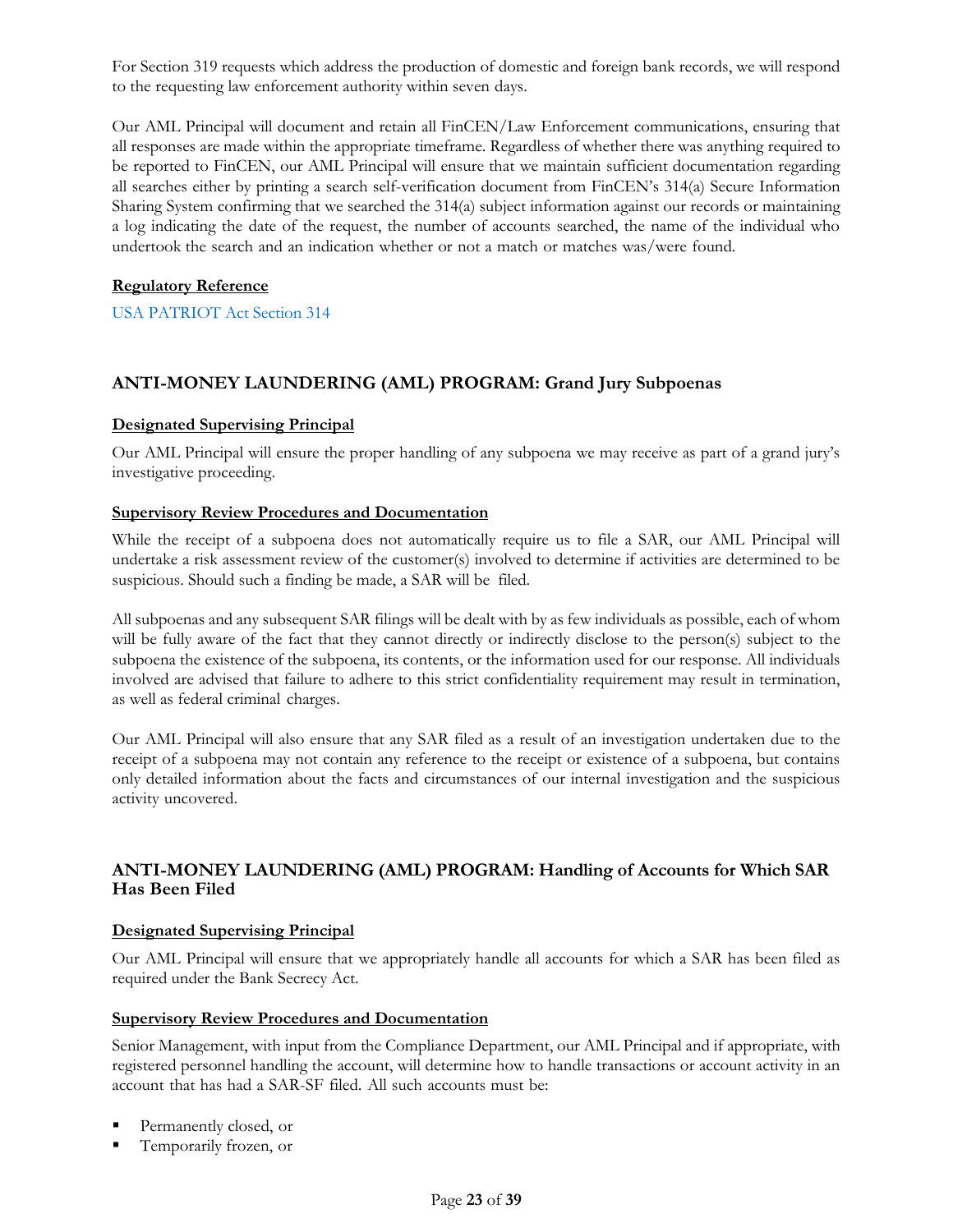- Limited in activity, or
- Monitored daily pending final determination

Periodically, we may review all SAR-SF filings to ensure that appropriate action has been taken on each account.

As part of our AML books and records, we will maintain documentation regarding who was involved in the review, dates of such review and rationale for the final decision made on each account. We will also maintain records regarding advising appropriate individuals of the status of the accounts.

# **ANTI-MONEY LAUNDERING (AML) PROGRAM: High Risk and Non-Cooperative Jurisdictions**

# **Designated Supervising Principal**

Our AML Principal will ensure that all appropriate registered personnel receive sufficient training concerning the issues raised by accounts located in problematic countries and that adequate procedures are in place for checking accounts against appropriate government lists.

#### **Supervisory Review Procedures and Documentation**

All accounts located in problematic countries will be carefully scrutinized, and we will maintain documentation in the file evidencing such scrutiny.

We will check, or have a third-party check on our behalf, the lists and accompanying narrative information of the Financial Action Task Force (FATF) available at [http://www.fatf-gafi.org/countries/, a](http://www.fatf-gafi.org/countries/)nd FinCEN available at [http://www.fincen.gov, a](http://www.fincen.gov/)s well as other available resources to determine problematic countries. We will factor this information into our decisions whether to open or maintain accounts based in these jurisdictions. We will maintain records of the rationale for our actions.

# **ANTI-MONEY LAUNDERING (AML) PROGRAM: Lack of Belief that True Identity of Customer Is Known**

# **Designated Supervising Principal**

Our AML Principal will ensure that all registered personnel deal appropriately with those accounts for which we are not reasonably certain of the true identity of the customer.

In addition, each individual's immediate supervising principal is responsible for ongoing oversight to ensure these situations are handled according to the rules and regulations, as well as with our internal policies and procedures.

#### **Supervisory Review Procedures and Documentation**

When personnel, including the registered representative, the supervising principal approving the account, the Compliance Department, our AML Principal and/or Senior Management, are concerned that we do not sufficiently know the customer, the following options, which are not necessarily mutually exclusive, are available.

- Deny opening the account
- Open the account but limit its terms while continuing to attempt to verify the customer's identity
- Close the account after attempts to verify a customer's identity have failed
- $\blacksquare$  File a SAR

We will maintain documentation in our AML files of all training on how to ensure that a customer is known to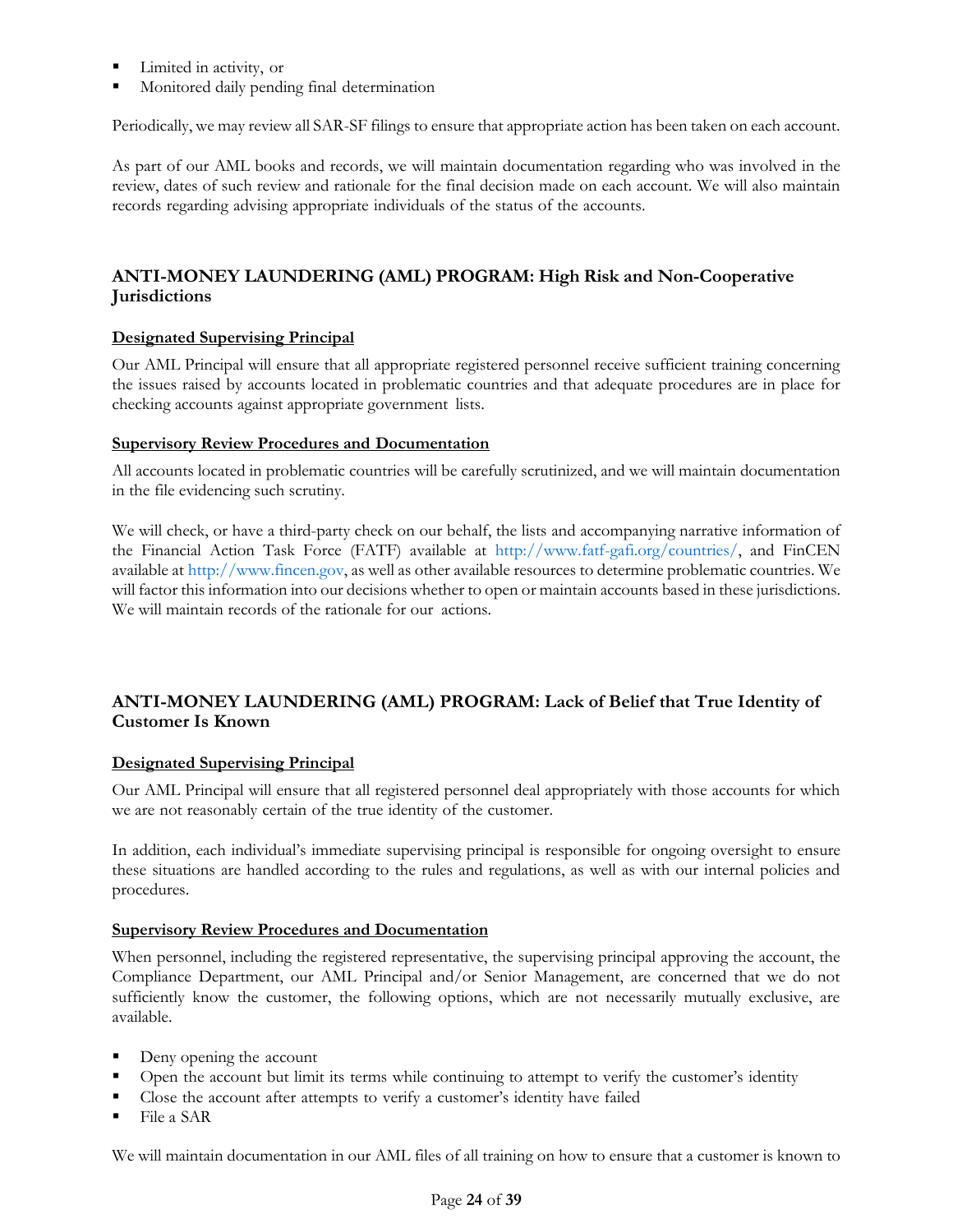us and subsequent steps, indicating the training dates, hand-out material if appropriate, lists of individuals completing the training, etc.

We will also maintain documentation concerning any accounts where we determined that we did not know the customer, including the rationale for the follow-up action taken.

# **ANTI-MONEY LAUNDERING (AML) PROGRAM: Limiting the Terms of an Account**

### **Designated Supervising Principal**

Our AML Principal will ensure that all registered personnel deal appropriately with those accounts for which we are not able to be reasonably certain of the true identity of the customer.

In addition, each individual's immediate supervising principal is responsible for ongoing oversight to ensure these situations are handled according to the rules and regulations, as well as with our internal policies and procedures.

#### **Supervisory Review Procedures and Documentation**

In certain instances, accounts that our AML Principal have approved in writing may be opened for a limited period. These accounts will be carefully monitored and will be limited in terms of activities.

Depending upon the nature of the account, the intensions of the account holder and other issues, the limitations placed on the account will be stated to the customer, the registered representative, the appropriate supervising principal and appropriate operations and surveillance personnel. We will maintain documentation of such communications in the files.

We will also document the limitations in writing, signed by the AML Principal, and retain this information in the client file. A time frame for all limitations on such accounts will be indicated, with further action taken (i.e., removal of the limitations or closing of the account and/or the possible filing of a Suspicious Activity Report-SF (SAR-SF)) also documented.

# **ANTI-MONEYLAUNDERING (AML)PROGRAM: MonitoringAccounts for Suspicious Activity**

# **Designated Supervising Principal**

Designated Supervising Principals, Operations and our AML Principal, will endeavor to ensure that all accounts are appropriately monitored to detect suspicious activity.

Each individual's immediate Supervising Principal is responsible for daily supervision to ensure these situations are handled according to the rules and regulations, as well as with our internal policies and procedures.

# **Supervisory Review Procedures and Documentation**

When securities are undertaken through partnership with a clearing firm, we will typically conduct our monitoring through the automated means of exception reports for unusual size, volume, pattern or type of transactions. Our AML Principal works with our clearing firm to ensure that all appropriate exception reports are made available to us and to request the design of additional reports if we are unable to adequately monitor without further information. We endeavor to maintain documentation concerning the exception reports we utilize, dates of such utilization, initials of the individuals undertaking the exception report review, and any findings and follow-up actions, as part of our AML books and records.

For securities transactions not sent through a clearing firm, we may manually monitor a sufficient amount of account activity to permit identification of patterns of unusual size, volume, pattern or type of transactions,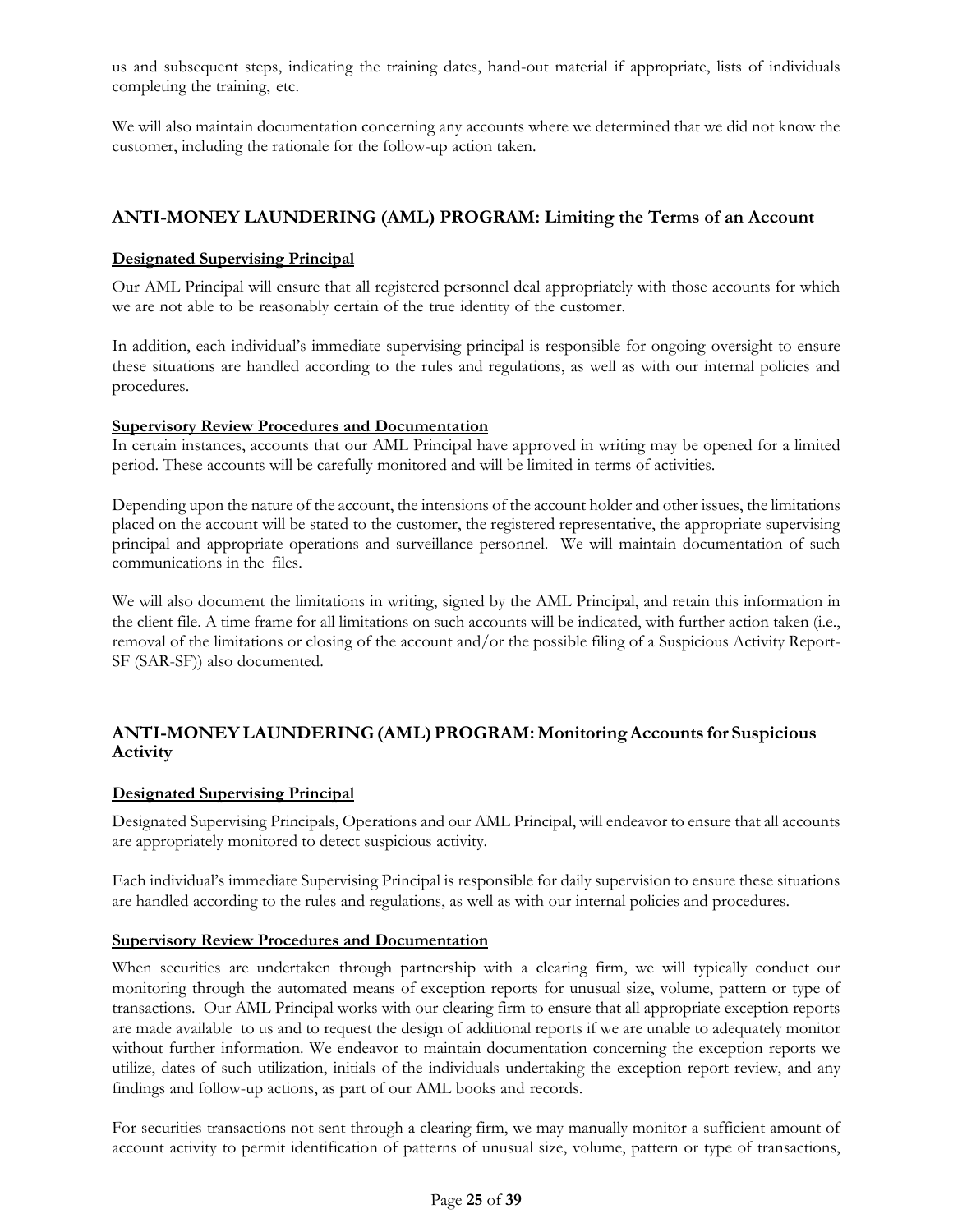geographic factors such as whether jurisdictions designated as non-cooperative are involved, or any identified red flags. Market manipulation, pre-arranged or other non-competitive trading, or wash or other fictitious trading is strictly prohibited.

Our AML Principal will create the monitoring parameters, minimally including trading and wire transfers, in the context of other account activity to determine whether a transaction lacks financial sense or is suspicious because it is an unusual strategy for that customer.

Our AML Principal will ensure that all Supervising Principals and Operations staff receive sufficient training regarding our internal monitoring tools. The AML Principal will undertake a periodic review to assure that such tools are appropriately utilized and are sufficient for our specific monitoring needs. The AML Principal will also maintain records indicating review findings and that appropriate corrective measures are taken where required.

Our AML Principal will retain documentation of when and how our monitoring efforts are carried out, and will report suspicious activities to the appropriate authorities.

Information used to determine whether to file a SAR-SF will come from exception reports and includes, but is not necessarily limited to, transaction size, location, type, number and nature of the activity.

Our AML Principal may create employee guidelines that include examples of suspicious money laundering activity and lists of high-risk clients whose accounts may warrant further scrutiny. We will maintain copies of such guidelines in the files, indicating names of the individuals to whom the material was disseminated and dates of dissemination.

Our AML Principal will conduct appropriate investigations, in concert with all involved individuals and, if necessary with other members of Senior Management, before a SAR-SF is filed, and document all matters surrounding such investigation.

# **ANTI-MONEY LAUNDERING (AML) PROGRAM: Monitoring Employee Conduct and Accounts**

# **Designated Supervising Principal**

Designated Supervisors will monitor employee conduct and employee accounts to ensure that individuals are not engaged in any money laundering activities. Designated Supervisors will work in concert with our AML Principal.

# **Supervisory Review Procedures and Documentation**

Designated Supervisors and Compliance Surveillance will subject employee accounts to the same AML procedures as customer accounts.

Senior Management will review the actions taken by Managing Principals/Compliance Surveillance with the CCO and these results will be utilized to determine whether additional training or other corrective measures are necessary to improve our AML oversight. As part of our AML books and records we will also maintain documentation regarding any action taken as a result of the review.

If our AML Principal services accounts and acts as a designated supervising principal for any registered representatives, his or her personal accounts and performance will be reviewed by another member of Senior Management, whose name and title will be reflected on the documentation of all such reviews.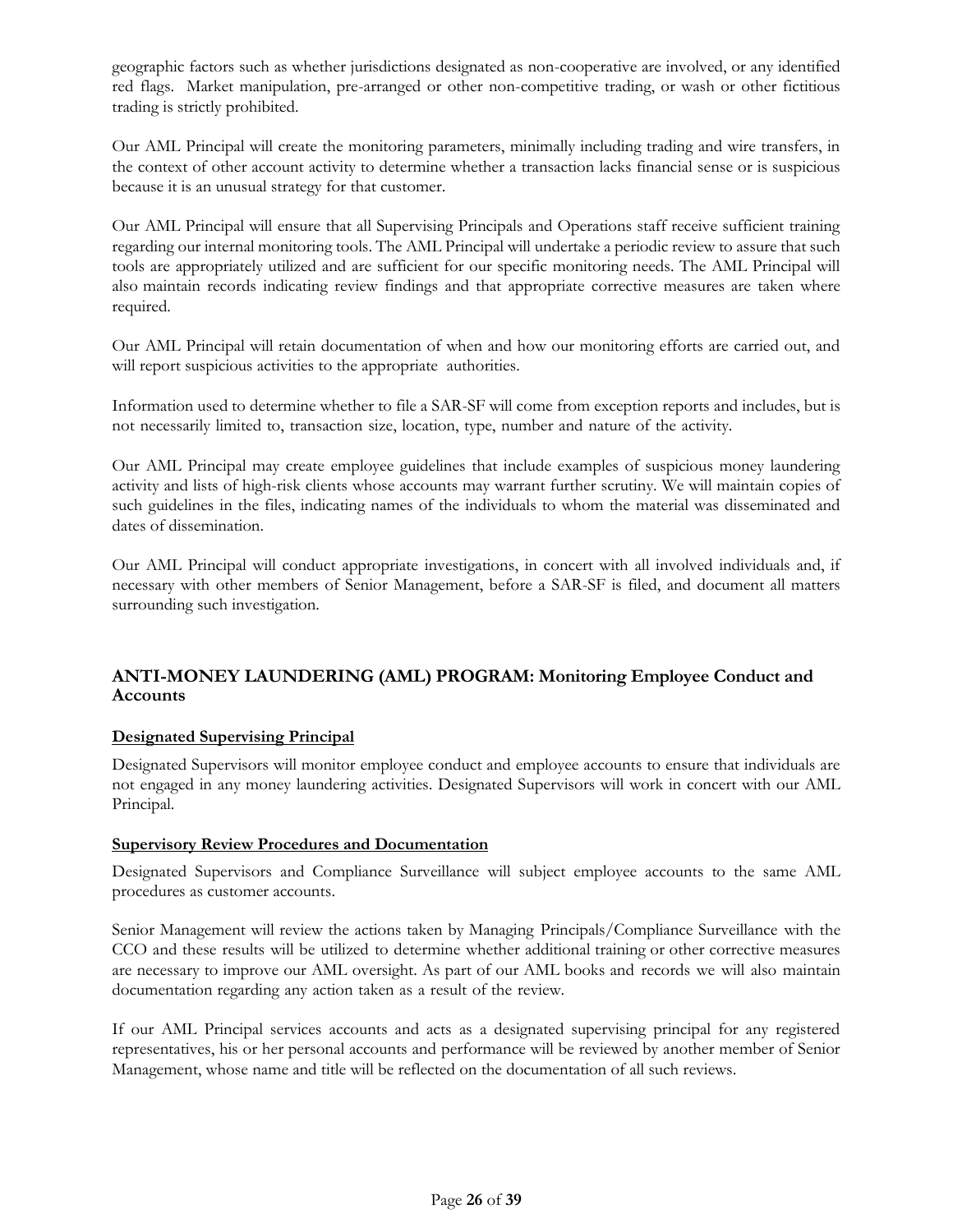# **ANTI-MONEY LAUNDERING (AML) PROGRAM: Monitoring for New Rules and New Procedures**

# **Designated Supervising Principal**

Our AML Principal will appropriately monitor the USA PATRIOT Act, Treasury and Bank Secrecy Act rules and regulations and guidance issued by FINRA, to be able to timely put into effect any new procedures governing either a specific type of account (i.e., Foreign Bank, Private Banking Account, Foreign Senior Official), specific transactions within an account (i.e., wire orders, large transactions, etc.), new or amended reporting requirements or new account monitoring requirements.

# **Supervisory Review Procedures and Documentation**

Our AML Principal, or designee, will periodically review applicable websites, which may include the following websites, to determine whether new anti-money laundering procedures need to be put into effect. [www.finra.org](http://www.finra.org/)

[www.bankersonline.com](http://www.bankersonline.com/) <http://www.ustreas.gov/> <http://www.fincen.gov/> [http://www.fincen.gov/reg\\_bsaforms.html](http://www.fincen.gov/reg_bsaforms.html)

Our AML Principal, or designee, may maintain documentation of periodic reviews, indicating what steps were taken, if necessary, to adjust our policies and procedures.

# **ANTI-MONEY LAUNDERING (AML) PROGRAM: National Security Letters (NSLs)**

# **Designated Supervising Principal**

Our AML Principal is responsible for appropriate handing of all National Security Letters received from our local Federal Bureau of Investigation or other federal government authority conducting counterintelligence and counterterrorism investigations to obtain, among other things, financial records.

# **Supervisory Review Procedures and Documentation**

Our AML principal will ensure that AML training stresses the requirement that all NSL information remain 100% confidential. In addition, our AML principal will limit the dissemination of any NSLs received on a strict "need to know" basis in order to limit the possibilities that the confidentiality requirement be jeopardized. Any individuals found to have treated NSLs in a less-than-fully-confidential nature will be terminated and a determination will be made as to whether or not such a breach of policy will require the filing of a SAR.

In addition, our AML principal will ensure that any SAR filed after receipt of a National Security Letter contain NO reference to the receipt or existence of a NSL.

# **ANTI-MONEYLAUNDERING(AML)PROGRAM:Notificationof SuspiciousActivity Report (SAR) Filings**

# **Designated Supervising Principal**

Our AML Principal will ensure that we adhere to all requirements surrounding SAR filing confidentiality and notification.

# **Supervisory Review Procedures and Documentation**

All associated personnel are advised through AML training measures NOT to notify any person involved in the transaction that said transaction has been reported, except as permitted by Bank Secrecy Act (BSA)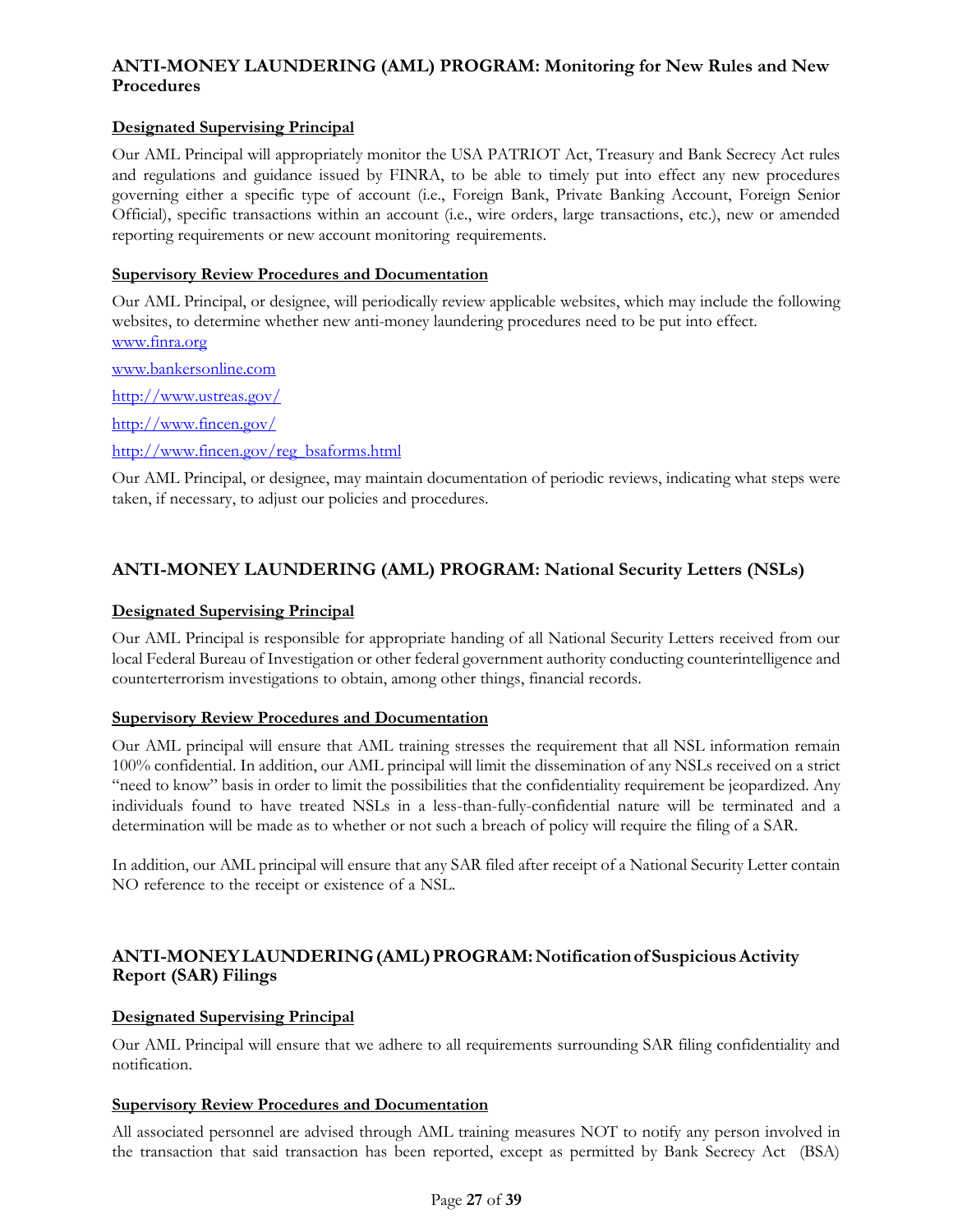regulations.

Our training includes instructions that anyone who is subpoenaed or required to disclose a SAR or the information contained in the SAR, except where disclosure is requested by FinCEN, the SEC or another appropriate law enforcement or regulatory agency or an SRO overseen by the SEC**\***, is to DECLINE to produce the SAR or to provide any information that would disclose that a SAR was prepared or filed.

Our AML Principal will immediately notify FinCEN of any such request and our response, and maintain documentation concerning any such requests and communication with FinCEN, as part of our AML books and records.

We will also maintain documentation of all training related to this matter, indicating dates of such training and names and CRD #s of those who received the training.

*\*FINRA Regulatory Notice 12-08 states: "In a January 26, 2012, letter to FINRA, the SEC requested that all FINRA member firms make SARs and supporting documentation as well as any information that would reveal the existence of a SAR or any decision to not file a SAR available to FINRA."*

# **Regulatory Reference**

FINRA Regulatory Notice 12-08 SEC January 26, 2012 letter

# **ANTI-MONEY LAUNDERING (AML) PROGRAM: Private Banking Accounts/Senior Foreign Political Figures**

# **Background**

A "private banking" account is an account that requires a minimum deposit of \$1,000,000, is established for one or more individuals, and is assigned to or administered or managed by, in whole or in part, an officer, employee, or agent of a financial institution acting as a liaison between the financial institution and the direct or beneficial owner of the account.

A "senior foreign political figure" includes a current or former senior official in the executive, legislative, administrative, military or judicial branches of a foreign government (whether elected or not); a senior official of a major foreign political party; or a senior executive of a foreign-government-owned commercial enterprise; a corporation, business or other entity formed by or for the benefit of any such individual; an immediate family member of such an individual; or any individual publicly known, or actually known by the firm, to be a close personal or professional associate of such an individual.

# **Designated Supervising Principal**

Our AML Principal will ensure that all registered personnel appropriately handle private banking accounts and accounts for senior foreign political figures, including undertaking all required enhanced due diligence steps.

Each individual's immediate supervising principal is also responsible for ongoing oversight to ensure these situations are handled according to the rules and regulations as well as our internal policies and procedures.

Regardless of whether we have such accounts, we maintain these policies and procedures so we are prepared to immediately deal with the situation should it arise.

# **Supervisory Review Procedures and Documentation**

Our AML Principal manages or oversees a due diligence program for all private banking accounts for non-U.S. persons that is designed to reasonably detect and report any known or suspected money laundering conducted through, or involving, any private banking account maintained by, or on behalf of, a non-U.S. person regardless of when such an account was opened.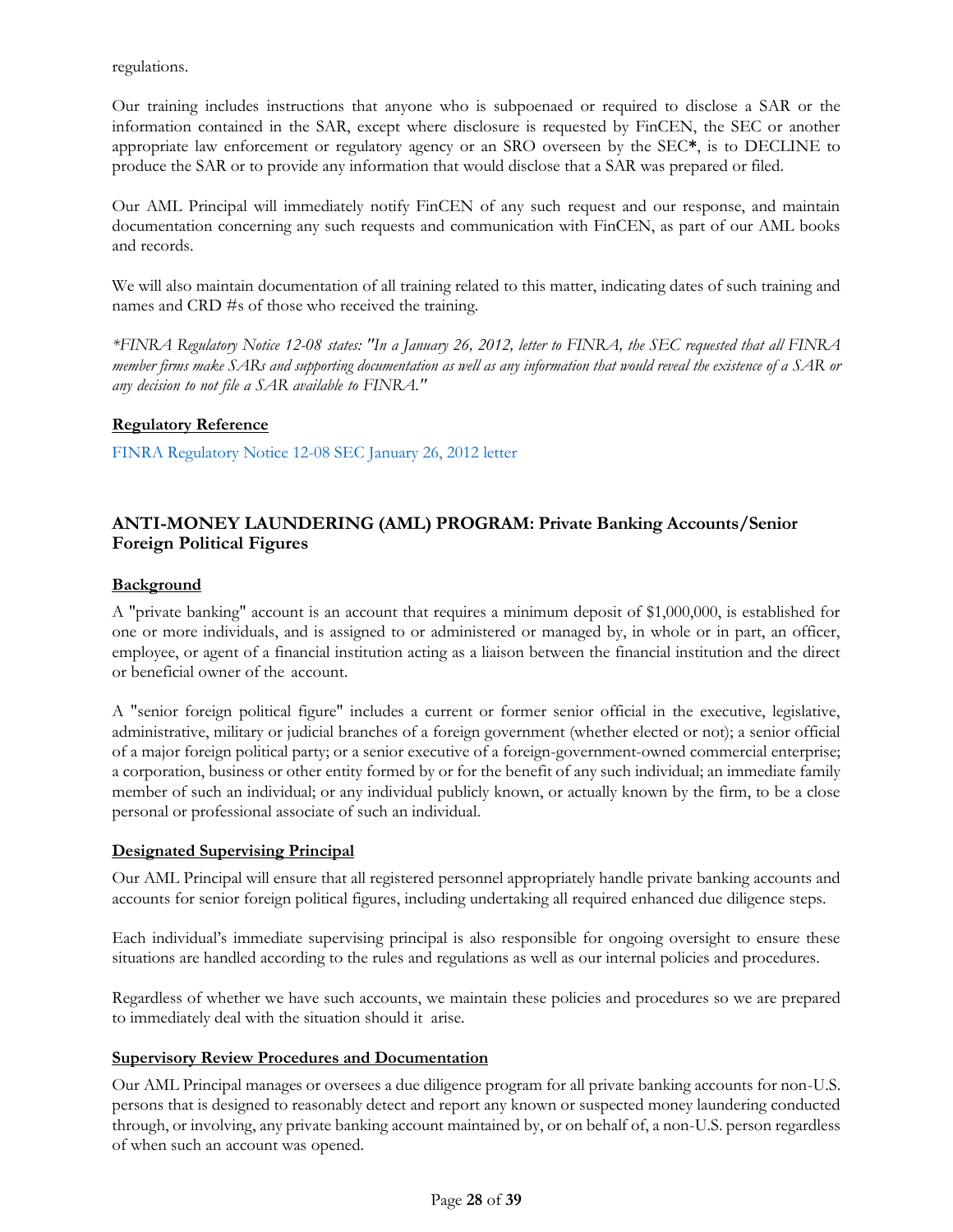Our AML Principal also ensures that accounts requested or maintained by, or on behalf of, senior foreign political figures, including their family members and close associates, receive enhanced due diligence scrutiny (Section 312, USA PATRIOT Act).

Minimally, the decision to open or maintain a private banking account or an account held by a senior foreign political figure must be approved by either our AML Principal or a member of Senior Management, with written approval indicated by initials and dates.

For private banking accounts or accounts determined to be held by a senior foreign political figure, the following due diligence procedures must occur prior to opening the account

- Ascertain the identity of all nominal holders and holders of any beneficial ownership interest in the account, including information on those holders' lines of business and sources of wealth
- Ascertain the source of funds deposited into the account
- Ascertain whether any such holder may be a senior foreign political figure
- Review the activity of the account to ensure it is consistent with information obtained about the source of the funds and with the states purpose and expected use of the account
- Report, in accordance with applicable law and regulation, any known or suspected violation of law conducted through or involving the account

We review public information, including information available in Internet databases, to determine whether any private banking account holders are senior foreign political figures. If we do not find any such information and the account holder states that he or she is not a senior foreign political figure, additional enhanced due diligence is not required. We will maintain documentation in our AML files that evidence the steps taken and rationale utilized to determine that no further due diligence was required.

However, if we discover information indicating that a particular private banking account holder may be a senior foreign political figure, and after taking additional reasonable steps to confirm this information, we determine that the individual is, in fact, a senior foreign political figure, we will conduct enhanced due diligence to detect and report transactions that may involve the proceeds of foreign corruption.

Such due diligence will consider the risk that the account funds may be the proceeds of foreign corruption. Our investigation will determine the purpose and use of the private banking account, the location of the account holders, source of account funds, the types of transactions engaged in through the account, and jurisdictions involved in such transactions. The degree of scrutiny applied will depend on various risk factors, including, but not limited to, whether the jurisdiction in which the senior foreign political figure is located is one in which current or former political figures have been implicated in corruption and the length of time that a political figure was in office.

Depending on the risk factors determined by discussions between the registered representative, supervising principal and our AML Principal, our enhanced due diligence may include

- Probing the account holder's employment history
- Scrutinizing the account holder's sources of funds
- Monitoring transactions to the extent necessary to detect and report proceeds of foreign corruption
- Reviewing monies coming from government, government-controlled or government-enterprise accounts (beyond salary amounts)

If due diligence cannot be performed adequately, further discussion between all relevant employees will be undertaken and our AML Principal will make a final determination whether to undertake one or more of the following actions

- Not open the account
- Suspend certain transactional activity
- File a SAR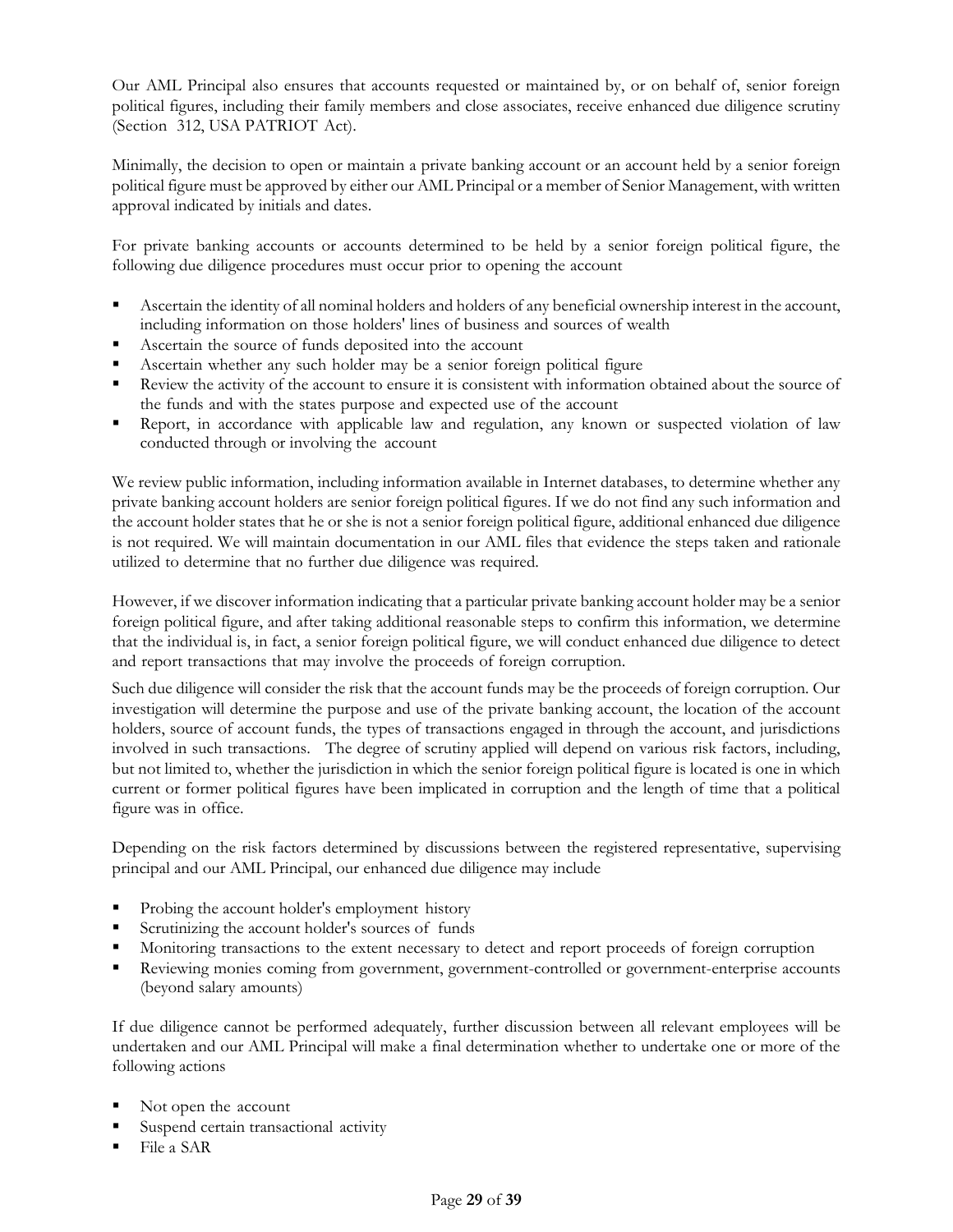Close the account

Our AML Principal will ensure that appropriate documentation and notes are retained in the files regarding all discussions, and the rationale for the final decision.

In addition, for any private banking accounts we maintain, our AML Principal will ensure that the following are put into place and adhered to

- Written policies and procedures indicating exactly how to conduct enhanced due diligence efforts
- Company-wide notification of who is responsible for undertaking these efforts
- **Designation** of a specifically-named individual responsible for any reporting or additional requirements ensuing from the enhanced due diligence activities
- Procedures guaranteeing termination of correspondent relationships with a foreign bank no later than 10 business days after notification of such requirement by either the Secretary of the Treasury or the U.S. Attorney General

Our AML Principal will maintain documentation concerning all of the above and any other AML policies or procedures put into effect.

# **ANTI-MONEY LAUNDERING (AML) PROGRAM: Recordkeeping**

# **Designated Supervising Principal**

Our AML Principal will ensure that all accounts are appropriately monitored to detect suspicious activity. In addition, each individual's immediate supervising principal is responsible for ongoing oversight to ensure that appropriate AML documents are retained in customer account files, as required.

# **Supervisory Review Procedures and Documentation**

Our AML Principal is responsible for ensuring that, as required under the Exchange Act Rule 17a-8 and Treasury's Bank Secrecy Act, all books and records relating to Private Client Services, LLC's AML program are maintained for a minimum of five years from the date the account was closed.

Our AML Principal will oversee all recordkeeping issues. Any records stored off-site will be located to permit us complete access to all documents within a 24-hour period. Our AML Principal will undertake an annual review to ensure that required documentation is appropriately maintained, evidencing such review by documenting the findings and any corrective measures taken.

# **Records Required**

Records maintained for a five-year period include, but are not necessarily limited to:

- Details of any pre-SAR filing investigations, including the final determination and how it was reached
- Documentation of due diligence efforts regarding client identity
- Documentation of information-sharing with other financial institutions
- Evidence of roles played by other financial institutions in our AML program
- **Information regarding all red flag investigations**
- **Copies of AML materials utilized to ensure adequate AML training for all appropriate employees**
- **Documentation of amendments made to our AML program and any related policies and procedure** changes
- Notes relating to reports to Senior Management relative to our AML efforts
- Copies of exception reports utilized to detect suspicious activities
- **Travel rule documentation**
- Copies of all SAR, CTR, CMIR and FBAR filings
- Notes relating to any emergency calls made to federal law enforcement officials
- Any other appropriate materials required to document the enforcement of our AML program and related policies and procedures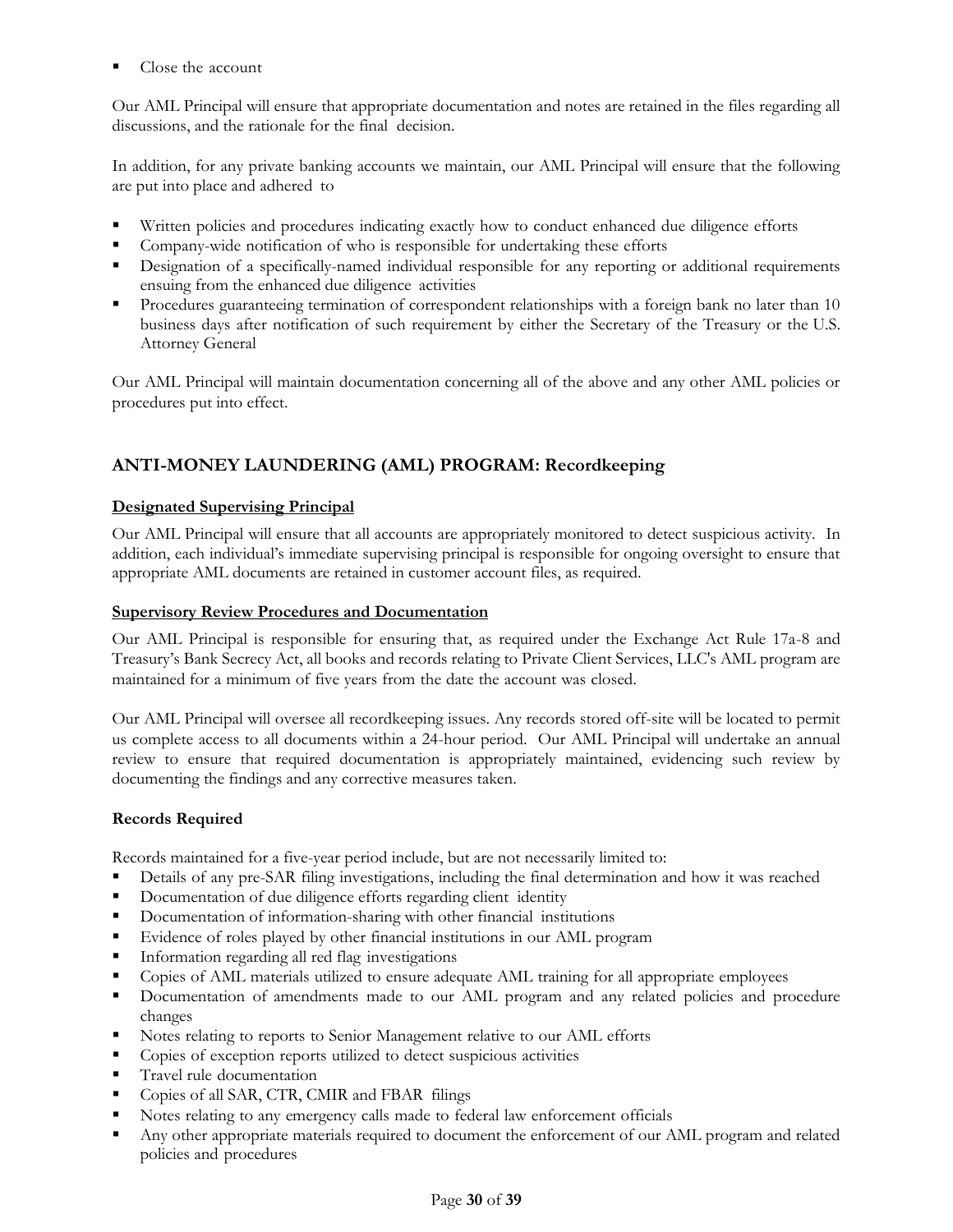Exchange Act Rule 17a-8

# **ANTI-MONEY LAUNDERING (AML) PROGRAM: Red Flags**

# **Designated Supervising Principal**

Our AML Principal will ensure that all registered personnel receive adequate training in spotting potential red flags that could trigger the need for a more in-depth review prior to opening an account or be an indication of money laundering or other illegal activities.

In addition, each individual's immediate supervising principal is responsible for ongoing oversight to ensure these situations are handled according to rules and regulations and our internal policies and procedures.

#### **Potential Red Flags**

Red flags that signal possible money laundering or terrorist financing include, but are not limited to:

- The customer exhibits unusual concern about the firm's compliance with government reporting requirements and the firm's AML policies, particularly with regard to his or her identity, type of business and assets, or the customer is reluctant or refuses to reveal any information concerning business activities or furnishes unusual or suspect identification or business documents
- The customer wishes to engage in transactions that lack business sense or apparent investment strategy or are inconsistent with the customer's stated business or investment strategy
- The information provided by the customer that identifies a legitimate source for funds is false, misleading or substantially incorrect
- Upon request, the customer refuses to identify or fails to indicate any legitimate source of his or her funds and other assets
- The customer, or a person publicly associated with the customer, has a questionable background or is the subject of news reports indicating possible criminal, civil or regulatory violations
- The customer exhibits a lack of concern regarding risks, commissions or other transaction costs
- The customer appears to be acting as an agent for an undisclosed principal but declines or is reluctant, without legitimate commercial reasons, to provide information or is otherwise evasive regarding that person or entity
- The customer has difficulty describing the nature of his or her business or lacks general knowledge of their industry
- The customer attempts to make frequent or large deposits of currency, insists on dealing only in cash equivalents or asks for exemptions from the firm's policies relating to the deposit of cash and cash equivalents
- The customer engages in transactions involving cash or cash equivalents or other monetary instruments that appear to be structured to avoid the \$10,000 government reporting requirements, especially if the cash or monetary instruments are in an amount just below reporting or recording thresholds
- For no apparent reason, the customer has multiple accounts under a single name or multiple names, with a large number of inter-account or third-party transfers
- The customer is from, or has accounts in, a country identified as a non-cooperative country or territory by the Financial Action Task Force (FATF)
- The customer's account has unexplained or sudden extensive wire activity, especially in accounts that had little or no previous activity
- The customer's account shows numerous currency or cashier check transactions aggregating to significant sums
- The customer's account has a large number of wire transfers to unrelated third parties inconsistent with the customer's legitimate business purpose
- The customer's account has wire transfers that have no apparent business purpose to or from a country identified as a money laundering risk or a bank secrecy haven
- The customer's account indicates large or frequent wire transfers, immediately withdrawn by check or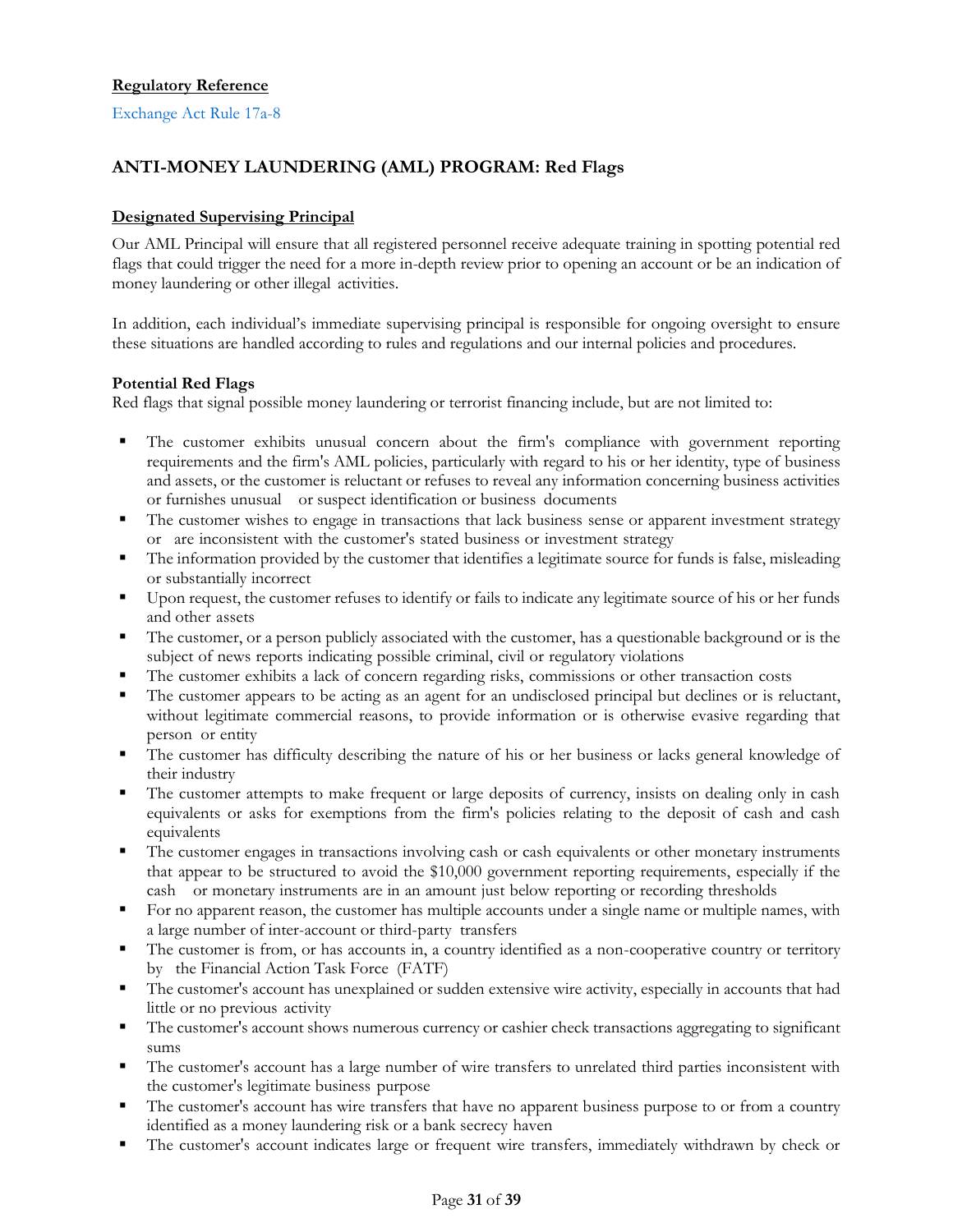debit card without any apparent business purpose

- The customer makes a funds deposit followed by an immediate request that the money be wired out or transferred to a third-party or to another firm without any apparent business purpose
- The customer makes a funds deposit for the purpose of purchasing a long-term investment followed shortly thereafter by a request to liquidate the position and transfer of the proceeds out of the account
- The customer engages in excessive journal entries between unrelated accounts without any apparent business purpose
- The customer requests that a transaction be processed to avoid the firm's normal documentation requirements
- The customer, for no apparent reason or in conjunction with other red flags, engages in transactions involving certain types of securities, such as penny stocks, Regulation S stocks, and bearer bonds that, although legitimate, have been used in connection with fraudulent schemes and money laundering
- activity such transactions may warrant further due diligence to ensure the legitimacy of the customer's activity
- The customer's account shows an unexplained high level of account activity with very low levels of securities transactions
- The customer maintains multiple accounts, or maintains accounts in the names of family members or corporate entities, for no apparent purpose
- The customer's account has inflows of funds or other assets well beyond the known income or resources of the customer
- The customer engages in "Wash Sale" activity, or manipulative trading activity (i.e., Marking the Close, Pre- Block manipulation, and Pre-Arranged trades.)

Our AML training, conducted under the oversight of our AML Principal, will address the red flags noted above. All registered personnel and any unregistered individuals engaged in AML surveillance activities will receive such training to ensure their familiarity with possible money laundering activities so they can detect suspicious customer activities.

Further, such training instructs registered representatives in their responsibility to immediately alert either their direct supervising principal or our AML Principal upon detection of a possible red flag.

They are trained to understand that the final determination of whether the action is reportable or determined to be suspicious upon further investigation is not theirs to make. They are to alert appropriate individuals that an activity has occurred that requires assistance with further investigation.

We will maintain documentation of all such training, including copies of the training material, copies of handouts, if applicable, and dates and lists of individuals who received such training, as part of our AML books and records.

We will also maintain documentation of any red flag investigation, with results and further actions taken, if appropriate, including rationale for any further steps taken, such as requiring the gathering of additional information internally or from third-party sources, contacting the government, freezing the account or filing a SAR-SF, along with the final decision, as part of our AML books and records.

# **ANTI-MONEY LAUNDERING (AML) PROGRAM: Reliance on Another Financial Institution**

# **Designated Supervising Principal**

When we rely on another financial institution for some or all of the elements of our Customer Identification Program (CIP), our AML Principal oversees such performance to ensure compliance with the USA PATRIOT Act and FINRA Rule 3310.

Regardless of whether we currently rely on another financial institution for assistance with our CIP Program, we have put these policies and procedures in place to readily be in compliance should the situation change.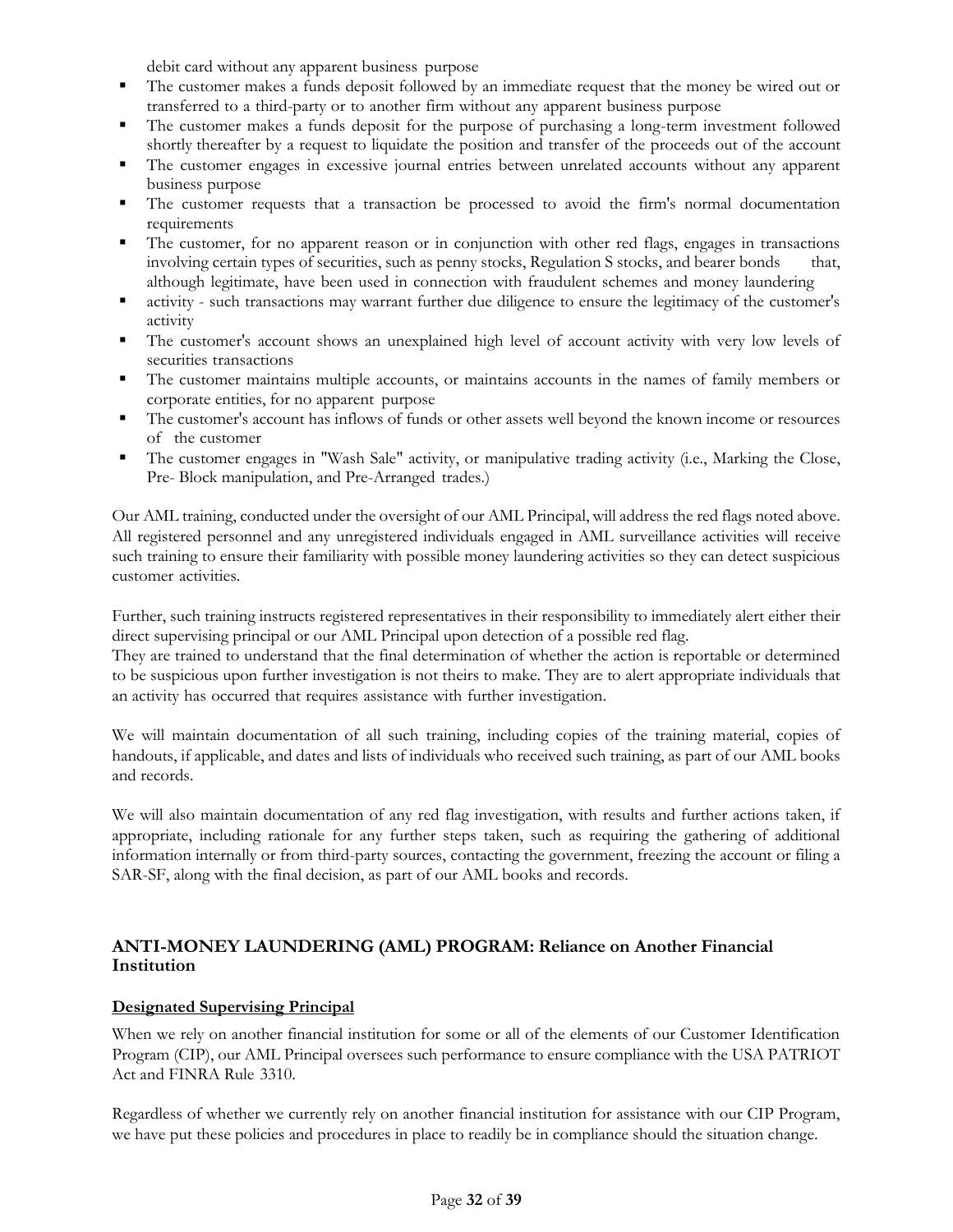# **Supervisory Review Procedures and Documentation**

When we rely on another financial institution (affiliated or non-affiliated) for any elements of our CIP Program, our AML Principal will ensure that the following records are maintained, with the review of each evidenced by initials and dates.

- A written description of which elements of our CIP Program another financial institution is administering on our behalf
- The name of the financial institution
- A written document indicating why Senior Management and our AML Principal feel that such reliance is reasonable, as the rules require that reliance on another institutional must be reasonable under the circumstances
- **Documentation that the financial institution upon which we are relying is subject to a rule implementing** the anti-money laundering compliance program requirements of the USA PATRIOT Act
- Documentation that the financial institution upon which we are relying is regulated by a federal functional regulator (i.e., the SEC, the CFTC, the Board of Governors of the Federal Reserve System, the OCC, the Board of Directors of the Federal Deposit Insurance Corporation, the Office of Thrift Supervision or the National Credit Union Administration)
- A copy of a contract between this broker-dealer and the financial institution upon which we are relying whereby that financial institution agrees to certify annually to us that it has implemented its anti-money laundering program and that it, or its agent, will perform specified requirements of our CIP Program

When relying on another financial institution, we will not be held responsible for the failure of the other financial institution to adequately fulfill our CIP responsibilities, provided that we can establish that our reliance was reasonable and that we have obtained the requisite contracts and certifications.

Unless ALL of the conditions set forth in Section 326 of the USA PATRIOT Act are met, we remain solely responsible for applying our CIP Program to each customer in accordance with Section 326.

# **Regulatory Reference**

FINRA Rule 3310 Section 326 of the USA PATRIOT Act

# **ANTI-MONEY LAUNDERING (AML) PROGRAM: Senior Management Approval of AML Program**

# **Designated Supervising Principal**

Our CEO or other appropriate member of Senior Management is responsible for ensuring annually that our AML program is reasonably designed to achieve and monitor our firm's ongoing compliance with the requirements of the Bank Secrecy Act (BSA) and other AML provisions under the USA PATRIOT Act and FINRA, and their implementing regulations.

# **Supervisory Review Procedures and Documentation**

Minimally on an annual basis, the designated principal will review our AML Program and any reports resulting from testing of the Program, or correspondence prepared by our AML Principal concerning the Program, and any other relevant materials speaking to the strengths and weaknesses of the Program.

All materials reviewed for this purpose will be maintained in the AML files, such review being evidenced by initials and dates. If everything is found to be acceptable under the current program, the designated principal will be responsible for obtaining senior management approval and having the signed and dated document maintained in the AML files.

If the review determined that there needs to be some adjustments made to our AML Program, senior management and Compliance will meet with our AML Principal to determine what corrective measures need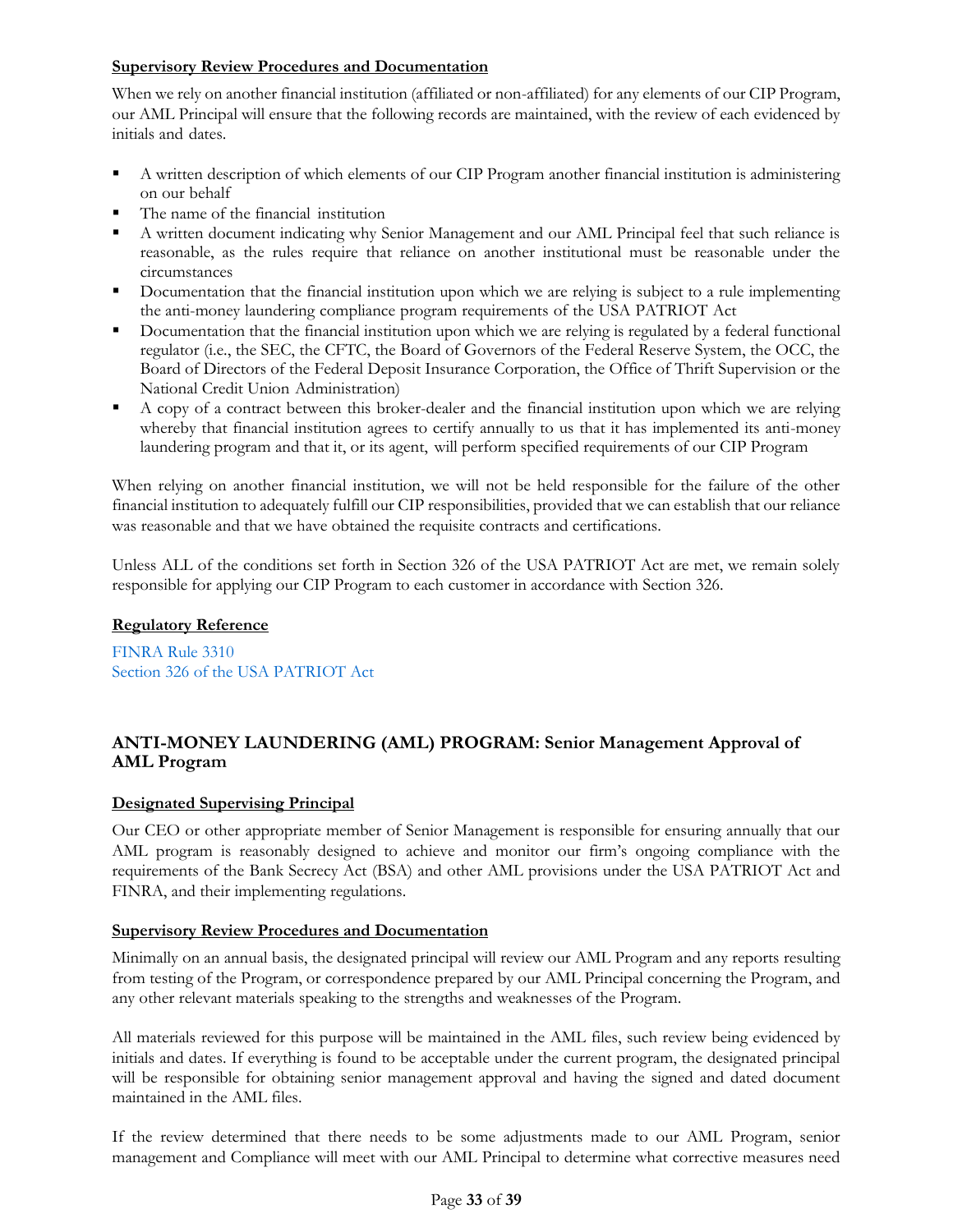to be taken before the "Senior Manager Approval" document can be signed. Our AML files will contain detailed notes on what areas need corrective measures, the reasons it was determined that the corrective measures were required, timeframes for putting such corrective measures into effect, the names of the individuals responsible for ensuring corrective measures are followed up on, etc.

#### **Regulatory Reference**

FINRA Rule 3310 Section 352 of the USA PATRIOT Act

# **ANTI-MONEY LAUNDERING (AML) PROGRAM: Sharing Information with Other Financial Institutions**

# **Designated Supervising Principal**

Our AML Principal is responsible for ensuring that all AML-related information shared with other financial institutions is done in a manner that is compliant with the rules and regulations under the USA PATRIOT Act and FINRA Rule 3310.

#### **Supervisory Review Procedures and Documentation**

As deemed appropriate by our AML Principal and other members of Senior Management, we will share information about those suspected of terrorist financing and money laundering with other financial institutions for the purposes of identifying and reporting such suspicions and to determine whether to establish or maintain an account or engage in a transaction on behalf of the account.

Prior to sharing any such information, our AML Principal must ensure that both we and the firm with which we intend to share the information (including, if applicable, our clearing firm and affiliated financial institutions) have filed an initial notice with FinCEN. We will maintain documentation regarding our initial notice filings and copies of filings made by the entity with which we will share information in our AML files.

We will use the notice form found at [http://www.fincen.gov/fi\\_infoappb.html.](http://www.fincen.gov/fi_infoappb.html)

As the initial notice is good for only one year, our AML Principal will review all notices at least annually to ensure that, if we continue to share information with any given entity, another notice is filed both by us and the other entity. We will retain copies of all such continuation notice filings in our AML files.

Another manner in which we may determine that the entity with which we share information has filed the requisite notices (initially and annually thereafter) is to refer to FinCEN's published quarterly list. The quarterly list of USA PATRIOT Act Section 314(b) participants is available at [http://www.fincen.gov/314bnoti.pdf.](http://www.fincen.gov/314bnoti.pdf) If we verify using this method, our AML Principal will know the password (which changes with each quarterly list). We will maintain copies of all such verifications in our AML files, evidencing the review with initials and dates.

Our AML Principal must ensure that strict procedures are in place so that only relevant information is shared and the security and confidentiality of this information is protected, including segregating it from the firm's other books and records.

Quarterly, our files will be reviewed to ensure that all such information has been successfully removed from client files and is maintained separately and securely. We will maintain documentation of all such reviews in the AML files, indicating what was reviewed, the dates of such reviews, the name of the individuals conducting the review and any findings and corrective measures taken, if applicable.

Our AML training materials and Annual Compliance Meeting agendas will instruct attendees that NO information may be shared with any financial institution without first discussing the matter with our AML Principal.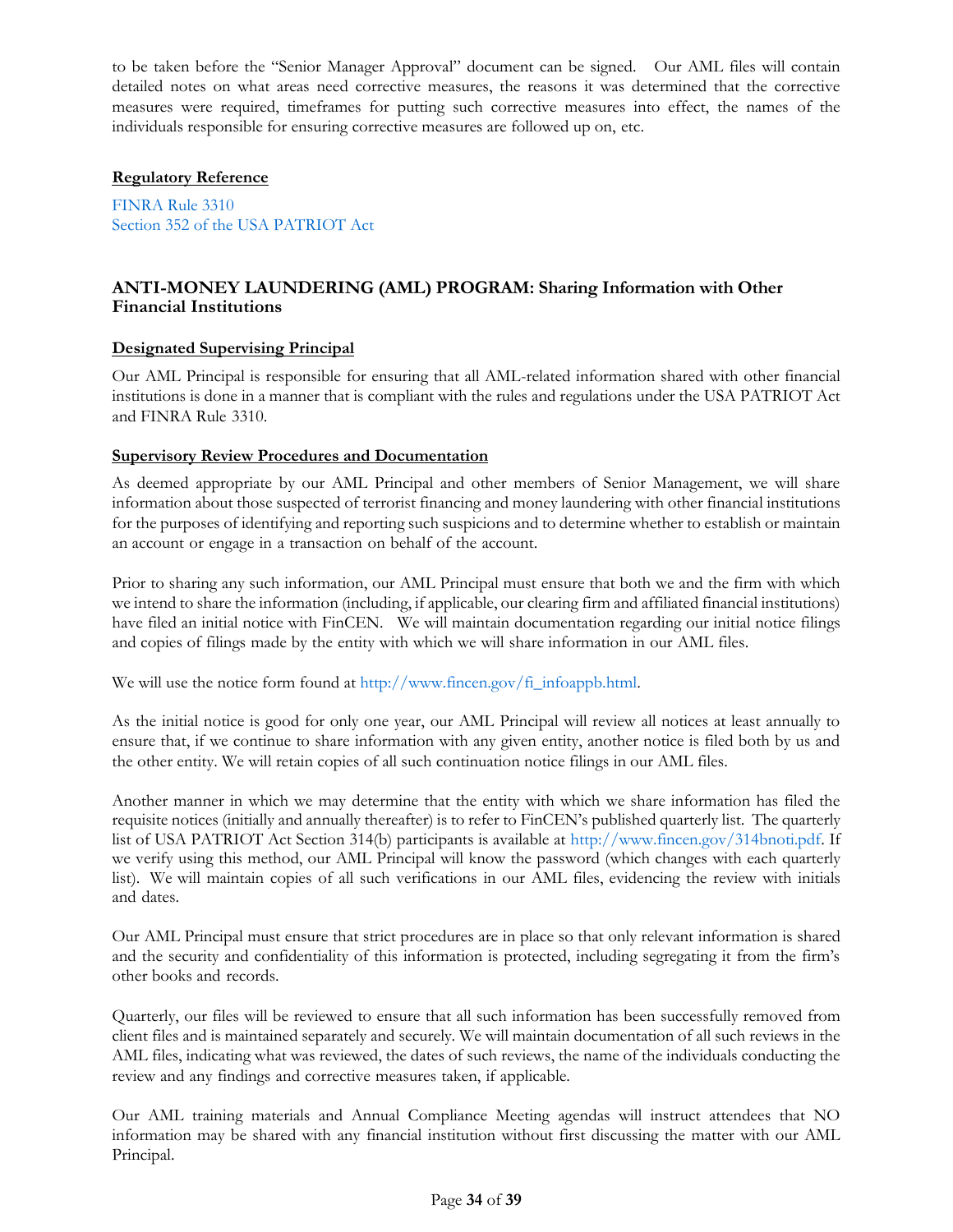In addition to sharing information with other financial institutions about possible terrorist financing and money laundering, we will also share information about particular suspicious transactions with our clearing broker to determine whether it is more appropriate for one of us to file a Suspicious Activity Report (SAR), or whether it is appropriate that both institutions file a SAR. Our AML Principal will maintain documentation of these discussions.

In any instance in which we file a SAR for a transaction handled by both this firm and another financial institution, it is permissible and often appropriate for us to share a copy of the filed SAR with the other financial institution.

The only time when it would be deemed inappropriate to share such a SAR filing is when the filing concerns the other financial institution or one or more of its employees.

Our AML Principal will maintain documentation regarding all shared SAR filings as part of our AML books and records.

Our AML Principal is the ONLY individual permitted to maintain copies of all SAR filings. In addition, our AML Principal is the ONLY individual permitted to handle, review and appropriately respond to any requests from any individual or entity requesting SAR information.

As with all other books and records relating to our AML Program, our AML Principal will ensure that all records relating to sharing of information are retained for a five-year period.

# **Regulatory Reference**

FINRA Rule 3310

# **ANTI-MONEYLAUNDERING (AML)PROGRAM: SuspiciousActivityReport(SAR) Filing Deadlines**

# **Designated Supervising Principal**

Our AML Principal ensures that all SAR filing deadlines are met.

# **Supervisory Review Procedures and Documentation**

A SAR must be filed no later than 30 calendar days after the date of initial detection of the facts that constitute the basis for such filing.

To ensure that SAR filings are made in a timely manner, our AML Principal will review all current SAR investigations monthly to determine whether a date has been reached when the facts were deemed to constitute the basis for a filing.

If no suspect is identified on the date of initial detection, we may delay filing the SAR for an additional 30 calendar days pending identification of a suspect, but in no case will the reporting be delayed more than 60 calendar days after the date of initial detection. We will maintain documentation of the rationale for delaying the filing for an additional 30-day period in the files.

In order to be able to file a SAR electronically (required as of March 31, 2013), our AML Principal must ensure that we have registered with FinCEN by logging onto [http://bsaefiling.fincen.treas.gov.](http://bsaefiling.fincen.treas.gov/)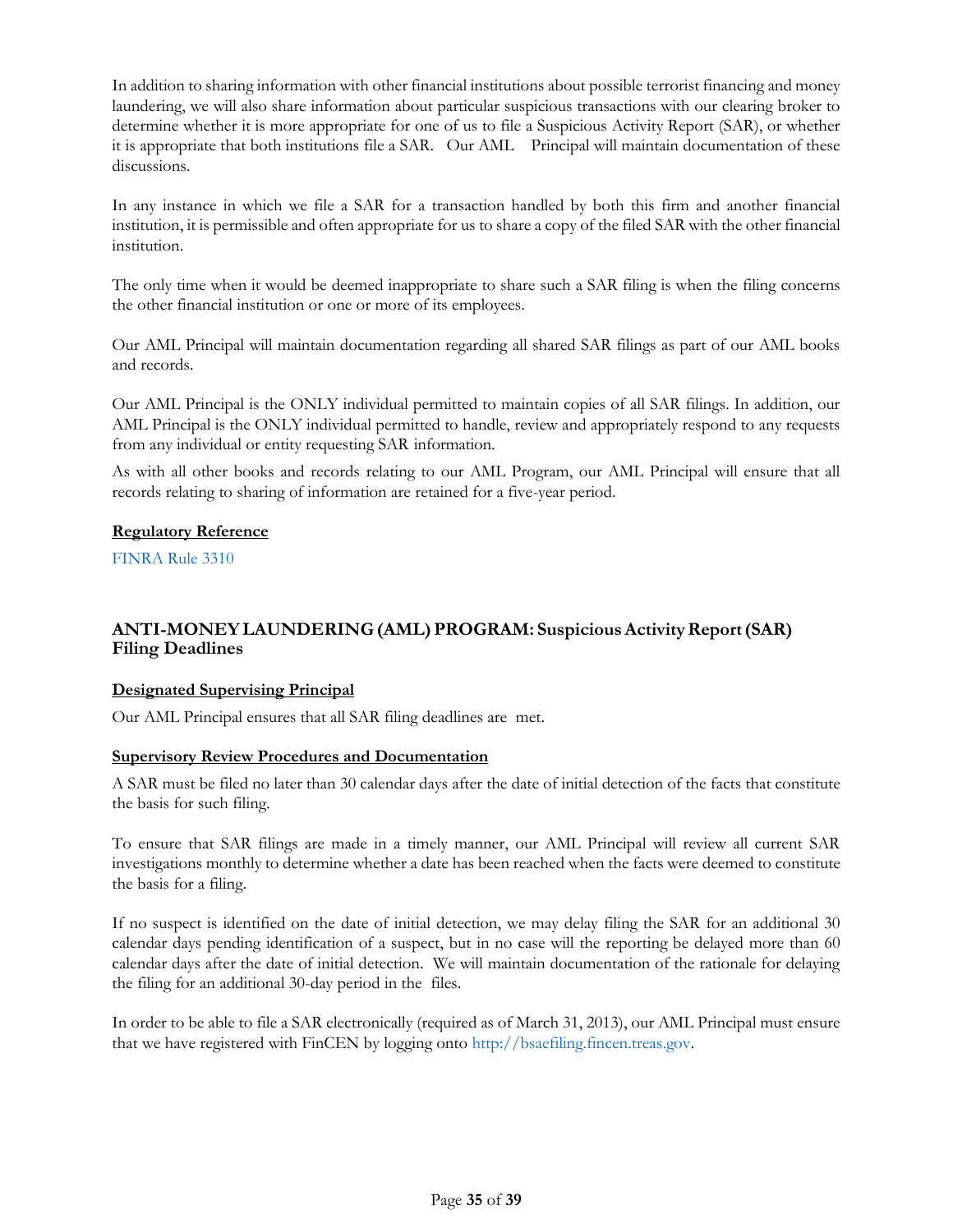# **ANTI-MONEY LAUNDERING (AML) PROGRAM: Testing/Auditing Program**

### **Designated Supervising Principal**

Our AML Principal will ensure that we conduct appropriate testing and auditing of our AML program in a timely manner.

#### **Supervisory Review Procedures and Documentation**

Our AML Principal will determine whether we have sufficient independent internal individuals to undertake the testing and auditing of our AML program or whether we must retain an outside independent third-party for this requirement.

We will maintain documentation of the decision that was made and the rationale for it, including if appropriate, the name of the outside party.

Our use of either internal or external parties to comply with this annual requirement will be reviewed to determine if any changes should be made. We will maintain dated and initialed documentation in the file indicating what changes, if any, need to be made, indicating the time frame for such changes.

FINRA Rule 3310 indicates that some limited broker-dealers may have their AML testing done on a two-year cycle. Our AML Principal will review Notice to Members 06-07, and if they determine that we can adopt the two- year testing cycle, the rationale for this determination will be maintained in the files. If we are on a twoyear cycle, our AMP Principal will review the rationale annually to determine whether we can continue on this cycle or, due to a change in activities, we must change to a one-year review cycle.

Our AML Principal will ensure that appropriate annual AML program testing and auditing is undertaken, and that the findings are reported to Senior Management or to an internal audit committee. The AML Principal must also maintain appropriate documentation evidencing such submission in the file.

As required, our AML Principal will ensure that each of the recommendations made as a result of the testing/auditing are considered, and that appropriate adjustments to our AML program are made. We will maintain documentation concerning all recommendations accepted (indicating time frames for implementing changes, indication of responsibilities, etc.), and the rationale for any decisions not to implement a recommendation, including documentation about why the change was considered not necessary, who made the decision, etc.

# **Regulatory Reference**

FINRA Rule 3310

# **ANTI-MONEY LAUNDERING (AML) PROGRAM: The Travel Rule under the Bank Secrecy Act (BSA)**

# **Background**

# **Transfers of \$3,000 or More under the Joint and Travel Rule**

The Department of the Treasury's amendments to the Bank Secrecy Act facilitating tracing funds through the funds-transmittal process (travel rule) became effective on May 28, 1996.

# **Designated Supervising Principal**

Our AML Principal will ensure our compliance with all requirements under the BSA's travel rule and maintain documentation of all such efforts.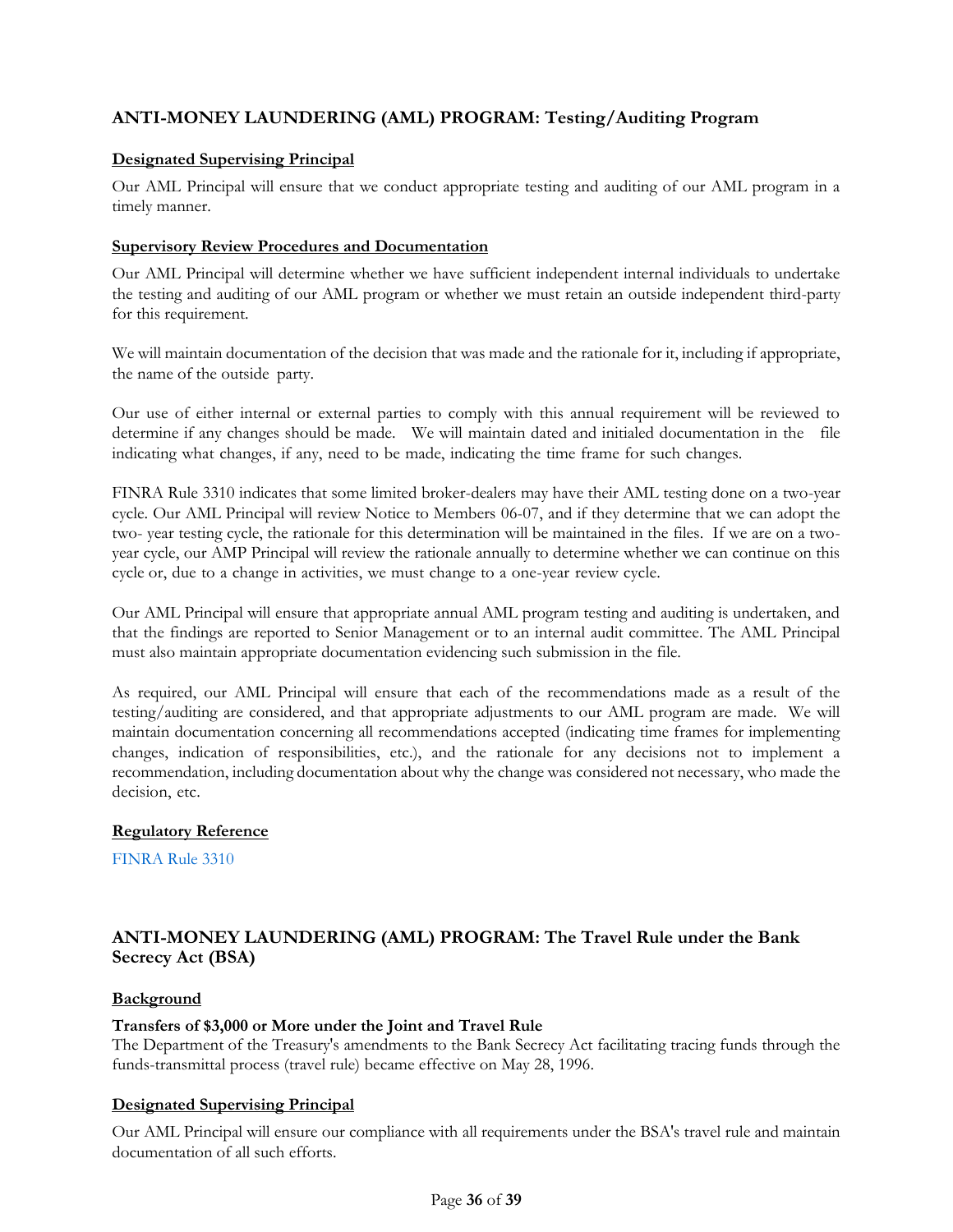# **Supervisory Review Procedures and Documentation**

We must maintain and keep certain specified information about the transmitter and recipient of transmitted funds of three thousand dollars (\$3,000) or more, sent or received by us, including wire or electronic transfers. Additionally, we must include this information on the actual transmittal orders. Before such transfer can be made, a designated supervising principal must date and initial the transfer, indicating that we have obtained and disclosed the appropriate information.

Whenever a client requests that money be wired from his/her account, we, as the financial institution acting on behalf of the transmitter (i.e., the client), must include and send the following information in the wire transmittal order:

- The name of the transmitter
- The account number of the transmitter (if account numbers are utilized)
- The address of the transmitter
- The identity of the transmitter's financial institution
- The amount of the transmittal order
- The execution date of the transmittal order
- The identity of the recipient's financial institution

We may not wire any monies out of an account without the electronic approval or initialed and dated approval of a designated supervisory principal, indicating that all required information has been received and disclosed with the transmittal order.

When a client wires money into an account, we must obtain the following:

- The name of the recipient
- The address of the recipient
- The account number of the recipient
- Any other specific identifier of the recipient

A request to wire money to an account will be not approved without the electronic approval or initialed and dated approval of a designated supervising principal, indicating that all information has been obtained prior to acceptance of the wire transmittal.

To verify the identity of transmitters and recipients who are not established customers of the firm (i.e., customers of the firm who have not previously maintained an account with us or for whom we have not obtained and maintained a file with the customer's name, address, taxpayer identification number, or, if none, an alien identification number or passport number and country of issuance), such information will be obtained and maintained in the file. In such instances, the wire transfer request for funds out of an account or for funds into an account will not be approved until a designated supervising principal has indicated, by initialing and dating the request that all the required information has been obtained to the satisfaction of our Customer Identification Program (CIP) requirements. We will maintain this customer information in the file.

We will periodically review all wire transfers (in and out) to ensure that all appropriate information has been obtained and disclosed as required. We will maintain documentation of all such reviews, evidenced by dates, names of individuals conducting such reviews, copies of exception reports utilized to determine such activities, findings and any corrective measures taken.

# **ANTI-MONEY LAUNDERING (AML) PROGRAM: Training Programs**

# **Designated Supervising Principal**

Our AML Principal will ensure that all affiliated personnel, registered as well as those non-registered individuals requiring such training, receive sufficient AML training to understand the issues involved, and to be aware of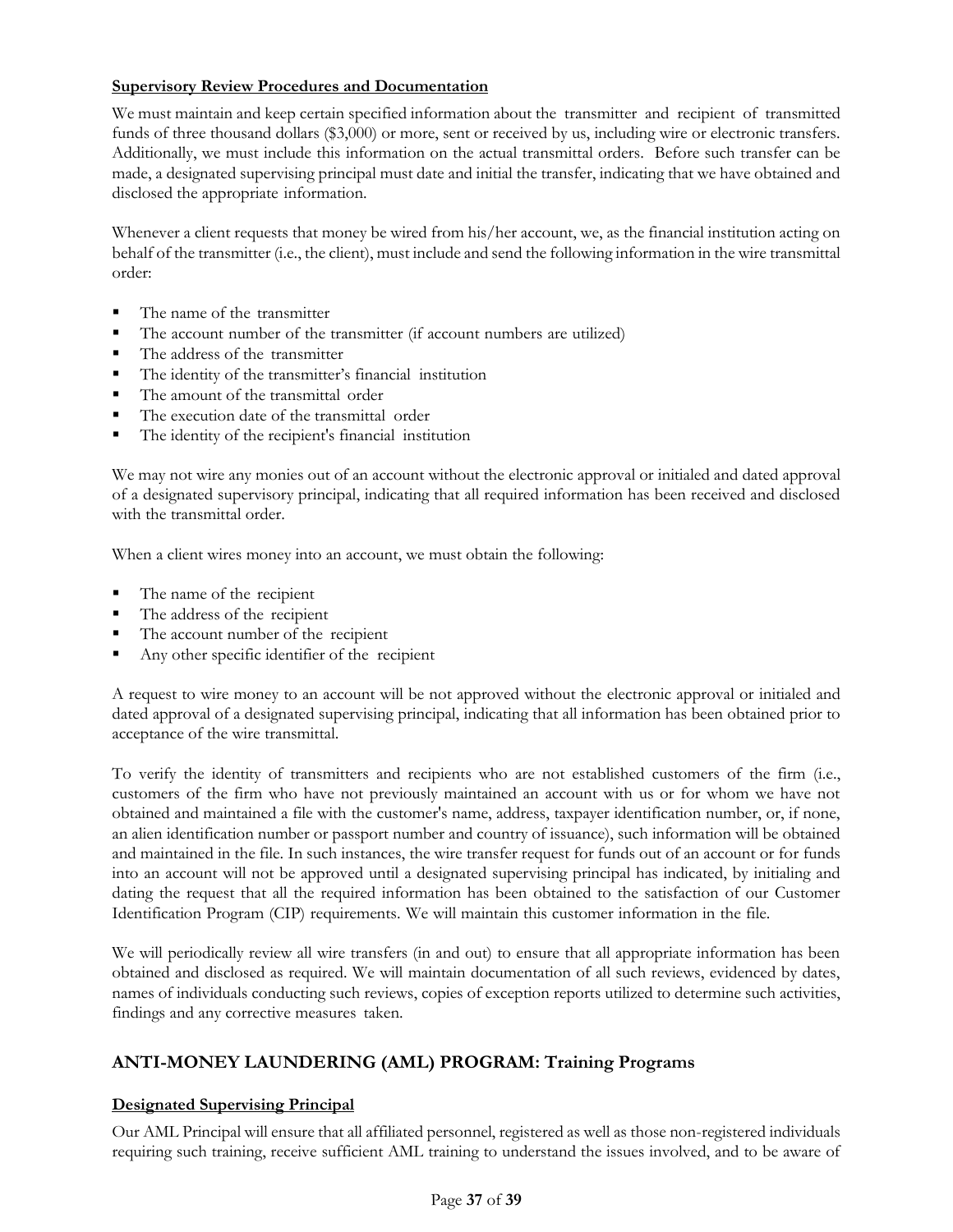our policies and procedures for complying with the USA PATRIOT Act and FINRA Rule 3310.

### **Supervisory Review Procedures and Documentation**

Our AML Principal will ensure that we maintain an ongoing employee training program, with formal training taking place at least annually. The content of such training, delivery mechanisms, etc., will be based on our firm's size, customer base and resources.

Our AML Principal, working with Senior Management and Compliance, will determine whether such training will be developed and delivered internally or whether we will contract with a third-party for training assistance.

Based on feedback, potential areas of concern uncovered during routine reviews and the level of experience of the registered personnel, circumstances may require that certain individuals undergo additional specific periodic training relative to our money laundering prevention efforts.

Our AML Principal will maintain a list of all employees required to complete our AML training program and another list of any individuals required to undergo additional training for any reason (e.g., new to the industry, perceived problems with adhering to AML policies and procedures, specific surveillance training needs, etc.) and ensure that each individual completes the program within the appropriate time frame.

Our training will include how to detect unusual or suspicious transactions and how to maintain compliance with the various federal rules, regulations and reporting requirements. Our training will also include clear instructions about our internal policies and procedures and the steps that are required if an individual notes possible suspicious behavior or activity.

Registered personnel, and certain non-registered personnel, will be made aware through our training program of their role in our overall anti-money laundering efforts. The training will include the following topics.

- Know your customer
- **Potential indicators of suspicious activity**
- Rules and regulations for reporting currency transactions
- **Transportation of monetary instruments**
- **Suspicious activities**
- Civil and criminal penalties associated with money laundering
- Recent developments in regulations
- New techniques in money laundering activity efforts
- New money laundering trends identified by various government agencies (i.e., FinCEN and FATF)
- How to identify red flags
- Signs of money laundering that may arise during the course of their duties
- What to do once a risk is identified
- Their role in our AML compliance efforts
- How to perform the role adequately and appropriately
- How to comply with our record retention policy
- The disciplinary consequences (including civil and criminal penalties) they may face for non-compliance with the USA PATRIOT Act

In addition, our training will include heightened risk verification issues. This training will stress the fact that, in certain instances, simple documentary or non-documentary client identification verification is not sufficient.

Supervisory personnel will also be given specific training to know that if a registered representative does not initially obtain sufficient information on a customer designated as a heightened risk, the account opening process is halted and the matter is discussed with the particular individual who opened the account. Continued failure to understand the requirements may result in additional training requirements for the individual involved and, in appropriate instances, for the supervisor, as well.

While our training may be intensified to include internal dissemination of educational pamphlets, videos,